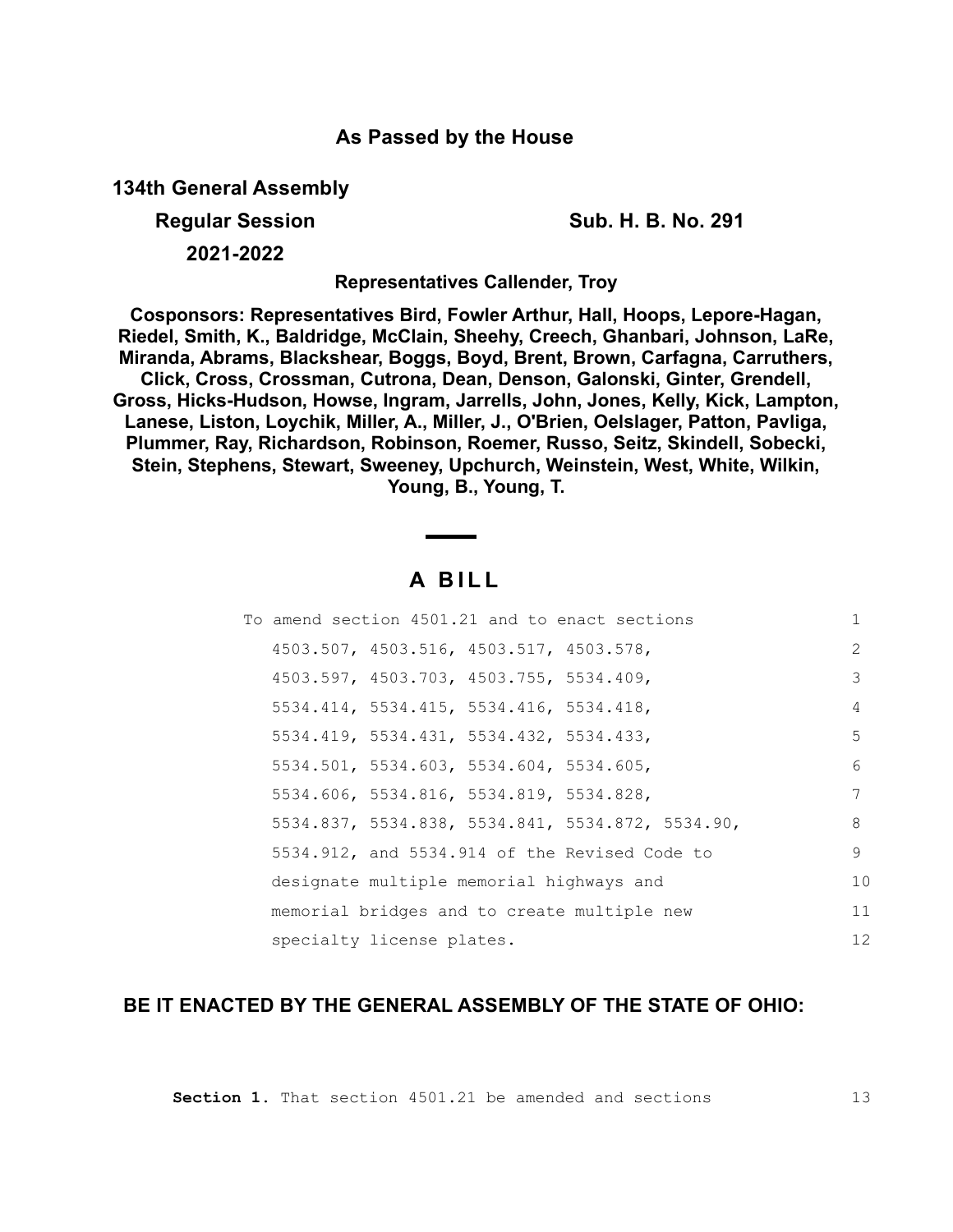|                                                             |  | Sec $450121$ (A) There is hereby created in the state          | 20 |
|-------------------------------------------------------------|--|----------------------------------------------------------------|----|
| 5534.914 of the Revised Code be enacted to read as follows: |  |                                                                | 19 |
|                                                             |  | 5534.837, 5534.838, 5534.841, 5534.872, 5534.90, 5534.912, and | 18 |
| 5534.604, 5534.605, 5534.606, 5534.816, 5534.819, 5534.828, |  |                                                                | 17 |
| 5534.419, 5534.431, 5534.432, 5534.433, 5534.501, 5534.603, |  |                                                                | 16 |
| 4503.755, 5534.409, 5534.414, 5534.415, 5534.416, 5534.418, |  |                                                                | 15 |
| 4503.507, 4503.516, 4503.517, 4503.578, 4503.597, 4503.703, |  |                                                                | 14 |

**Sec. 4501.21.** (A) There is hereby created in the state treasury the license plate contribution fund. The fund shall consist of all contributions for specialty license plates paid by motor vehicle registrants and collected by the registrar of motor vehicles pursuant to the Revised Code sections referenced in division (B) of this section.

(B) The registrar shall pay the contributions the registrar collects in the fund as follows:

The registrar shall pay the contributions received pursuant to section 4503.491 of the Revised Code to the breast cancer fund of Ohio, which shall use that money only to pay for programs that provide assistance and education to Ohio breast cancer patients and that improve access for such patients to quality health care and clinical trials and shall not use any of the money for abortion information, counseling, services, or other abortion-related activities.

The registrar shall pay the contributions the registrar receives pursuant to section 4503.492 of the Revised Code to the organization cancer support community central Ohio, which shall deposit the money into the Sheryl L. Kraner Fund of that organization. Cancer support community central Ohio shall expend the money it receives pursuant to this division only in the same manner and for the same purposes as that organization expends other money in that fund. 36 37 38 39 40 41 42 43

26 27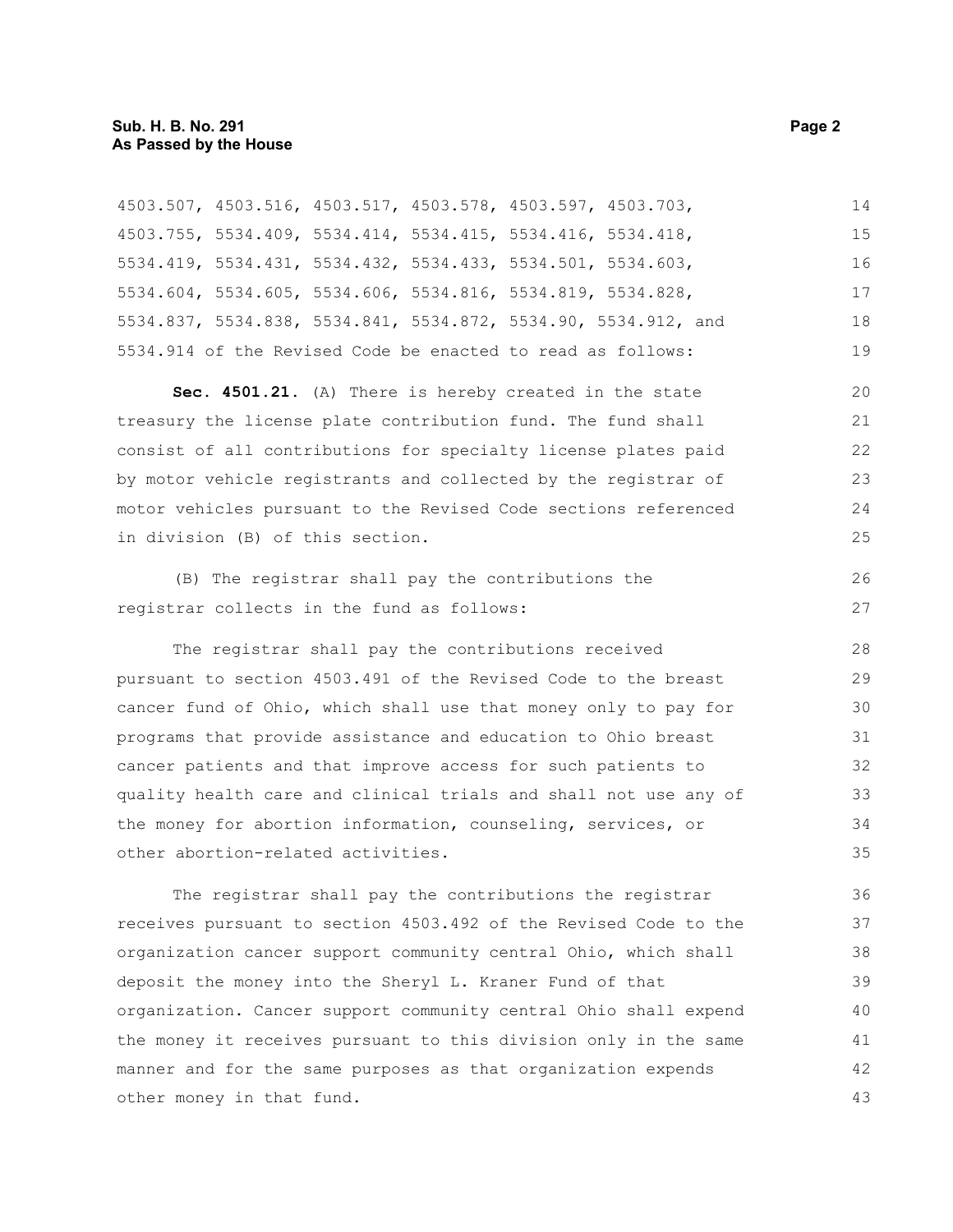#### **Sub. H. B. No. 291 Page 3 As Passed by the House**

The registrar shall pay the contributions received pursuant to section 4503.493 of the Revised Code to the autism society of Ohio, which shall use the contributions for programs and autism awareness efforts throughout the state. 44 45 46 47

The registrar shall pay the contributions the registrar receives pursuant to section 4503.494 of the Revised Code to the national multiple sclerosis society for distribution in equal amounts to the northwestern Ohio, Ohio buckeye, and Ohio valley chapters of the national multiple sclerosis society. These chapters shall use the money they receive under this section to assist in paying the expenses they incur in providing services directly to their clients.

The registrar shall pay the contributions the registrar receives pursuant to section 4503.495 of the Revised Code to the national pancreatic cancer foundation, which shall use the money it receives under this section to assist those who suffer with pancreatic cancer and their families.

The registrar shall pay the contributions the registrar receives pursuant to section 4503.496 of the Revised Code to the Ohio sickle cell and health association, which shall use the contributions to help support educational, clinical, and social support services for adults who have sickle cell disease.

The registrar shall pay the contributions the registrar receives pursuant to section 4503.497 of the Revised Code to the St. Baldrick's foundation, which shall use the contributions for its research and other programs.

The registrar shall pay the contributions the registrar receives pursuant to section 4503.498 of the Revised Code to special olympics Ohio, inc., which shall use the contributions 70 71 72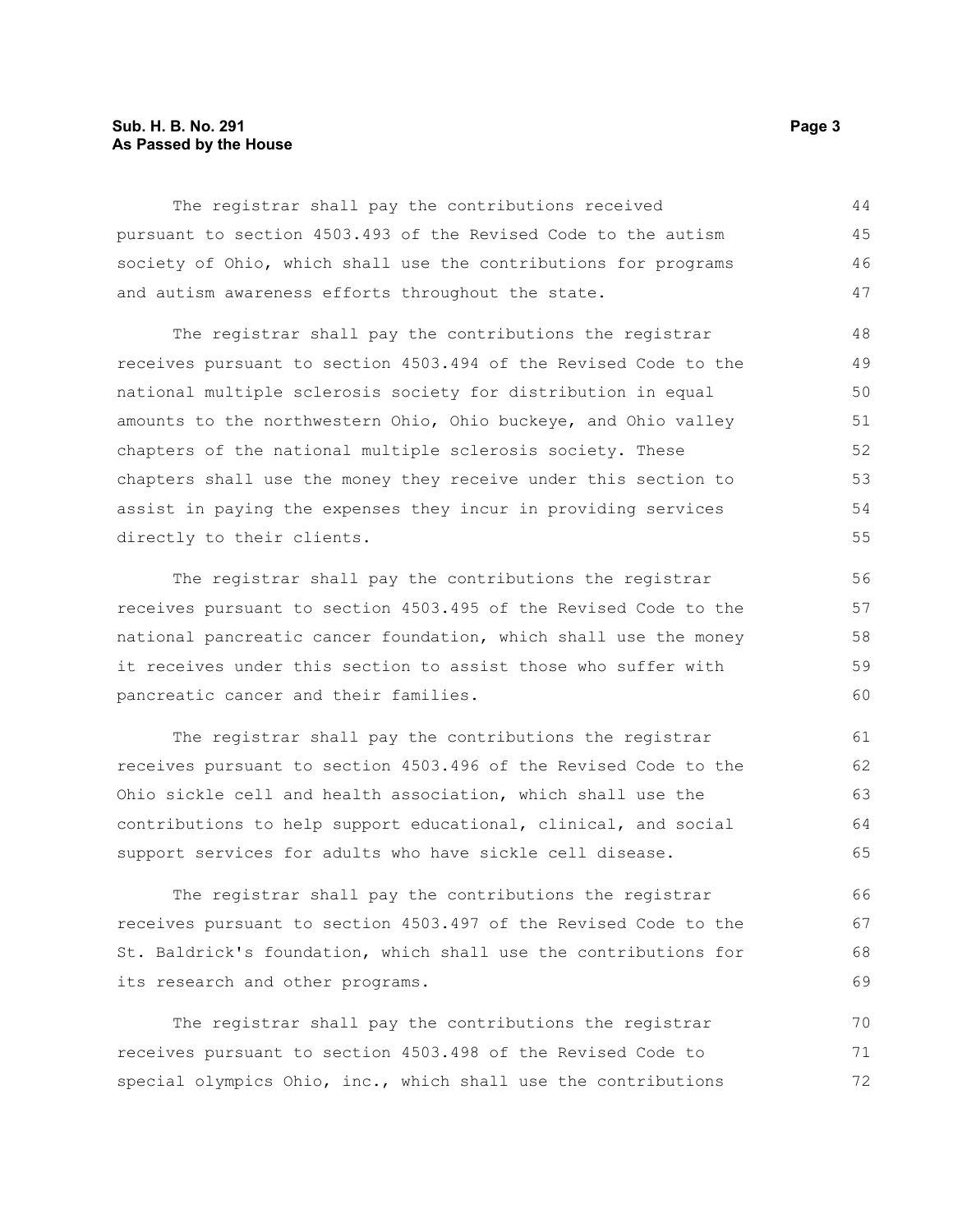### **Sub. H. B. No. 291 Page 4 As Passed by the House**

| for its programs, charitable efforts, and other activities.      | 73 |
|------------------------------------------------------------------|----|
| The registrar shall pay the contributions the registrar          | 74 |
| receives pursuant to section 4503.499 of the Revised Code to the | 75 |
| children's glioma cancer foundation, which shall use the         | 76 |
| contributions for its research and other programs.               | 77 |
| The registrar shall pay the contributions the registrar          | 78 |
| receives pursuant to section 4503.4910 of the Revised Code to    | 79 |
| the KylerStrong foundation, which shall use the contributions to | 80 |
| raise awareness of brain cancer caused by diffuse intrinsic      | 81 |
| pontine glioma and to fund research for the cure of such cancer. | 82 |
| The registrar shall pay the contributions the registrar          | 83 |
| receives pursuant to section 4503.4911 of the Revised Code to    | 84 |
| the research institution for childhood cancer at nationwide      | 85 |
| children's hospital, which shall use the contributions to fund   | 86 |
| research for the cure of childhood cancers.                      | 87 |
| The registrar shall pay the contributions the registrar          | 88 |
| receives pursuant to section 4503.50 of the Revised Code to the  | 89 |
| future farmers of America foundation, which shall deposit the    | 90 |
| contributions into its general account to be used for            | 91 |
| educational and scholarship purposes of the future farmers of    | 92 |
| America foundation.                                              | 93 |
| The registrar shall pay the contributions the registrar          | 94 |
| receives pursuant to section 4503.501 of the Revised Code to the | 95 |
| 4-H youth development program of the Ohio state university       | 96 |
| extension program, which shall use those contributions to pay    | 97 |
| the expenses it incurs in conducting its educational activities. | 98 |

The registrar shall pay the contributions received pursuant to section 4503.502 of the Revised Code to the Ohio cattlemen's foundation, which shall use those contributions for 99 100 101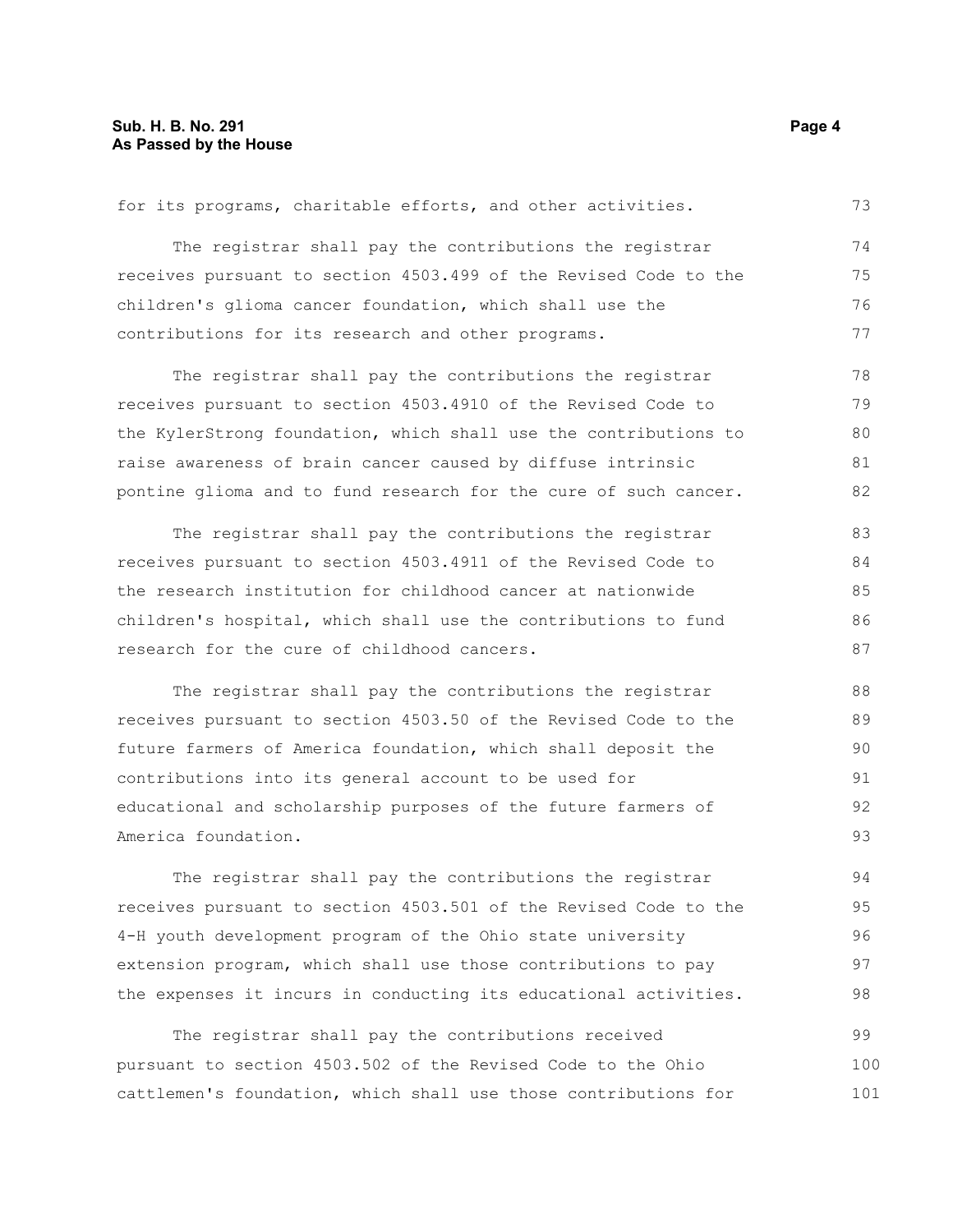| scholarships and other educational activities.                   | 102 |
|------------------------------------------------------------------|-----|
| The registrar shall pay the contributions received               | 103 |
| pursuant to section 4503.505 of the Revised Code to the          | 104 |
| organization Ohio region phi theta kappa, which shall use those  | 105 |
| contributions for scholarships for students who are members of   | 106 |
| that organization.                                               | 107 |
| The registrar shall pay the contributions the registrar          | 108 |
| receives pursuant to section 4503.506 of the Revised Code to     | 109 |
| Ohio demolay, which shall use the contributions for              | 110 |
| scholarships, educational programs, and any other programs or    | 111 |
| events the organization holds or sponsors in this state.         | 112 |
| The registrar shall pay the contributions received               | 113 |
| pursuant to section 4503.508 of the Revised Code to the          | 114 |
| organization bottoms up diaper drive to provide funding for that | 115 |
| organization for collecting and delivering diapers to parents in | 116 |
| need.                                                            | 117 |
| The registrar shall pay the contributions received               | 118 |
| pursuant to section 4503.507 of the Revised Code to the Ohio     | 119 |
| aerospace institute, which shall use those contributions to      | 120 |
| facilitate student internships in aerospace and educational      | 121 |
| programming.                                                     | 122 |
| The registrar shall pay the contributions the registrar          | 123 |
| receives pursuant to section 4503.509 of the Revised Code to a   | 124 |

The registrar shall pay each contribution the registrar receives pursuant to section 4503.51 of the Revised Code to the university or college whose name or marking or design appears on collegiate license plates that are issued to a person under that 127 128 129 130

kid again, incorporated for distribution in equal amounts to the

Ohio chapters of a kid again.

102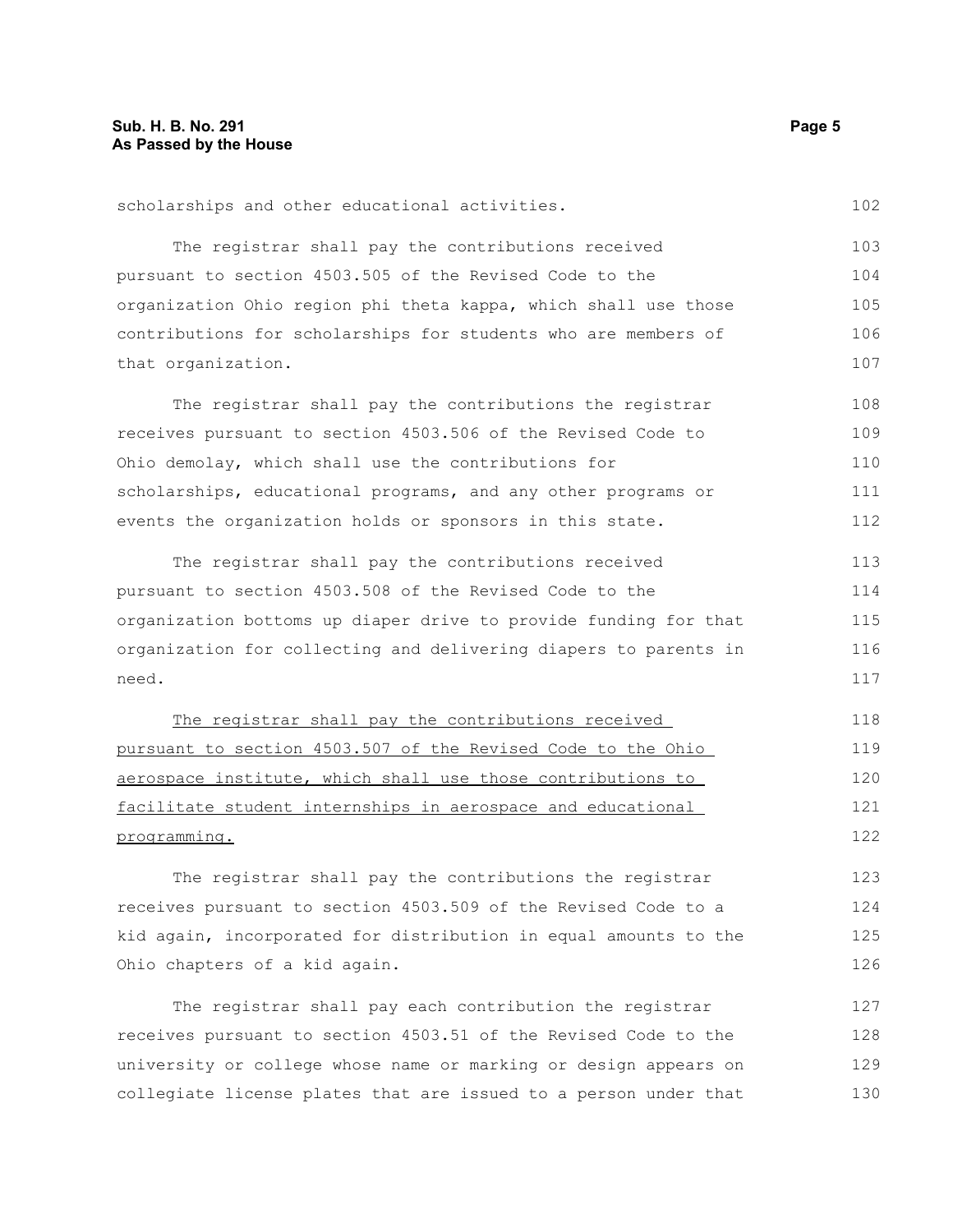section. A university or college that receives contributions from the fund shall deposit the contributions into its general scholarship fund. 131 132 133

The registrar shall pay the contributions the registrar receives pursuant to section 4503.514 of the Revised Code to the university of Notre Dame in South Bend, Indiana, for purposes of awarding grants or scholarships to residents of Ohio who attend the university. The university shall not use any of the funds it receives for purposes of administering the scholarship program. The registrar shall enter into appropriate agreements with the university of Notre Dame to effectuate the distribution of such funds as provided in this section.

The registrar shall pay the contributions the registrar receives pursuant to section 4503.516 of the Revised Code to Marshall university in Huntington, West Virginia, for purposes of awarding grants or scholarships to residents of Ohio who attend the university. The university shall not use any of the funds it receives for purposes of administering the scholarship program. The registrar shall enter into appropriate agreements with Marshall university to effectuate the distribution of such funds as provided in this section. 143 144 145 146 147 148 149 150 151

The registrar shall pay the contributions the registrar receives pursuant to section 4503.517 of the Revised Code to the university of Alabama in Tuscaloosa, Alabama, for purposes of awarding grants or scholarships to residents of Ohio who attend the university. The university shall not use any of the funds it receives for purposes of administering the scholarship program. The registrar shall enter into appropriate agreements with the university of Alabama to effectuate the distribution of such funds as provided in this section. 152 153 154 155 156 157 158 159 160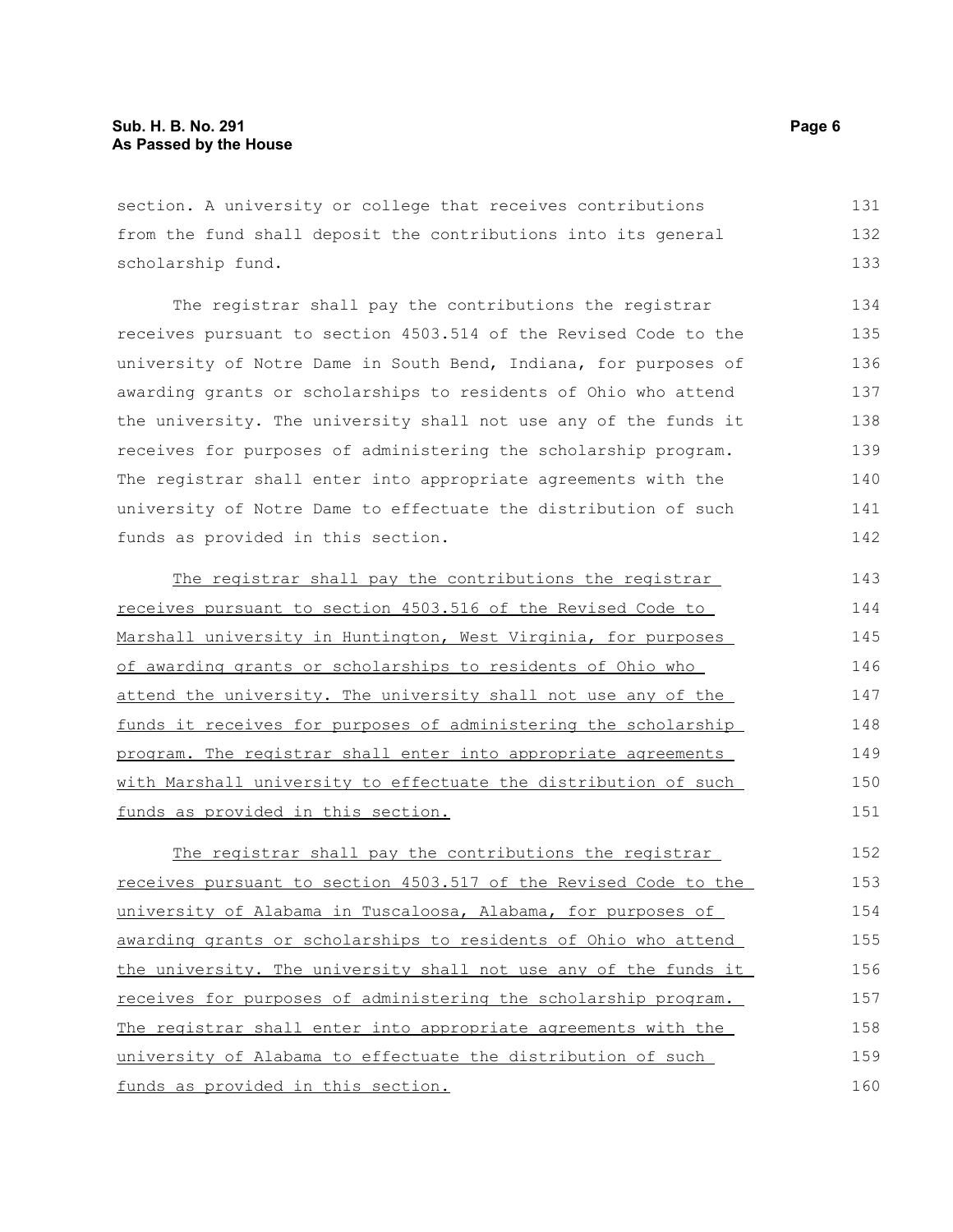#### **Sub. H. B. No. 291 Page 7 As Passed by the House**

The registrar shall pay the contributions the registrar receives pursuant to section 4503.521 of the Revised Code to the Ohio bicycle federation to assist that organization in paying for the educational programs it sponsors in support of Ohio cyclists of all ages. 161 162 163 164 165

The registrar shall pay the contributions the registrar receives pursuant to section 4503.522 of the Revised Code to the "friends of Perry's victory and international peace memorial, incorporated," a nonprofit corporation organized under the laws of this state, to assist that organization in paying the expenses it incurs in sponsoring or holding charitable, educational, and cultural events at the monument. 166 167 168 169 170 171 172

The registrar shall pay the contributions the registrar receives pursuant to section 4503.523 of the Revised Code to the fairport lights foundation, which shall use the money to pay for the restoration, maintenance, and preservation of the lighthouses of fairport harbor. 173 174 175 176 177

The registrar shall pay the contributions the registrar receives pursuant to section 4503.524 of the Revised Code to the Massillon tiger football booster club, which shall use the contributions only to promote and support the football team of Washington high school of the Massillon city school district. 178 179 180 181 182

The registrar shall pay the contributions the registrar receives pursuant to section 4503.525 of the Revised Code to the United States power squadron districts seven, eleven, twentyfour, and twenty-nine in equal amounts. Each power squadron district shall use the money it receives under this section to pay for the educational boating programs each district holds or sponsors within this state. 183 184 185 186 187 188 189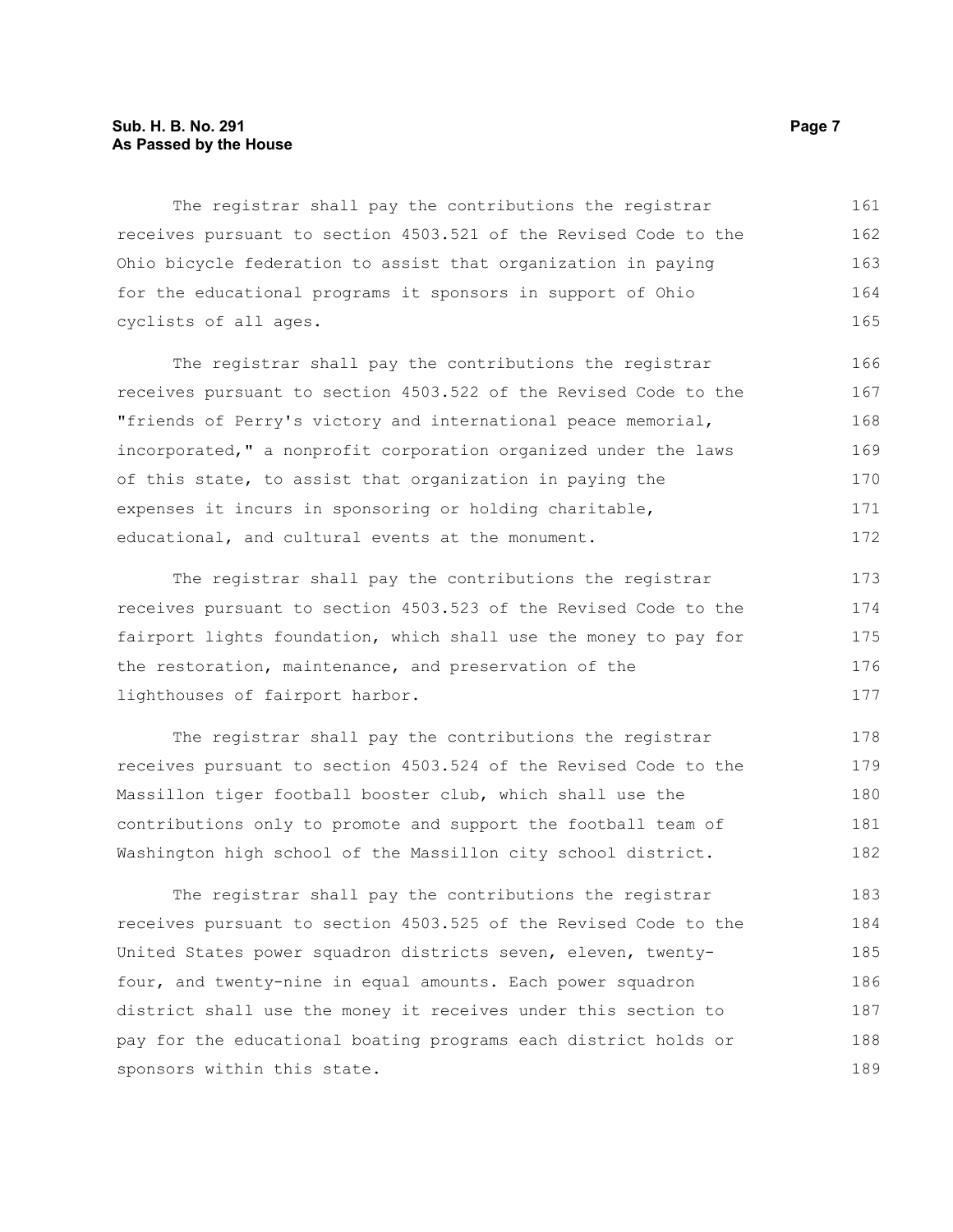#### **Sub. H. B. No. 291 Page 8 As Passed by the House**

The registrar shall pay the contributions the registrar receives pursuant to section 4503.526 of the Revised Code to the Ohio district Kiwanis foundation of the Ohio district of Kiwanis international, which shall use the money it receives under this section to pay the costs of its educational and humanitarian activities. 190 191 192 193 194 195

The registrar shall pay the contributions the registrar receives pursuant to section 4503.528 of the Revised Code to the Ohio children's alliance, which shall use the money it receives under this section to pay the expenses it incurs in advancing its mission of sustainably improving the provision of services to children, young adults, and families in this state. 196 197 198 199 200 201

The registrar shall pay the contributions the registrar receives pursuant to section 4503.529 of the Revised Code to the Ohio nurses foundation. The foundation shall use the money it receives under this section to provide educational scholarships to assist individuals who aspire to join the nursing profession, to assist nurses in the nursing profession who seek to advance their education, and to support persons conducting nursing research concerning the evidence-based practice of nursing and the improvement of patient outcomes. 202 203 204 205 206 207 208 209 210

The registrar shall pay the contributions the registrar receives pursuant to section 4503.531 of the Revised Code to the thank you foundation, incorporated, a nonprofit corporation organized under the laws of this state, to assist that organization in paying for the charitable activities and programs it sponsors in support of United States military personnel, veterans, and their families. 211 212 213 214 215 216 217

The registrar shall pay the contributions the registrar receives pursuant to section 4503.534 of the Revised Code to the 218 219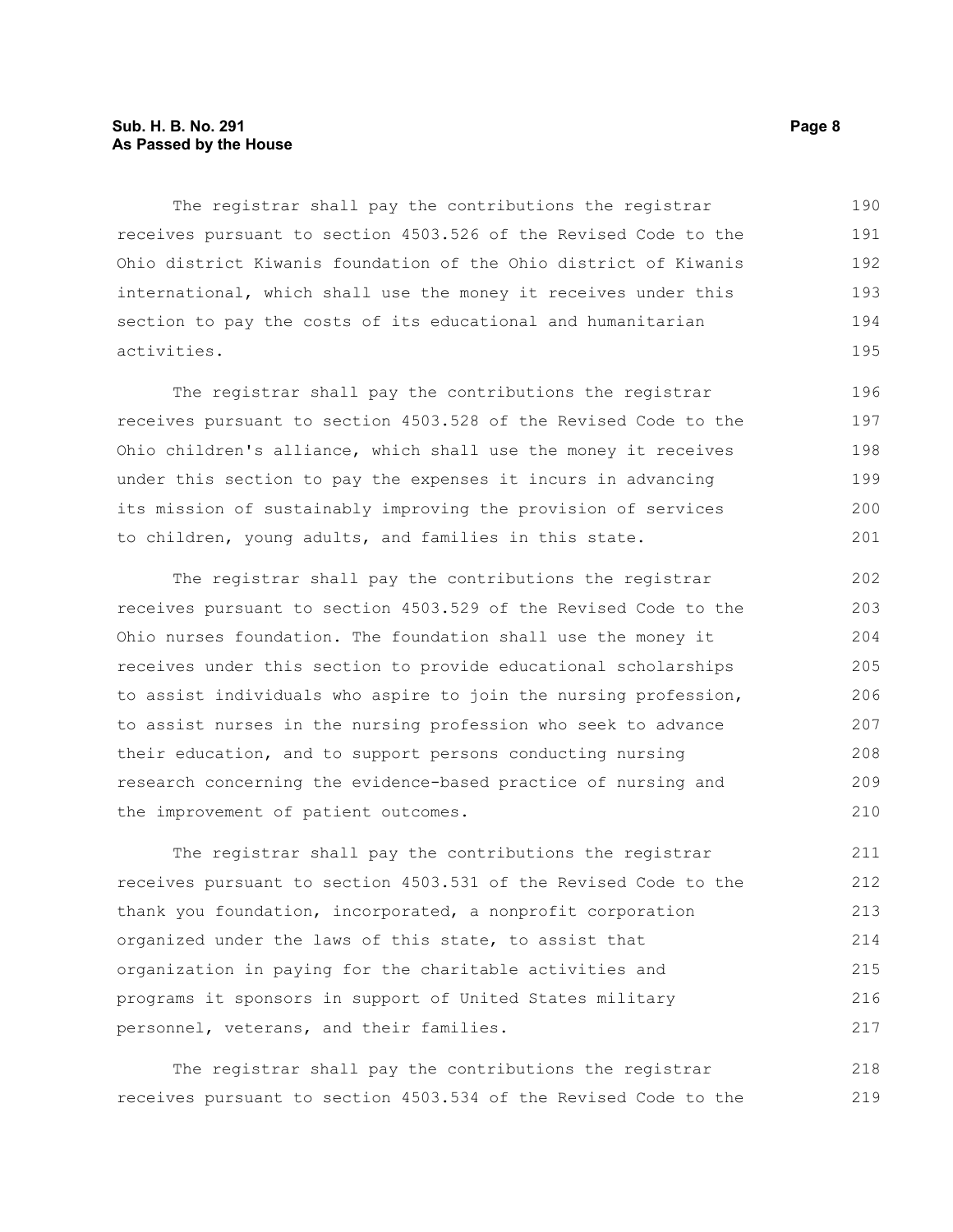disabled American veterans department of Ohio, to be used for programs that serve disabled American veterans and their families. 220 221 222

The registrar shall pay the contributions the registrar receives pursuant to section 4503.55 of the Revised Code to the pro football hall of fame, which shall deposit the contributions into a special bank account that it establishes and which shall be separate and distinct from any other account the pro football hall of fame maintains, to be used exclusively for the purpose of promoting the pro football hall of fame as a travel destination. 223 224 225 226 227 228 229 230

The registrar shall pay the contributions that are paid to the registrar pursuant to section 4503.545 of the Revised Code to the national rifle association foundation, which shall use the money to pay the costs of the educational activities and programs the foundation holds or sponsors in this state.

The registrar shall pay to the Ohio pet fund the contributions the registrar receives pursuant to section 4503.551 of the Revised Code and any other money from any other source, including donations, gifts, and grants, that is designated by the source to be paid to the Ohio pet fund. The Ohio pet fund shall use the moneys it receives under this section to support programs for the sterilization of dogs and cats and for educational programs concerning the proper veterinary care of those animals, and for expenses of the Ohio pet fund that are reasonably necessary for it to obtain and maintain its tax-exempt status and to perform its duties. 236 237 238 239 240 241 242 243 244 245 246

The registrar shall pay the contributions the registrar receives pursuant to section 4503.552 of the Revised Code to the rock and roll hall of fame and museum, incorporated. 247 248 249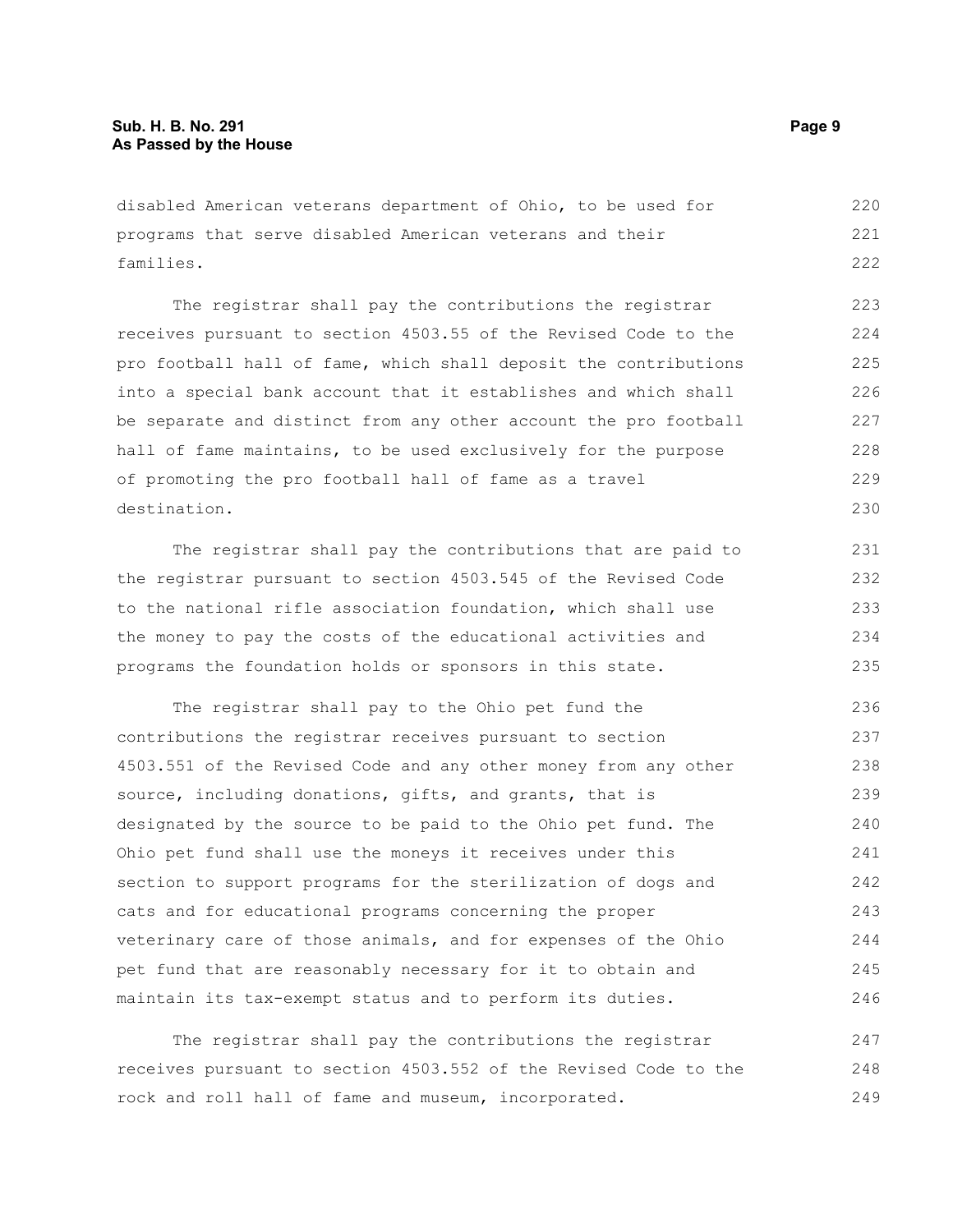#### **Sub. H. B. No. 291 Page 10 As Passed by the House**

The registrar shall pay the contributions the registrar receives pursuant to section 4503.553 of the Revised Code to the Ohio coalition for animals, incorporated, a nonprofit corporation. Except as provided in division (B) of this section, the coalition shall distribute the money to its members, and the members shall use the money only to pay for educational, charitable, and other programs of each coalition member that provide care for unwanted, abused, and neglected horses. The Ohio coalition for animals may use a portion of the money to pay for reasonable marketing costs incurred in the design and promotion of the license plate and for administrative costs incurred in the disbursement and management of funds received under this section. 250 251 252 253 254 255 256 257 258 259 260 261 262

The registrar shall pay the contributions the registrar receives pursuant to section 4503.554 of the Revised Code to the Ohio state council of the knights of Columbus, which shall use the contributions to pay for its charitable activities and programs.

The registrar shall pay the contributions the registrar receives pursuant to section 4503.555 of the Revised Code to the western reserve historical society, which shall use the contributions to fund the Crawford auto aviation museum. 268 269 270 271

The registrar shall pay the contributions the registrar receives pursuant to section 4503.556 of the Revised Code to the Erica J. Holloman foundation, inc., for the awareness of triple negative breast cancer. The foundation shall use the contributions for charitable and educational purposes. 272 273 274 275 276

The registrar shall pay each contribution the registrar receives pursuant to section 4503.557 of the Revised Code to the central Ohio chapter of the Ronald McDonald house charities, 277 278 279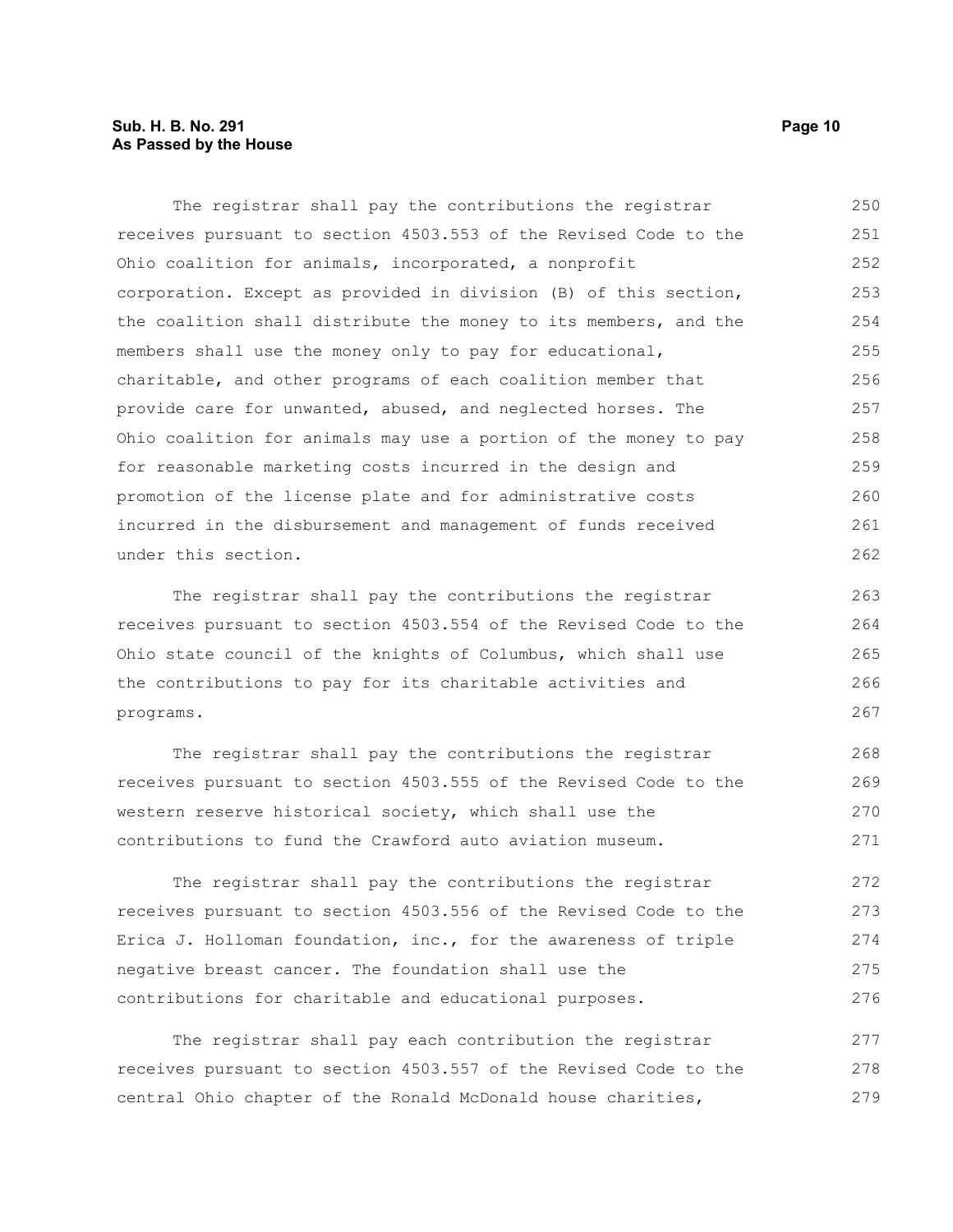which shall distribute the contribution to the chapter of the Ronald McDonald house charities in whose geographic territory the person who paid the contribution resides. 280 281 282

The registrar shall pay the contributions the registrar receives pursuant to section 4503.561 of the Revised Code to the state of Ohio chapter of ducks unlimited, inc., which shall deposit the contributions into a special bank account that it establishes. The special bank account shall be separate and distinct from any other account the state of Ohio chapter of ducks unlimited, inc., maintains and shall be used exclusively for the purpose of protecting, enhancing, restoring, and managing wetlands and conserving wildlife habitat. The state of Ohio chapter of ducks unlimited, inc., annually shall notify the registrar in writing of the name, address, and account to which such payments are to be made. 283 284 285 286 287 288 289 290 291 292 293 294

The registrar shall pay the contributions the registrar receives pursuant to section 4503.562 of the Revised Code to the Mahoning river consortium, which shall use the money to pay the expenses it incurs in restoring and maintaining the Mahoning river watershed.

The registrar shall pay the contributions the registrar receives pursuant to section 4503.564 of the Revised Code to the Glen Helen association to pay expenses related to the Glen Helen nature preserve. 300 301 302 303

The registrar shall pay the contributions the registrar receives pursuant to section 4503.565 of the Revised Code to the conservancy for Cuyahoga valley national park, which shall use the money in support of the park. 304 305 306 307

The registrar shall pay the contributions the registrar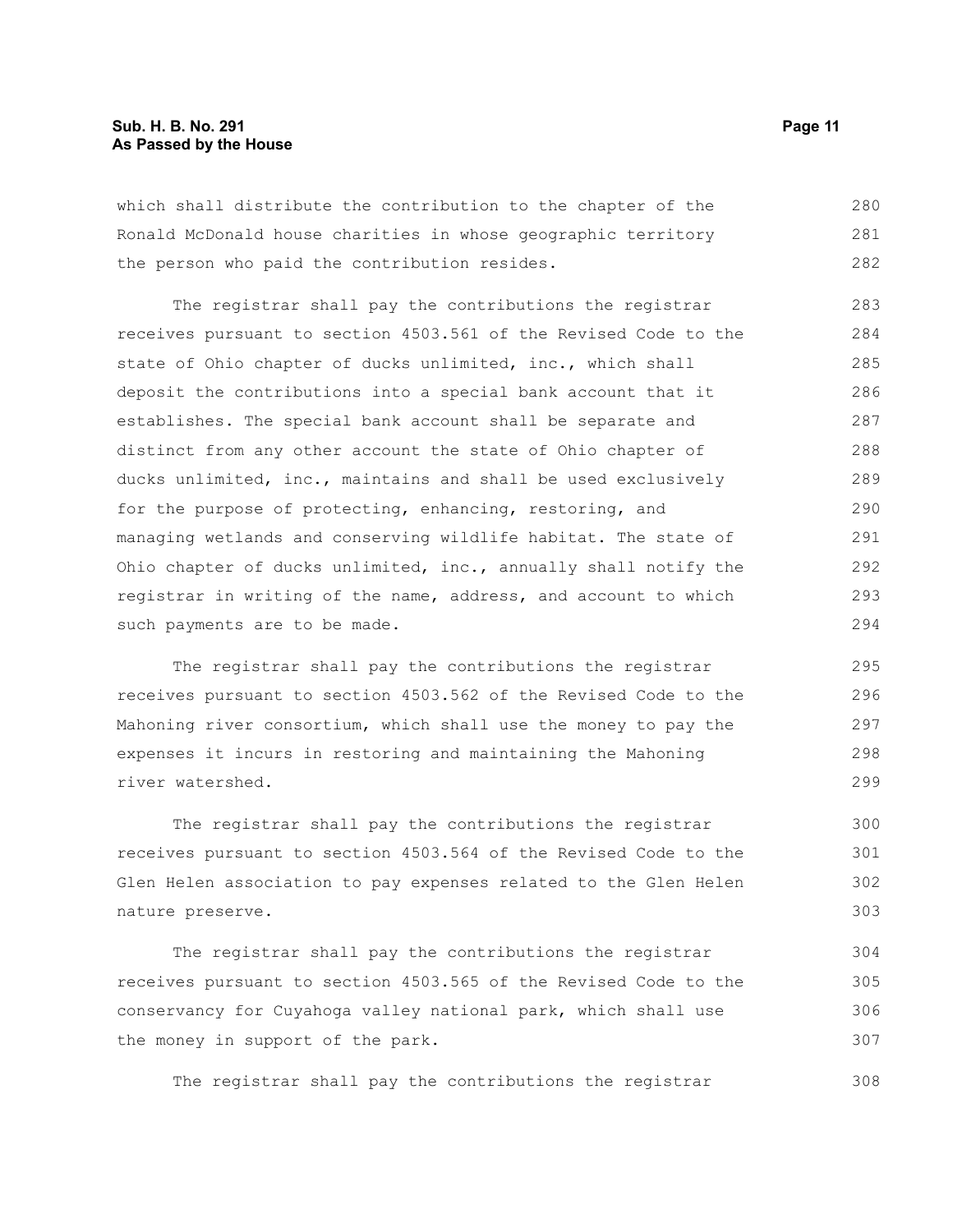receives pursuant to section 4503.566 of the Revised Code to the Ottawa national wildlife refuge, which shall use the contributions for wildlife preservation purposes. 309 310 311

The registrar shall pay the contributions the registrar receives pursuant to section 4503.567 of the Revised Code to the girls on the run of Franklin county, inc., which shall use the contributions to support the activities of the organization. 312 313 314 315

The registrar shall pay the contributions the registrar receives pursuant to section 4503.576 of the Revised Code to the Ohio state beekeepers association, which shall use those contributions to promote beekeeping, provide educational information about beekeeping, and to support other state and local beekeeping programs. 316 317 318 319 320 321

The registrar shall pay the contributions the registrar receives pursuant to section 4503.577 of the Revised Code to the national aviation hall of fame, which shall use the contributions to fulfill its mission of honoring aerospace legends to inspire future leaders. 322 323 324 325 326

The registrar shall pay the contributions the registrar receives pursuant to section 4503.578 of the Revised Code to keep Ohio beautiful, incorporated, which shall use the contributions towards its mission of empowering Ohio communities to take greater responsibility for improving the local environment through litter prevention, beautification, community greening, waste reduction, and recycling. 327 328 329 330 331 332 333

The registrar shall pay the contributions the registrar receives pursuant to section 4503.579 of the Revised Code to the national council of negro women, incorporated, which shall use the contributions for educational purposes. 334 335 336 337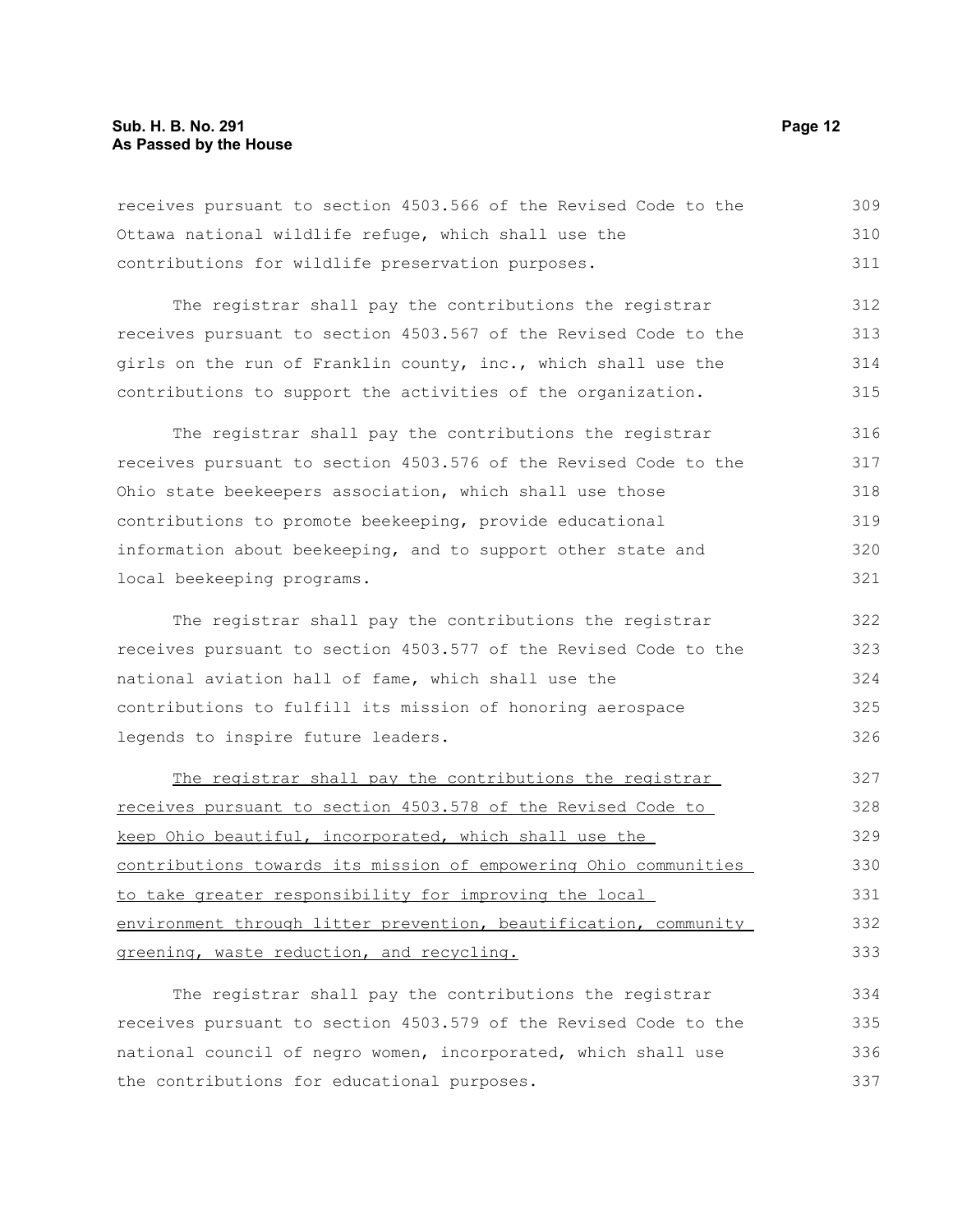#### **Sub. H. B. No. 291 Page 13 As Passed by the House**

The registrar shall pay the contributions the registrar receives pursuant to section 4503.581 of the Revised Code to the Ohio sons of the American legion, which shall use the contributions to support the activities of the organization. 338 339 340 341

The registrar shall pay to a sports commission created pursuant to section 4503.591 of the Revised Code each contribution the registrar receives under that section that an applicant pays to obtain license plates that bear the logo of a professional sports team located in the county of that sports commission and that is participating in the license plate program pursuant to division (E) of that section, irrespective of the county of residence of an applicant. 342 343 344 345 346 347 348 349

The registrar shall pay to a community charity each contribution the registrar receives under section 4503.591 of the Revised Code that an applicant pays to obtain license plates that bear the logo of a professional sports team that is participating in the license plate program pursuant to division (G) of that section. 350 351 352 353 354 355

The registrar shall pay the contributions the registrar receives pursuant to section 4503.592 of the Revised Code to pollinator partnership's monarch wings across Ohio program, which shall use the contributions for the protection and preservation of the monarch butterfly and pollinator corridor in Ohio and for educational programs. 356 357 358 359 360 361

The registrar shall pay the contributions the registrar receives pursuant to section 4503.594 of the Revised Code to pelotonia, which shall use the contributions for the purpose of supporting cancer research. 362 363 364 365

The registrar shall pay the contributions the registrar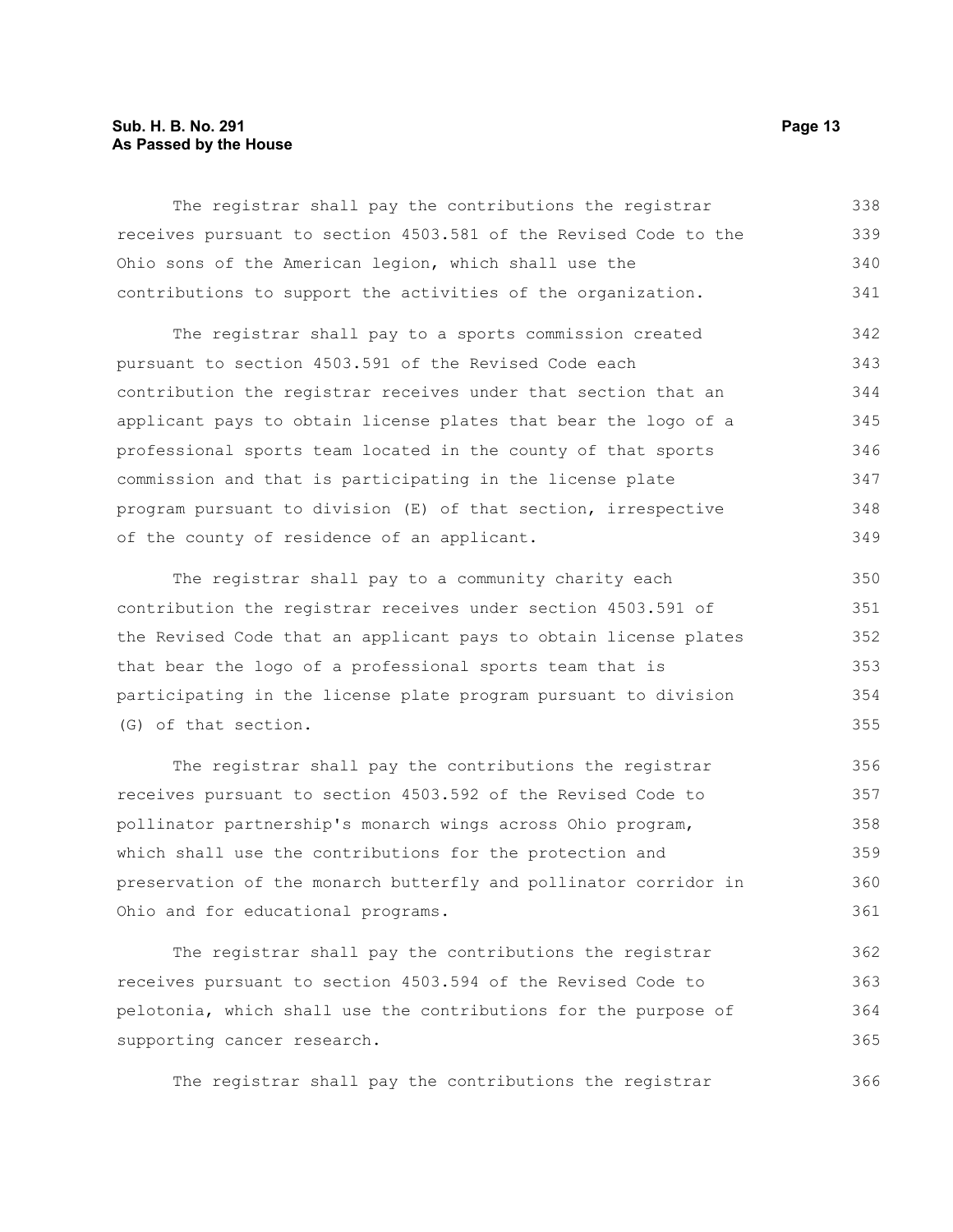| receives pursuant to section 4503.595 of the Revised Code to the | 367 |
|------------------------------------------------------------------|-----|
| Stan Hywet hall and gardens.                                     | 368 |
| The registrar shall pay the contributions the registrar          | 369 |
| receives pursuant to section 4503.596 of the Revised Code to the | 370 |
| Cuyahoga valley scenic railroad.                                 | 371 |
| The registrar shall pay the contributions the registrar          | 372 |
| receives pursuant to section 4503.597 of the Revised Code to the | 373 |
| Circleville pumpkin show, incorporated, which shall use the      | 374 |
| contributions to promote good will surrounding the Circleville   | 375 |
| pumpkin show as a nonprofit annual event.                        | 376 |
| The registrar shall pay the contributions the registrar          | 377 |
| receives pursuant to section 4503.67 of the Revised Code to the  | 378 |
| Dan Beard council of the boy scouts of America. The council      | 379 |
| shall distribute all contributions in an equitable manner        | 380 |
| throughout the state to regional councils of the boy scouts.     | 381 |
| The registrar shall pay the contributions the registrar          | 382 |
| receives pursuant to section 4503.68 of the Revised Code to the  | 383 |
| girl scouts of Ohio's heartland. The girl scouts of Ohio's       | 384 |
| heartland shall distribute all contributions in an equitable     | 385 |
| manner throughout the state to regional councils of the girl     | 386 |
| scouts.                                                          | 387 |
| The registrar shall pay the contributions the registrar          | 388 |
| receives pursuant to section 4503.69 of the Revised Code to the  | 389 |
| Dan Beard council of the boy scouts of America. The council      | 390 |
| shall distribute all contributions in an equitable manner        | 391 |
| throughout the state to regional councils of the boy scouts.     | 392 |
| The registrar shall pay the contributions the registrar          | 393 |
| receives pursuant to section 4503.70 of the Revised Code to the  | 394 |
| charitable foundation of the grand lodge of Ohio, f. & a. m.,    | 395 |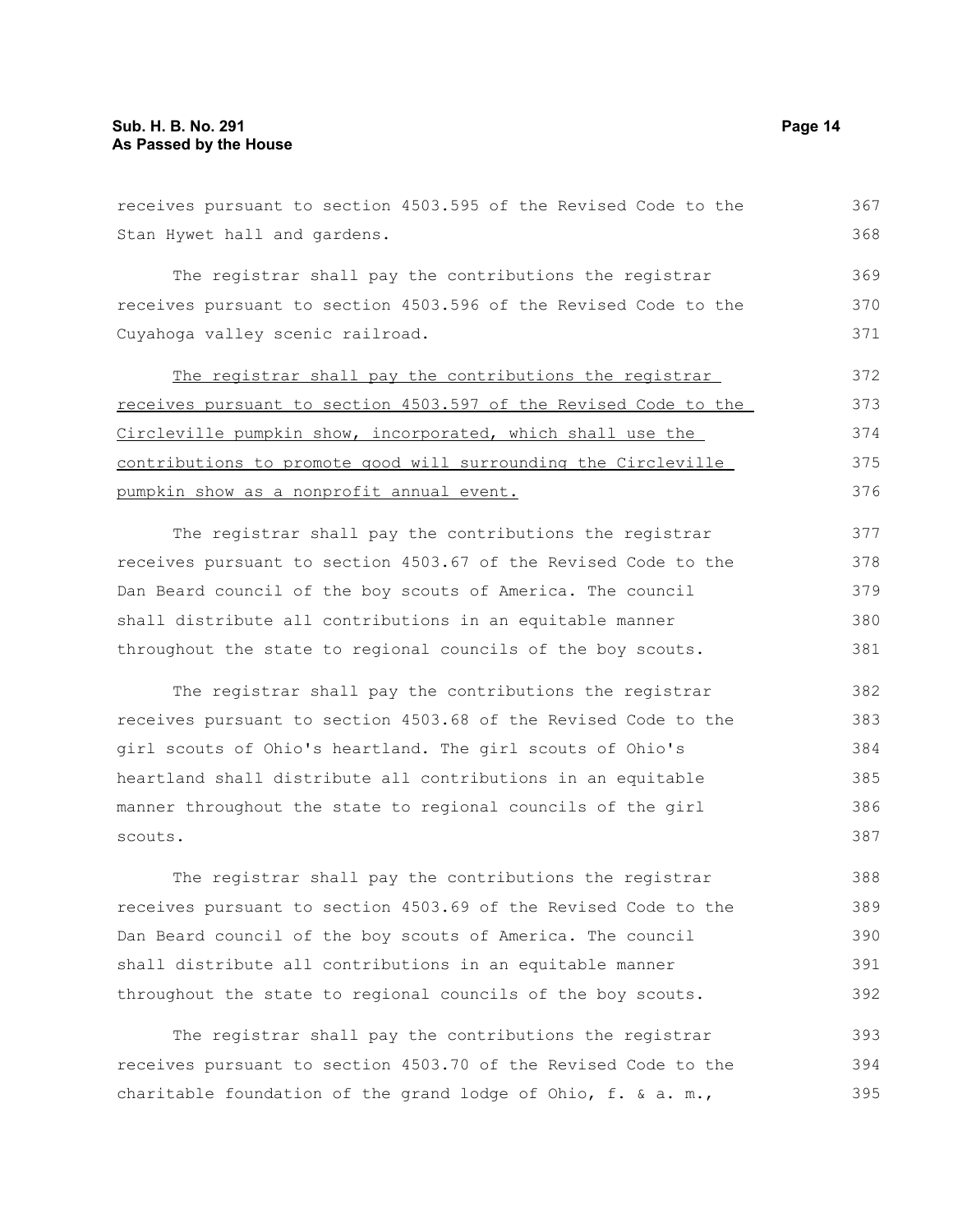| which shall use the contributions for scholarship purposes.      | 396 |
|------------------------------------------------------------------|-----|
| The registrar shall pay the contributions the registrar          | 397 |
| receives pursuant to section 4503.701 of the Revised Code to the | 398 |
| Prince Hall grand lodge of free and accepted masons of Ohio,     | 399 |
| which shall use the contributions for scholarship purposes.      | 400 |
| The registrar shall pay the contributions the registrar          | 401 |
| receives pursuant to section 4503.702 of the Revised Code to the | 402 |
| Ohio Association of the Improved Benevolent and Protective Order | 403 |
| of the Elks of the World, which shall use the funds for          | 404 |
| charitable purposes.                                             | 405 |
| The registrar shall pay the contributions the registrar          | 406 |
| receives pursuant to section 4503.703 of the Revised Code to the | 407 |
| Ohio chapter of the loyal order of the moose.                    | 408 |
| The registrar shall pay the contributions the registrar          | 409 |
| receives pursuant to section 4503.71 of the Revised Code to the  | 410 |
| fraternal order of police of Ohio, incorporated, which shall     | 411 |
| deposit the fees into its general account to be used for         | 412 |
| purposes of the fraternal order of police of Ohio, incorporated. | 413 |
| The registrar shall pay the contributions the registrar          | 414 |
| receives pursuant to section 4503.711 of the Revised Code to the | 415 |
| fraternal order of police of Ohio, incorporated, which shall     | 416 |
| deposit the contributions into an account that it creates to be  | 417 |
| used for the purpose of advancing and protecting the law         | 418 |
| enforcement profession, promoting improved law enforcement       | 419 |
| methods, and teaching respect for law and order.                 | 420 |
| The registrar shall pay the contributions received               | 421 |
| pursuant to section 4503.712 of the Revised Code to Ohio         | 422 |
| concerns of police survivors, which shall use those              | 423 |
| contributions to provide whatever assistance may be appropriate  | 424 |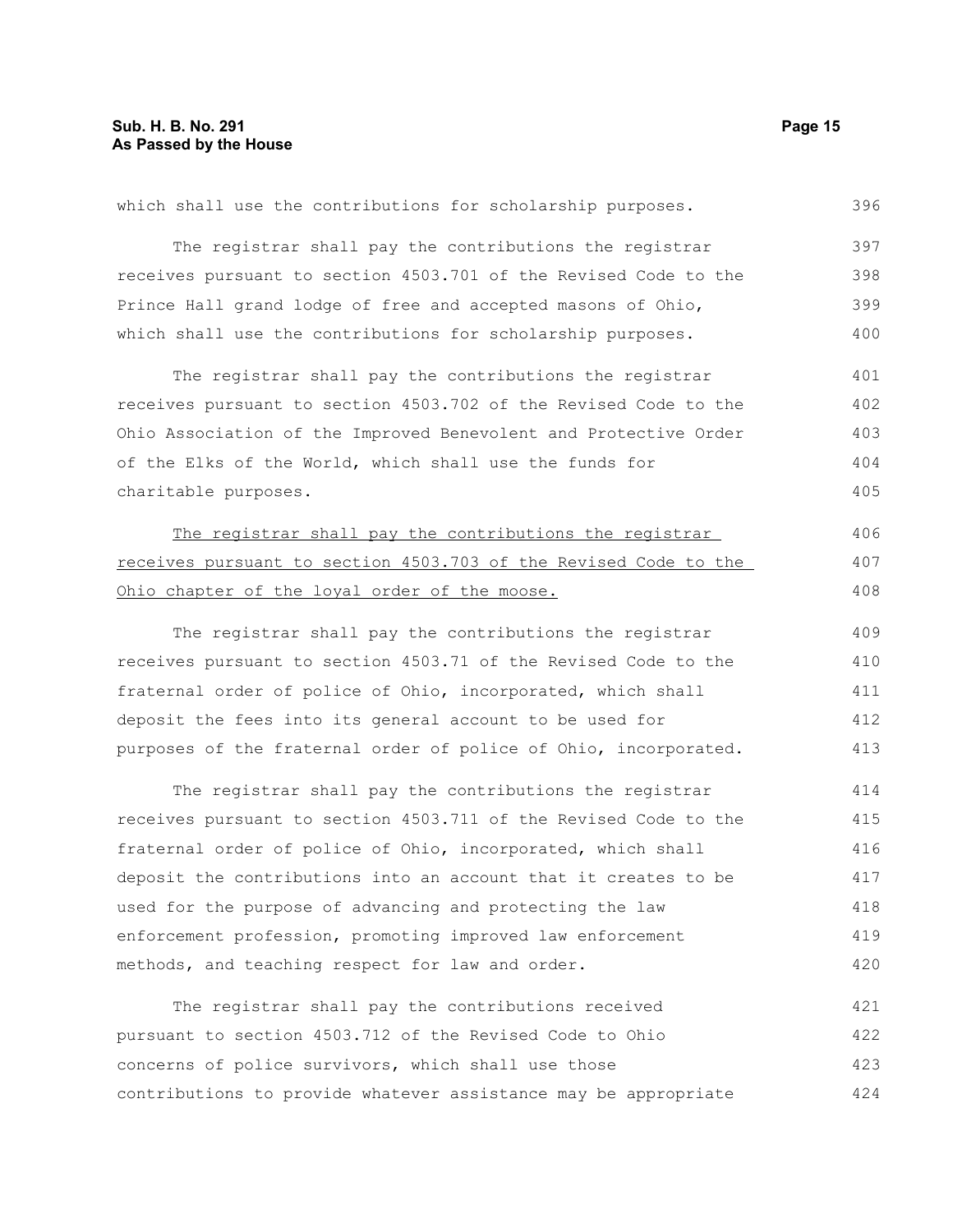families.

in the line of duty. The registrar shall pay the contributions received pursuant to section 4503.713 of the Revised Code to the greater Cleveland peace officers memorial society, which shall use those contributions to honor law enforcement officers who have died in the line of duty and support its charitable purposes. The registrar shall pay the contributions received pursuant to section 4503.714 of the Revised Code to the Ohio association of chiefs of police. The registrar shall pay the contributions the registrar receives pursuant to section 4503.715 of the Revised Code to the fallen linemen organization, which shall use the contributions to recognize and memorialize fallen linemen and support their The registrar shall pay the contributions the registrar receives pursuant to section 4503.716 of the Revised Code to the fallen timbers battlefield preservation commission, which shall 427 428 429 430 431 432 433 434 435 436 437 438 439 440 441 442

to the families of Ohio law enforcement officers who are killed

The registrar shall pay the contributions the registrar receives pursuant to section 4503.72 of the Revised Code to the organization known on March 31, 2003, as the Ohio CASA/GAL association, a private, nonprofit corporation organized under Chapter 1702. of the Revised Code. The Ohio CASA/GAL association shall use these contributions to pay the expenses it incurs in administering a program to secure the proper representation in the courts of this state of abused, neglected, and dependent children, and for the training and supervision of persons participating in that program. 444 445 446 447 448 449 450 451 452 453

use the contributions to further the mission of the commission.

425 426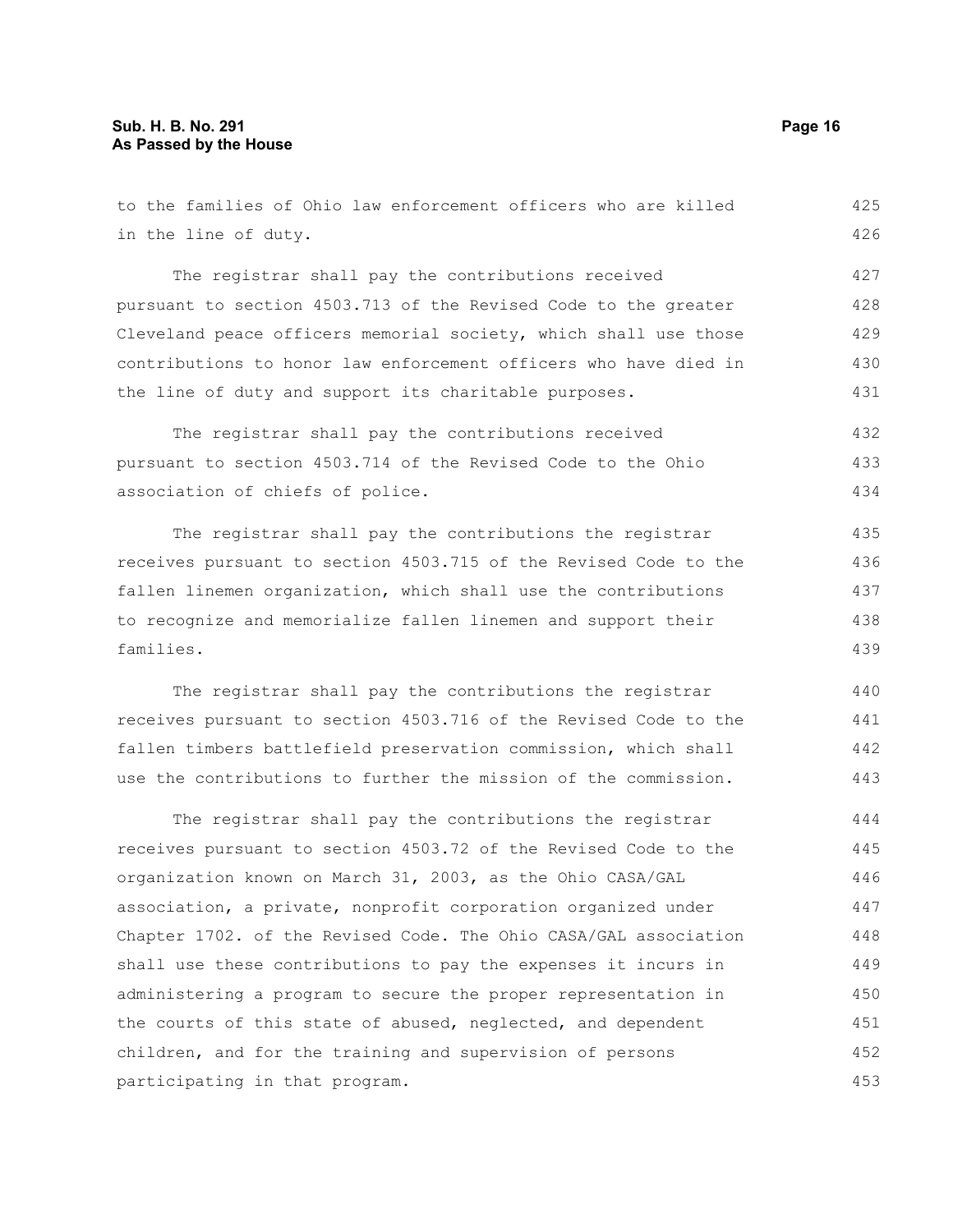#### **Sub. H. B. No. 291 Page 17 As Passed by the House**

The registrar shall pay the contributions the registrar receives pursuant to section 4503.722 of the Revised Code to the Down Syndrome Association of Central Ohio, which shall use the contributions for advocacy purposes throughout the state. 454 455 456 457

The registrar shall pay the contributions the registrar receives pursuant to section 4503.724 of the Revised Code to the Ohio Chapter of the American Foundation for Suicide Prevention, which shall use the contributions for programs, education, and advocacy purposes throughout the state. 458 459 460 461 462

The registrar shall pay the contributions the registrar receives pursuant to section 4503.725 of the Revised Code to the ALS association central & southern Ohio chapter, which shall split the contributions between that chapter and the ALS association northern Ohio chapter in accordance with any agreement between the two associations. The contributions shall be used to discover treatments and a cure for ALS, and to serve, advocate for, and empower people affected by ALS to live their lives to the fullest. 463 464 465 466 467 468 469 470 471

The registrar shall pay the contributions the registrar receives pursuant to section 4503.73 of the Revised Code to Wright B. Flyer, incorporated, which shall deposit the contributions into its general account to be used for purposes of Wright B. Flyer, incorporated. 472 473 474 475 476

The registrar shall pay the contributions the registrar receives pursuant to section 4503.732 of the Revised Code to the Siegel Shuster society, a nonprofit organization dedicated to commemorating and celebrating the creation of Superman in Cleveland, Ohio. 477 478 479 480 481

The registrar shall pay the contributions the registrar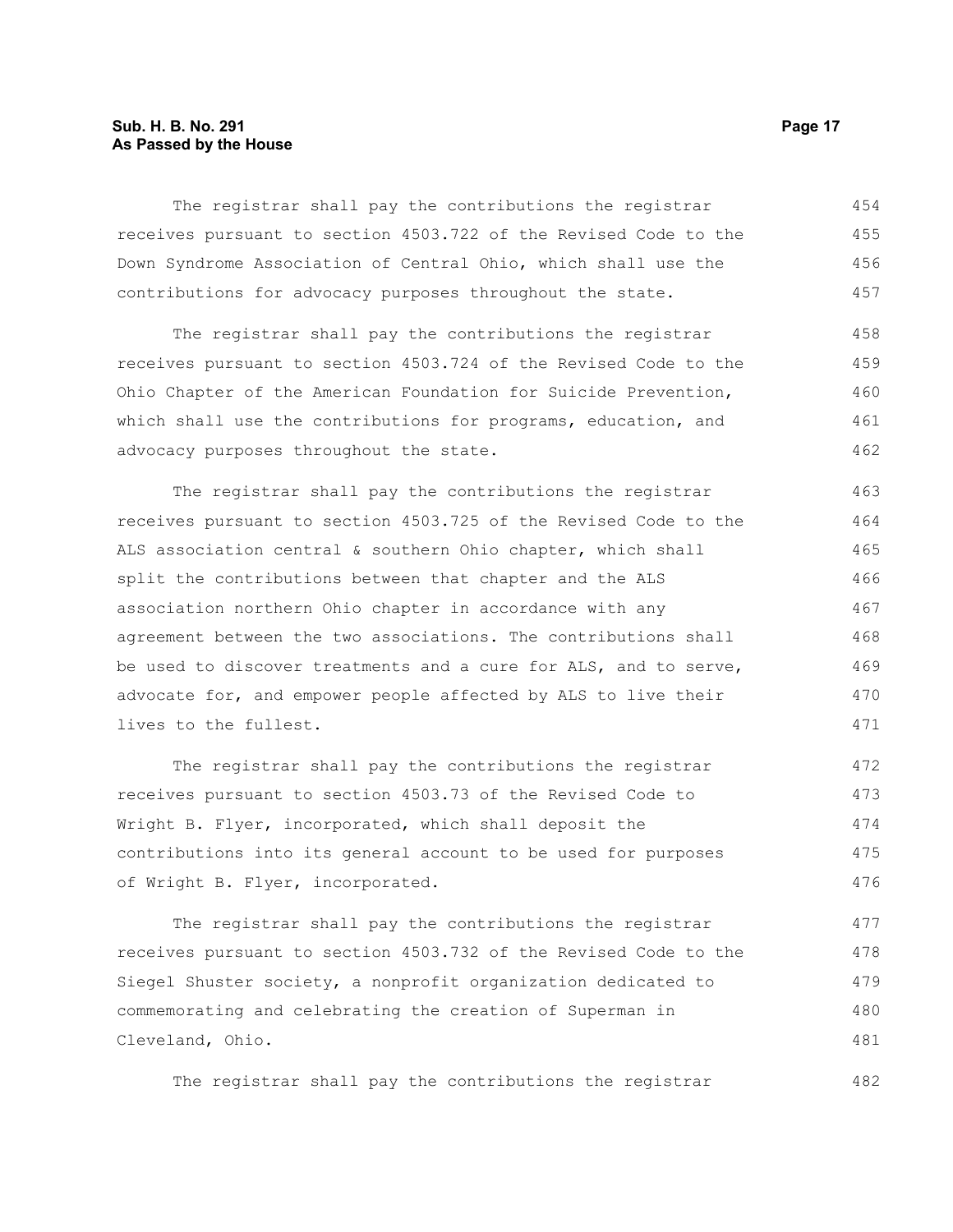#### **Sub. H. B. No. 291 Page 18 As Passed by the House**

receives pursuant to section 4503.733 of the Revised Code to the central Ohio chapter of the juvenile diabetes research foundation, which shall distribute the contributions to the chapters of the juvenile diabetes research foundation in whose geographic territory the person who paid the contribution resides. 483 484 485 486 487 488

The registrar shall pay the contributions the registrar receives pursuant to section 4503.734 of the Revised Code to the Ohio highway patrol auxiliary foundation, which shall use the contributions to fulfill the foundation's mission of supporting law enforcement education and assistance. 489 490 491 492 493

The registrar shall pay the contributions the registrar receives pursuant to section 4503.74 of the Revised Code to the Columbus zoological park association, which shall disburse the moneys to Ohio's major metropolitan zoos, as defined in section 4503.74 of the Revised Code, in accordance with a written agreement entered into by the major metropolitan zoos. 494 495 496 497 498 499

The registrar shall pay the contributions the registrar receives pursuant to section 4503.75 of the Revised Code to the rotary foundation, located on March 31, 2003, in Evanston, Illinois, to be placed in a fund known as the permanent fund and used to endow educational and humanitarian programs of the rotary foundation. 500 501 502 503 504 505

The registrar shall pay the contributions the registrar receives pursuant to section 4503.751 of the Revised Code to the Ohio association of realtors, which shall deposit the contributions into a property disaster relief fund maintained under the Ohio realtors charitable and education foundation. 506 507 508 509 510

The registrar shall pay the contributions the registrar 511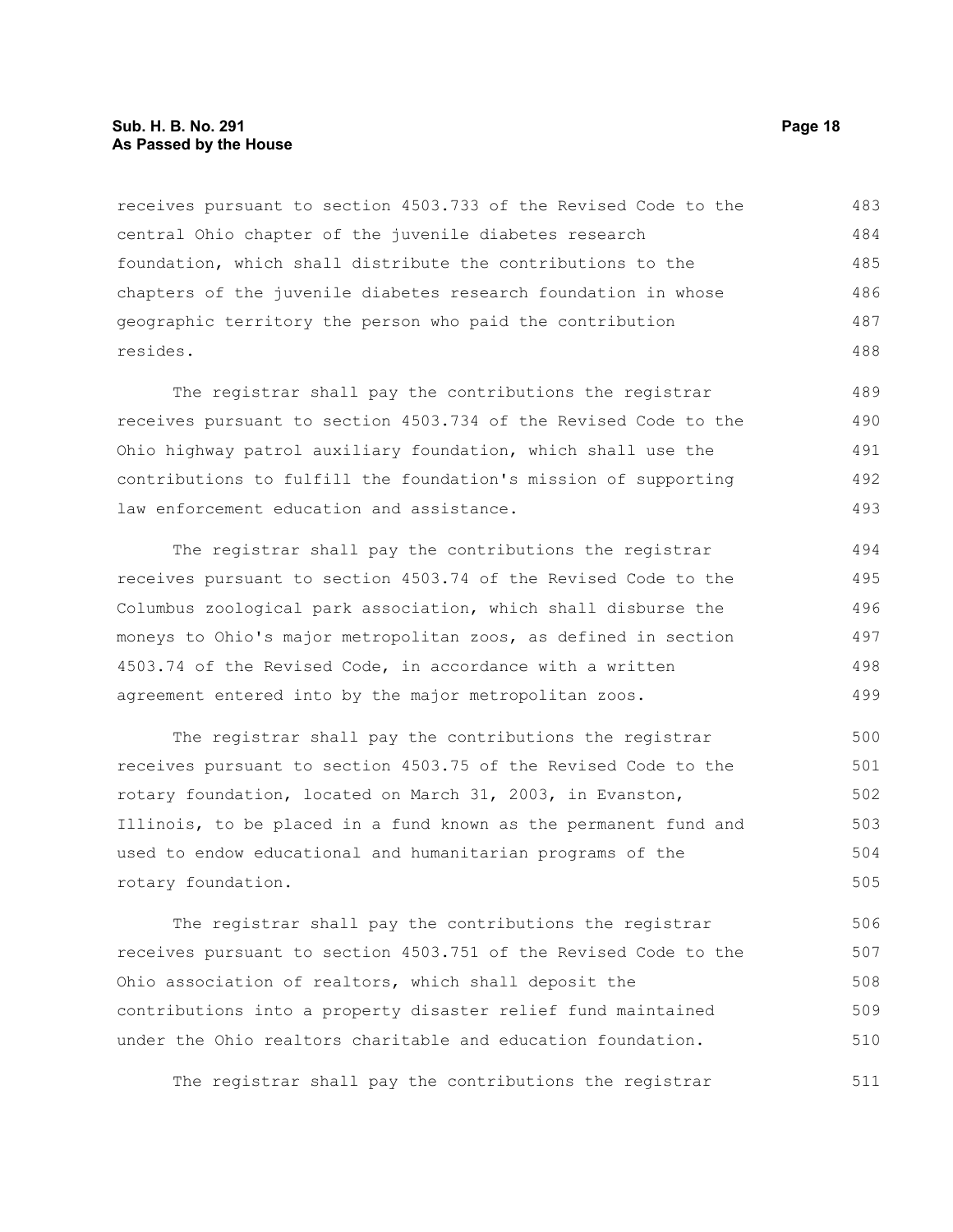#### **Sub. H. B. No. 291 Page 19 As Passed by the House**

receives pursuant to section 4503.752 of the Revised Code to buckeye corvettes, incorporated, which shall use the contributions to pay for its charitable activities and programs. The registrar shall pay the contributions the registrar receives pursuant to section 4503.754 of the Revised Code to the municipal corporation of Twinsburg. The registrar shall pay the contributions the registrar receives pursuant to section 4503.755 of the Revised Code to the little brown jug society to assist the society in maintaining, promulgating, and operating the little brown jug as part of Ohio's rich harness racing history. The registrar shall pay the contributions the registrar receives pursuant to section 4503.763 of the Revised Code to the Ohio history connection to be used solely to build, support, and maintain the Ohio battleflag collection within the Ohio history connection. The registrar shall pay the contributions the registrar receives pursuant to section 4503.764 of the Revised Code to the Medina county historical society, which shall use those contributions to distribute between the various historical societies and museums in Medina county. The registrar shall pay the contributions the registrar receives pursuant to section 4503.765 of the Revised Code to the Amaranth grand chapter foundation, which shall use the contributions for communal outreach, charitable service, and scholarship purposes. The registrar shall pay the contributions the registrar receives pursuant to section 4503.767 of the Revised Code to folds of honor of central Ohio, which shall use the 512 513 514 515 516 517 518 519 520 521 522 523 524 525 526 527 528 529 530 531 532 533 534 535 536 537 538 539 540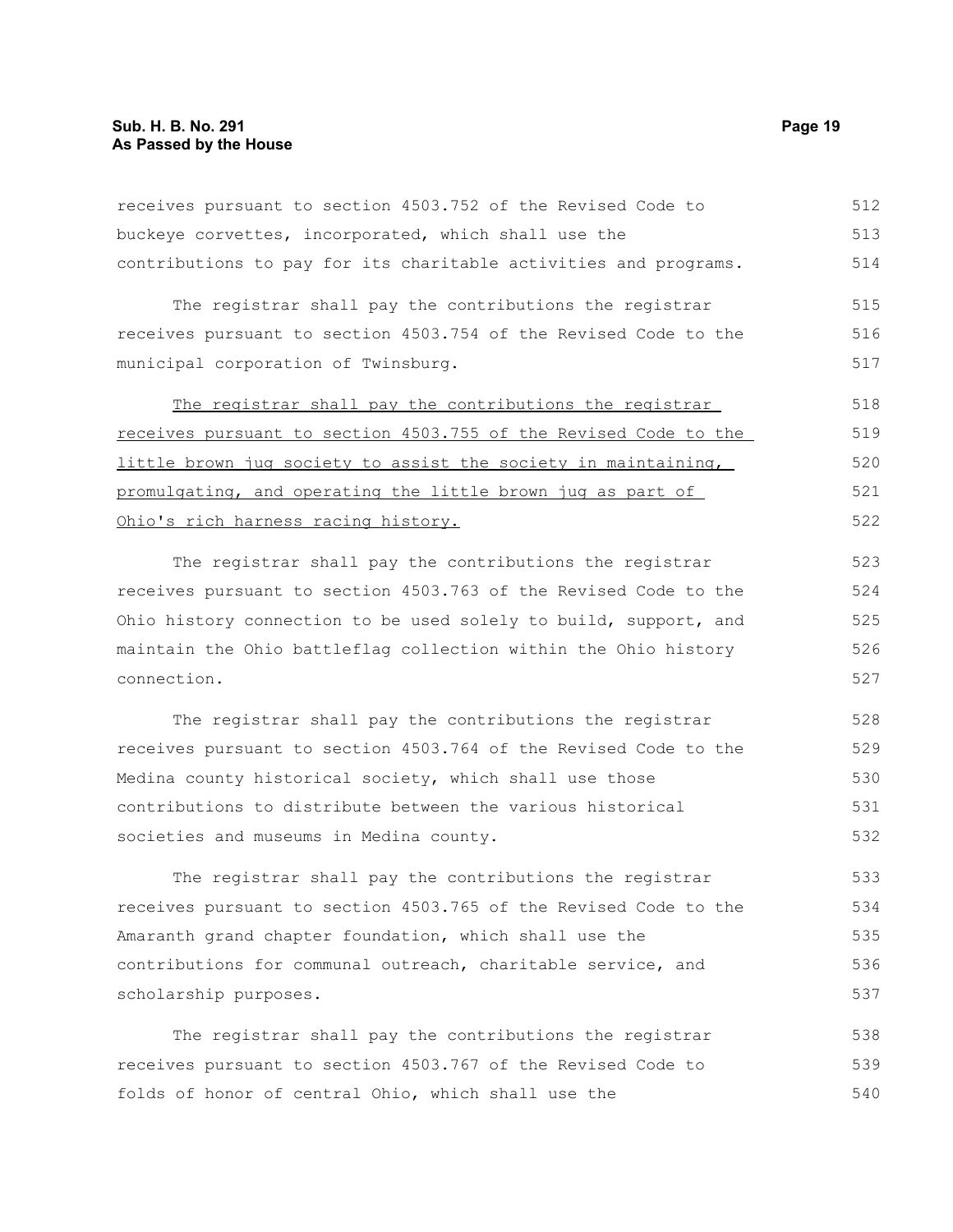contributions to provide scholarships to spouses and children either of disabled veterans or of members of any branch of the armed forces who died during their service. 541 542 543

The registrar shall pay the contributions the registrar receives pursuant to section 4503.85 of the Revised Code to the Ohio sea grant college program to be used for Lake Erie area research projects. 544 545 546 547

The registrar shall pay the contributions the registrar receives pursuant to section 4503.86 of the Revised Code to the Ohio Lincoln highway historic byway, which shall use those contributions solely to promote and support the historical preservation and advertisement of the Lincoln highway in this state. 548 549 550 551 552

The registrar shall pay the contributions the registrar receives pursuant to section 4503.87 of the Revised Code to the Grove City little league dream field fund, which shall use those contributions solely to build, maintain, and improve youth baseball fields within the municipal corporation of Grove City. 554 555 556 557 558

The registrar shall pay the contributions the registrar receives pursuant to section 4503.871 of the Revised Code to the Solon city school district. The school district shall use the contributions it receives to pay the expenses it incurs in providing services to the school district's students that assist in developing or maintaining the mental and emotional well-being of the students. The services provided may include bereavement counseling, instruction in defensive driving techniques, sensitivity training, and the counseling and education of students regarding bullying, dating violence, drug abuse, suicide prevention, and human trafficking. The school district superintendent or, in the school district superintendent's 559 560 561 562 563 564 565 566 567 568 569 570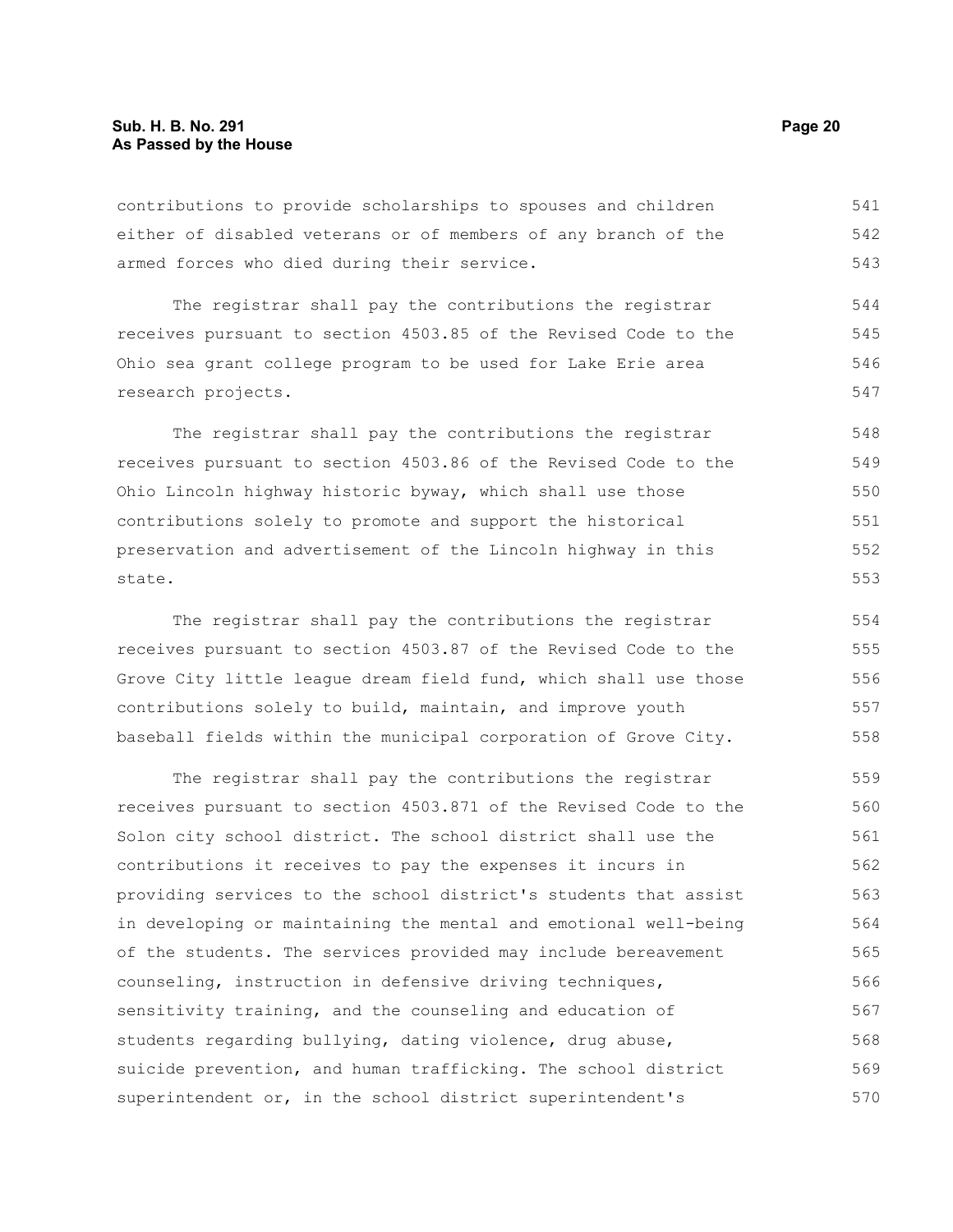#### **Sub. H. B. No. 291 Page 21 As Passed by the House**

discretion, the appropriate school principal or appropriate school counselors shall determine any charitable organizations that the school district hires to provide those services. The school district also may use the contributions it receives to pay for members of the faculty of the school district to receive training in providing such services to the students of the school district. The school district shall ensure that any charitable organization that is hired by the district is exempt from federal income taxation under subsection 501(c)(3) of the Internal Revenue Code. The school district shall not use the contributions it receives for any other purpose. 571 572 573 574 575 576 577 578 579 580 581

The registrar shall pay the contributions the registrar receives pursuant to section 4503.872 of the Revised Code to the Canton city school district. The district may use the contributions for student welfare, but shall not use the contributions for any political purpose or to pay salaries of district employees. 582 583 584 585 586 587

The registrar shall pay the contributions the registrar receives pursuant to section 4503.873 of the Revised Code to Padua Franciscan high school located in the municipal corporation of Parma. The school shall use fifty per cent of the contributions it receives to provide tuition assistance to its students. The school shall use the remaining fifty per cent to pay the expenses it incurs in providing services to the school's students that assist in developing or maintaining the mental and emotional well-being of the students. The services provided may include bereavement counseling, instruction in defensive driving techniques, sensitivity training, and the counseling and education of students regarding bullying, dating violence, drug abuse, suicide prevention, and human trafficking. As a part of providing such services, the school may pay for members of the 588 589 590 591 592 593 594 595 596 597 598 599 600 601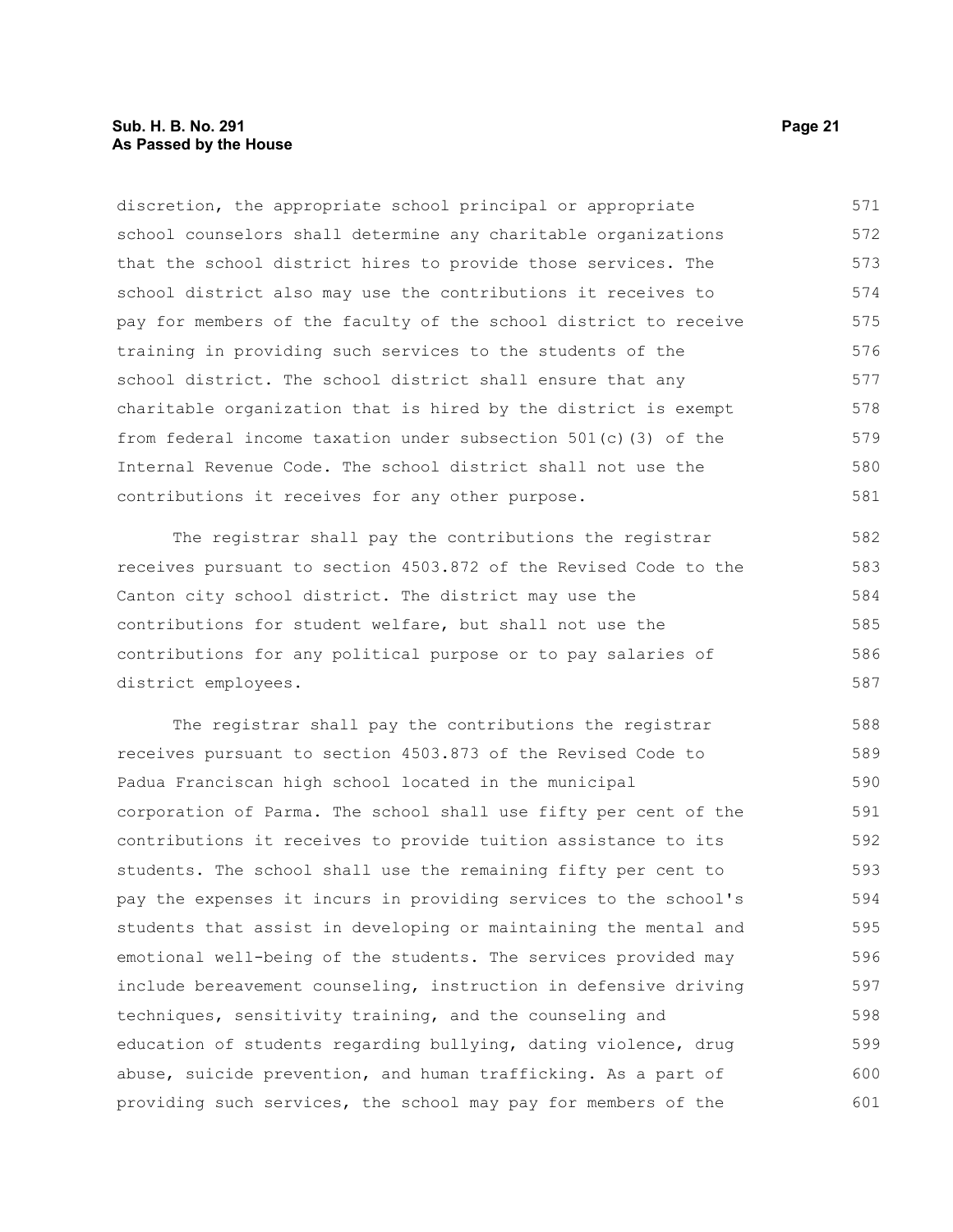#### **Sub. H. B. No. 291 Page 22 As Passed by the House**

faculty of the school to receive training in providing those services. The school principal or, in the school principal's discretion, appropriate school counselors shall determine any charitable organizations that the school hires to provide those services. The school shall ensure that any such charitable organization is exempt from federal income taxation under subsection 501(c)(3) of the Internal Revenue Code. The school shall not use the contributions it receives for any other purpose. 602 603 604 605 606 607 608 609 610

The registrar shall pay the contributions the registrar receives pursuant to section 4503.874 of the Revised Code to St. Edward high school located in the municipal corporation of Lakewood. The school shall use fifty per cent of the contributions it receives to provide tuition assistance to its students. The school shall use the remaining fifty per cent to pay the expenses it incurs in providing services to the school's students that assist in developing or maintaining the mental and emotional well-being of the students. The services provided may include bereavement counseling, instruction in defensive driving techniques, sensitivity training, and the counseling and education of students regarding bullying, dating violence, drug abuse, suicide prevention, and human trafficking. As a part of providing such services, the school may pay for members of the faculty of the school to receive training in providing those services. The school principal or, in the school principal's discretion, appropriate school counselors shall determine any charitable organizations that the school hires to provide those services. The school shall ensure that any such charitable organization is exempt from federal income taxation under subsection 501(c)(3) of the Internal Revenue Code. The school shall not use the contributions it receives for any other 611 612 613 614 615 616 617 618 619 620 621 622 623 624 625 626 627 628 629 630 631 632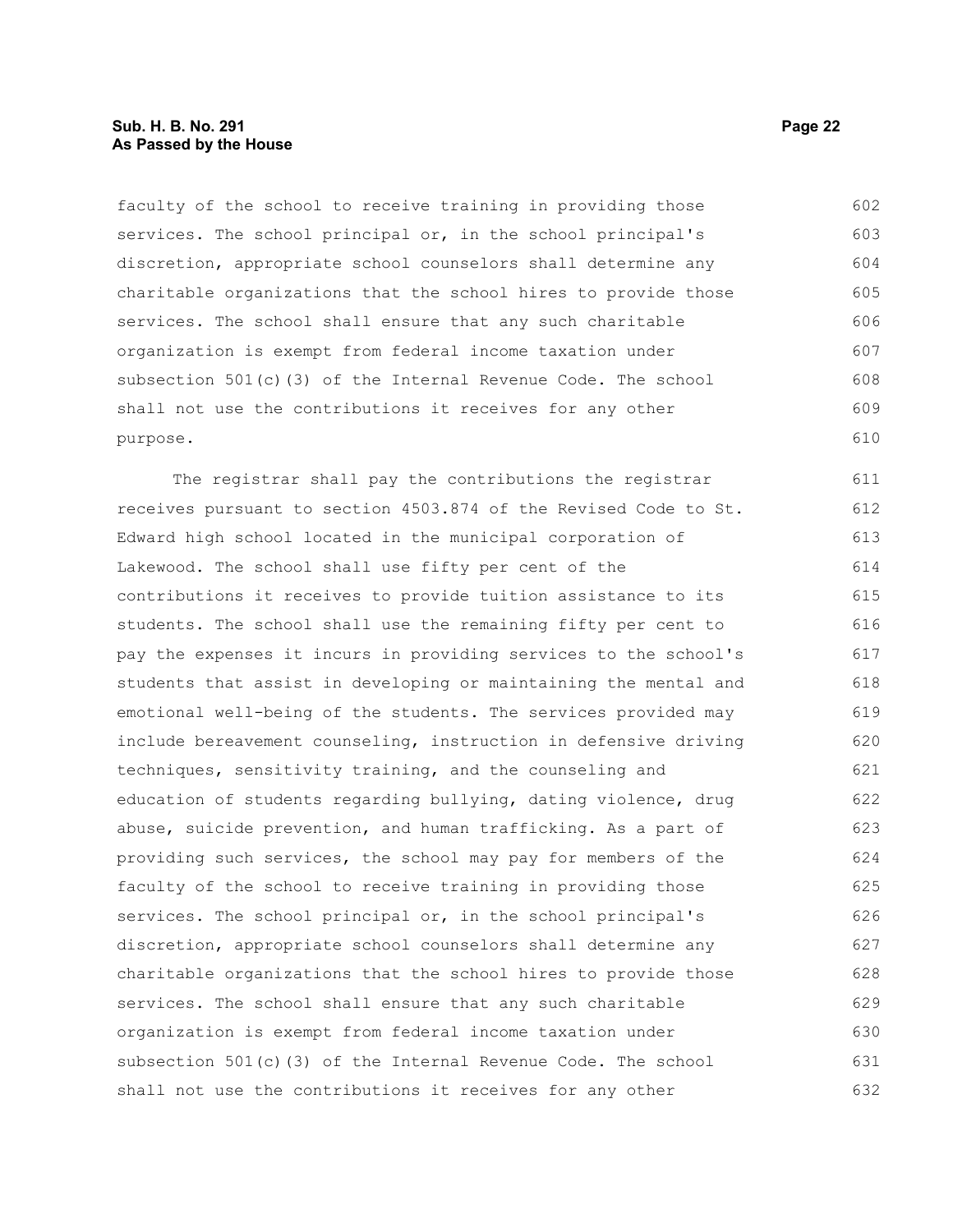The registrar shall pay the contributions the registrar receives pursuant to section 4503.875 of the Revised Code to Walsh Jesuit high school located in the municipal corporation of Cuyahoga Falls. The school shall use fifty per cent of the contributions it receives to provide tuition assistance to its students. The school shall use the remaining fifty per cent to pay the expenses it incurs in providing services to the school's students that assist in developing or maintaining the mental and emotional well-being of the students. The services provided may include bereavement counseling, instruction in defensive driving techniques, sensitivity training, and the counseling and education of students regarding bullying, dating violence, drug abuse, suicide prevention, and human trafficking. As a part of providing such services, the school may pay for members of the faculty of the school to receive training in providing those services. The school principal or, in the school principal's discretion, appropriate school counselors shall determine any charitable organizations that the school hires to provide those services. The school shall ensure that any such charitable organization is exempt from federal income taxation under subsection 501(c)(3) of the Internal Revenue Code. The school shall not use the contributions it receives for any other purpose. 634 635 636 637 638 639 640 641 642 643 644 645 646 647 648 649 650 651 652 653 654 655 656

The registrar shall pay the contributions the registrar receives pursuant to section 4503.876 of the Revised Code to the North Royalton city school district. The school district shall use the contributions it receives to pay the expenses it incurs in providing services to the school district's students that assist in developing or maintaining the mental and emotional well-being of the students. The services provided may include 657 658 659 660 661 662 663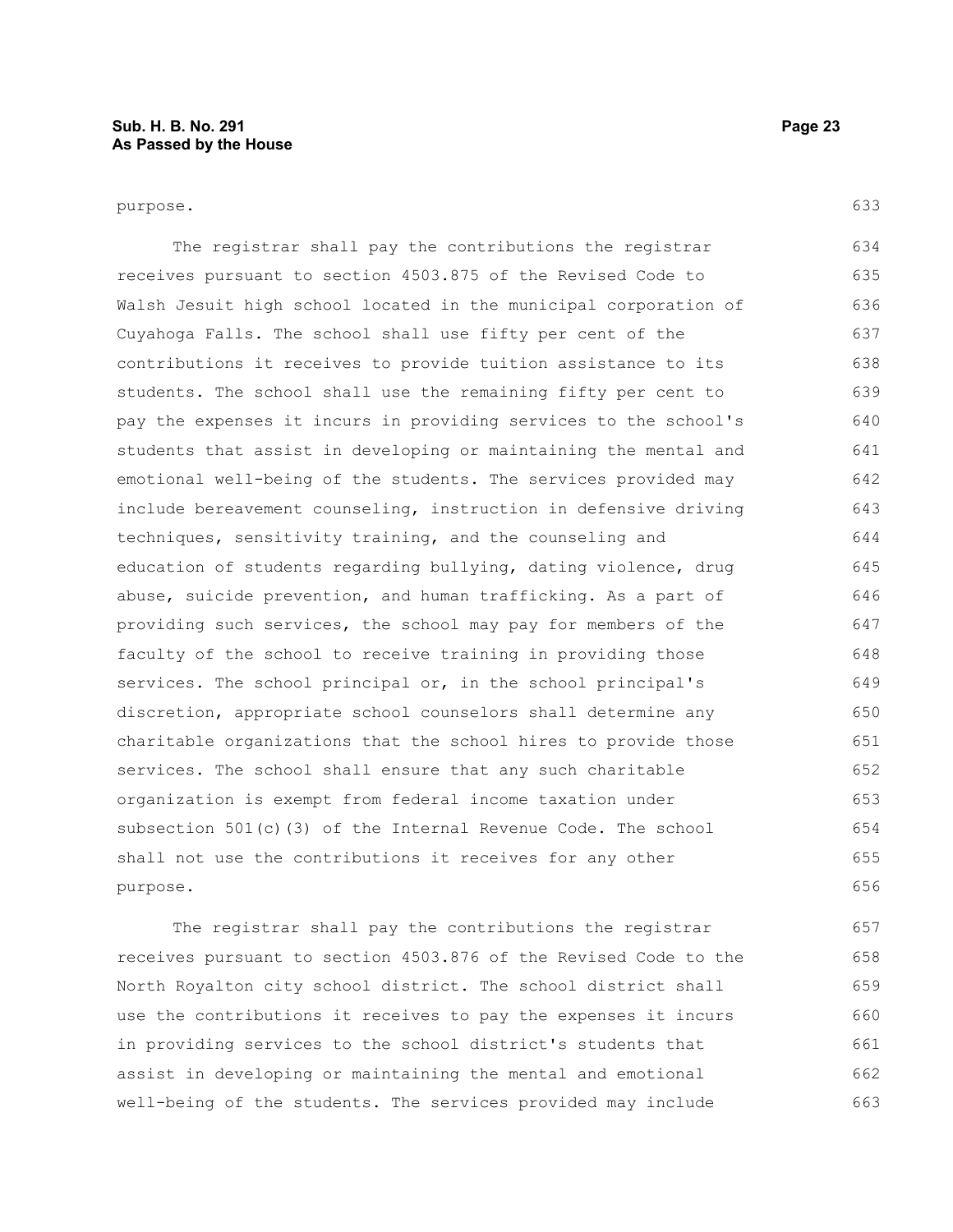bereavement counseling, instruction in defensive driving techniques, sensitivity training, and the counseling and education of students regarding bullying, dating violence, drug abuse, suicide prevention, and human trafficking. The school district superintendent or, in the school district superintendent's discretion, the appropriate school principal or appropriate school counselors shall determine any charitable organizations that the school district hires to provide those services. The school district also may use the contributions it receives to pay for members of the faculty of the school district to receive training in providing such services to the students of the school district. The school district shall ensure that any charitable organization that is hired by the district is exempt from federal income taxation under subsection 501(c)(3) of the Internal Revenue Code. The school district shall not use the contributions it receives for any other purpose. 664 665 666 667 668 669 670 671 672 673 674 675 676 677 678 679 680

The registrar shall pay the contributions the registrar receives pursuant to section 4503.877 of the Revised Code to the Independence local school district. The school district shall use the contributions it receives to pay the expenses it incurs in providing services to the school district's students that assist in developing or maintaining the mental and emotional well-being of the students. The services provided may include bereavement counseling, instruction in defensive driving techniques, sensitivity training, and the counseling and education of students regarding bullying, dating violence, drug abuse, suicide prevention, and human trafficking. The school district superintendent or, in the school district superintendent's discretion, the appropriate school principal or appropriate school counselors shall determine any charitable 681 682 683 684 685 686 687 688 689 690 691 692 693 694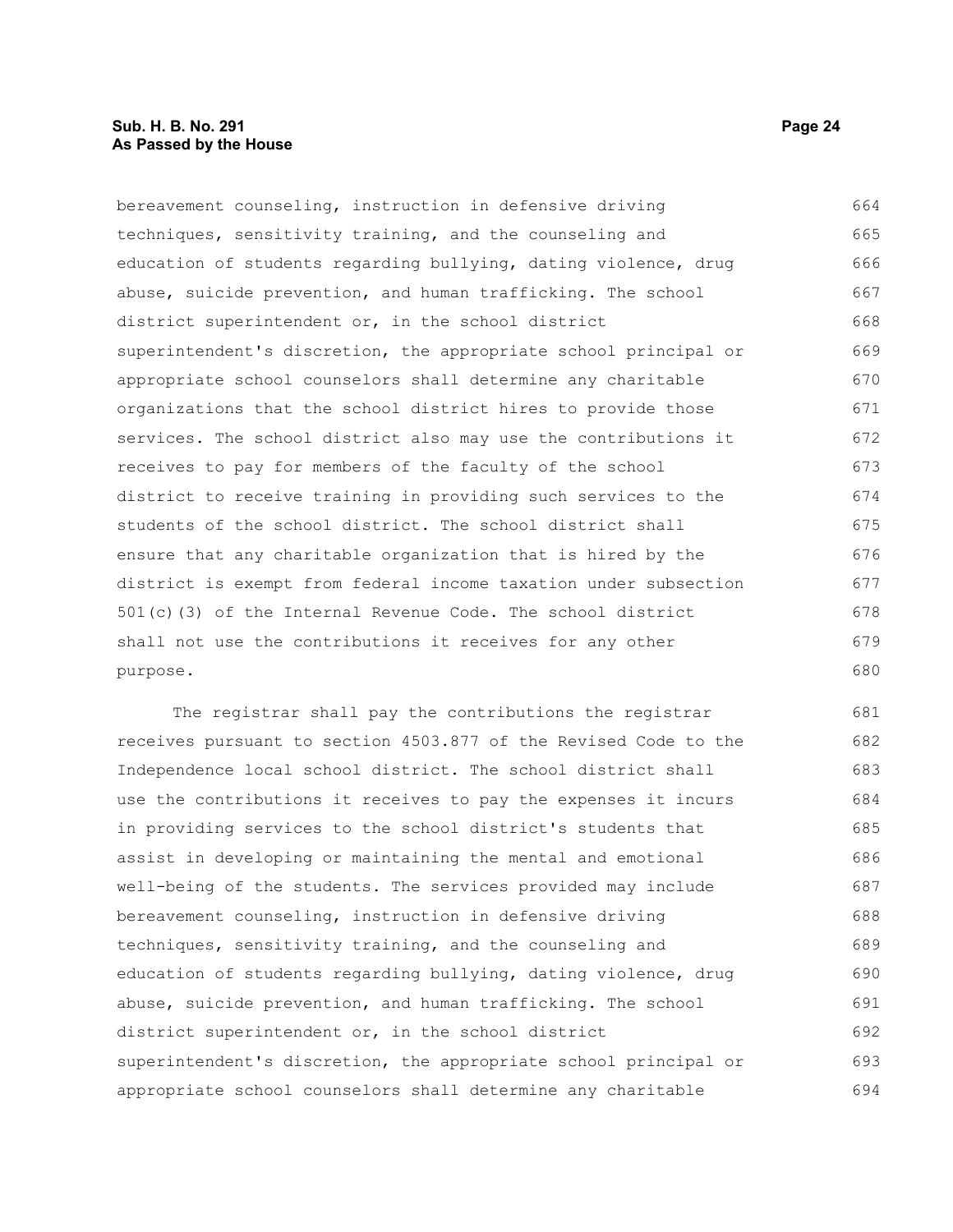#### **Sub. H. B. No. 291 Page 25 As Passed by the House**

organizations that the school district hires to provide those services. The school district also may use the contributions it receives to pay for members of the faculty of the school district to receive training in providing such services to the students of the school district. The school district shall ensure that any charitable organization that is hired by the district is exempt from federal income taxation under subsection 501(c)(3) of the Internal Revenue Code. The school district shall not use the contributions it receives for any other purpose. 695 696 697 698 699 700 701 702 703 704

The registrar shall pay the contributions the registrar receives pursuant to section 4503.878 of the Revised Code to the Cuyahoga Heights local school district. The school district shall use the contributions it receives to pay the expenses it incurs in providing services to the school district's students that assist in developing or maintaining the mental and emotional well-being of the students. The services provided may include bereavement counseling, instruction in defensive driving techniques, sensitivity training, and the counseling and education of students regarding bullying, dating violence, drug abuse, suicide prevention, and human trafficking. The school district superintendent or, in the school district superintendent's discretion, the appropriate school principal or appropriate school counselors, shall determine any charitable organizations that the school district hires to provide those services. The school district also may use the contributions it receives to pay for members of the faculty of the school district to receive training in providing such services to the students of the school district. The school district shall ensure that any charitable organization that is hired by the district is exempt from federal income taxation under subsection 705 706 707 708 709 710 711 712 713 714 715 716 717 718 719 720 721 722 723 724 725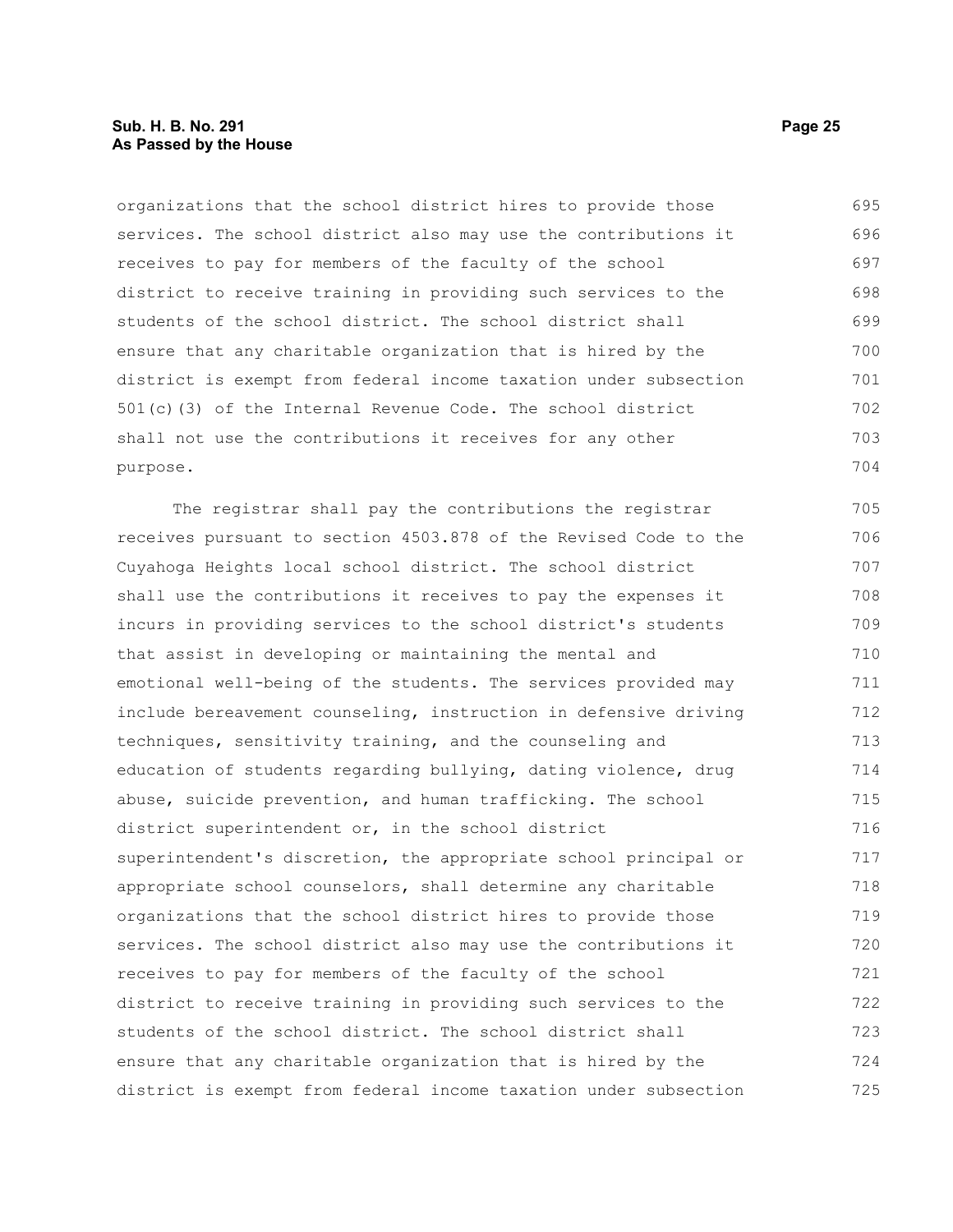501(c)(3) of the Internal Revenue Code. The school district shall not use the contributions it receives for any other purpose. 726 727 728

The registrar shall pay the contributions the registrar receives pursuant to section 4503.879 of the Revised Code to the west technical high school alumni association, which shall use the contributions for activities sponsored by the association. 729 730 731 732

The registrar shall pay the contributions the registrar receives pursuant to section 4503.88 of the Revised Code to the Kenston local school district. The school district shall use the contributions it receives to pay the expenses it incurs in providing services that assist in developing or maintaining a culture of environmental responsibility and an innovative science, technology, engineering, art, and math (S.T.E.A.M.) curriculum to the school district's students. The school district shall not use the contributions it receives for any other purpose. 733 734 735 736 737 738 739 740 741 742

The registrar shall pay the contributions the registrar receives pursuant to section 4503.881 of the Revised Code to La Salle high school in the municipal corporation of Cincinnati. The high school shall not use the contributions it receives for any political purpose. 743 744 745 746 747

The registrar shall pay the contributions the registrar receives pursuant to section 4503.882 of the Revised Code to St. John's Jesuit high school and academy located in the municipal corporation of Toledo. The school shall use the contributions it receives to provide tuition assistance for students attending the school. 748 749 750 751 752 753

The registrar shall pay the contributions the registrar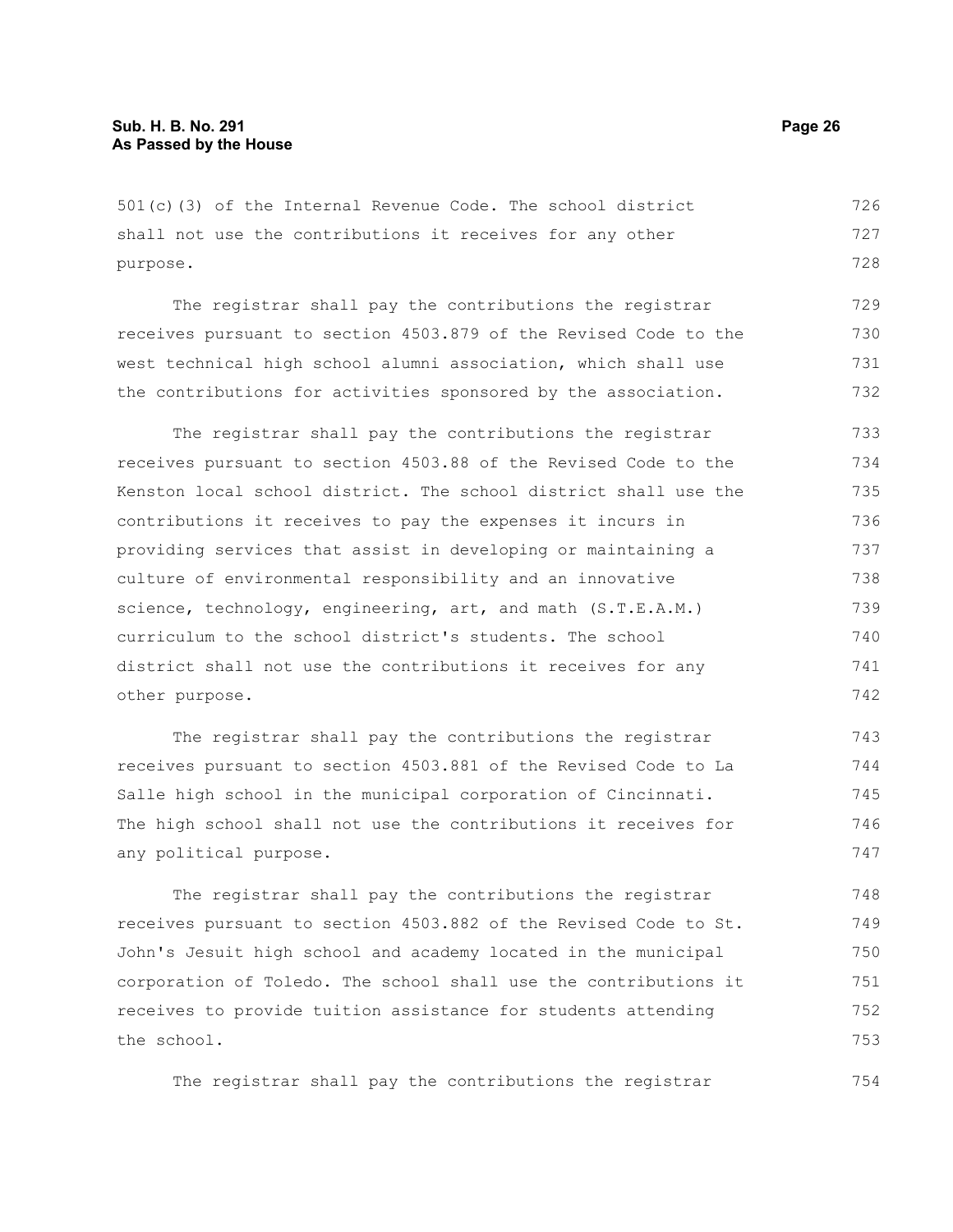#### **Sub. H. B. No. 291 Page 27 As Passed by the House**

receives pursuant to section 4503.883 of the Revised Code to St. Charles preparatory school located in the municipal corporation of Columbus, which shall use the contributions for the school's alumni association and the alumni association's purposes. 755 756 757 758

The registrar shall pay the contributions the registrar receives pursuant to section 4503.884 of the Revised Code to Archbishop Moeller high school located in the municipal corporation of Cincinnati. The high school shall not use the contributions it receives for any political purpose. 759 760 761 762 763

The registrar shall pay the contributions the registrar receives pursuant to section 4503.89 of the Revised Code to the American red cross of greater Columbus on behalf of the Ohio chapters of the American red cross, which shall use the contributions for disaster readiness, preparedness, and response programs on a statewide basis. 764 765 766 767 768 769

The registrar shall pay the contributions the registrar receives pursuant to section 4503.891 of the Revised Code to the Ohio lions foundation. The foundation shall use the contributions for charitable and educational purposes. 770 771 772 773

The registrar shall pay the contributions the registrar receives pursuant to section 4503.892 of the Revised Code to the Hudson city school district. The school district shall not use the contributions it receives for any political purpose. 774 775 776 777

The registrar shall pay the contributions the registrar receives pursuant to section 4503.893 of the Revised Code to the Harrison Central jr./sr. high school located in the municipal corporation of Cadiz. 778 779 780 781

The registrar shall pay the contributions the registrar receives pursuant to section 4503.899 of the Revised Code to the 782 783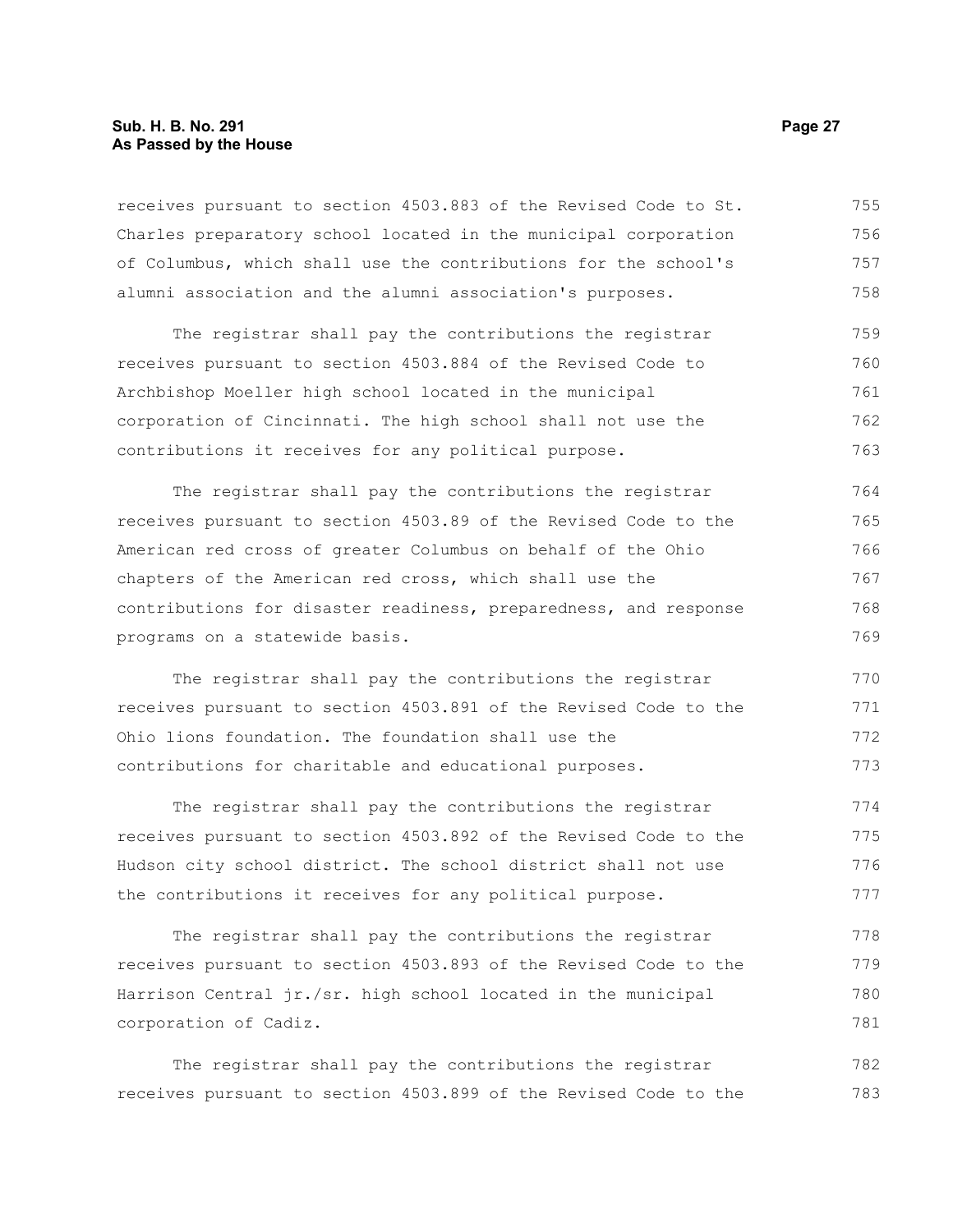Cleveland clinic foundation, which shall use the contributions to support Cleveland clinic children's education, research, and patient services. 784 785 786

The registrar shall pay the contributions the registrar receives pursuant to section 4503.90 of the Revised Code to the nationwide children's hospital foundation.

The registrar shall pay the contributions the registrar receives pursuant to section 4503.901 of the Revised Code to the Ohio association for pupil transportation, which shall use the money to support transportation programs, provide training to school transportation professionals, and support other initiatives for school transportation safety. 790 791 792 793 794 795

The registrar shall pay the contributions the registrar receives pursuant to section 4503.902 of the Revised Code to St. Ignatius high school located in the municipal corporation of Cleveland. The school shall use fifty per cent of the contributions it receives to provide tuition assistance to its students. The school shall use the remaining fifty per cent to pay the expenses it incurs in providing services to the school's students that assist in developing or maintaining the mental and emotional well-being of the students. The services provided may include bereavement counseling, instruction in defensive driving techniques, sensitivity training, and the counseling and education of students regarding bullying, dating violence, drug abuse, suicide prevention, and human trafficking. As a part of providing such services, the school may pay for members of the faculty of the school to receive training in providing those services. The school principal or, in the school principal's discretion, appropriate school counselors shall determine any charitable organizations that the school hires to provide those 796 797 798 799 800 801 802 803 804 805 806 807 808 809 810 811 812 813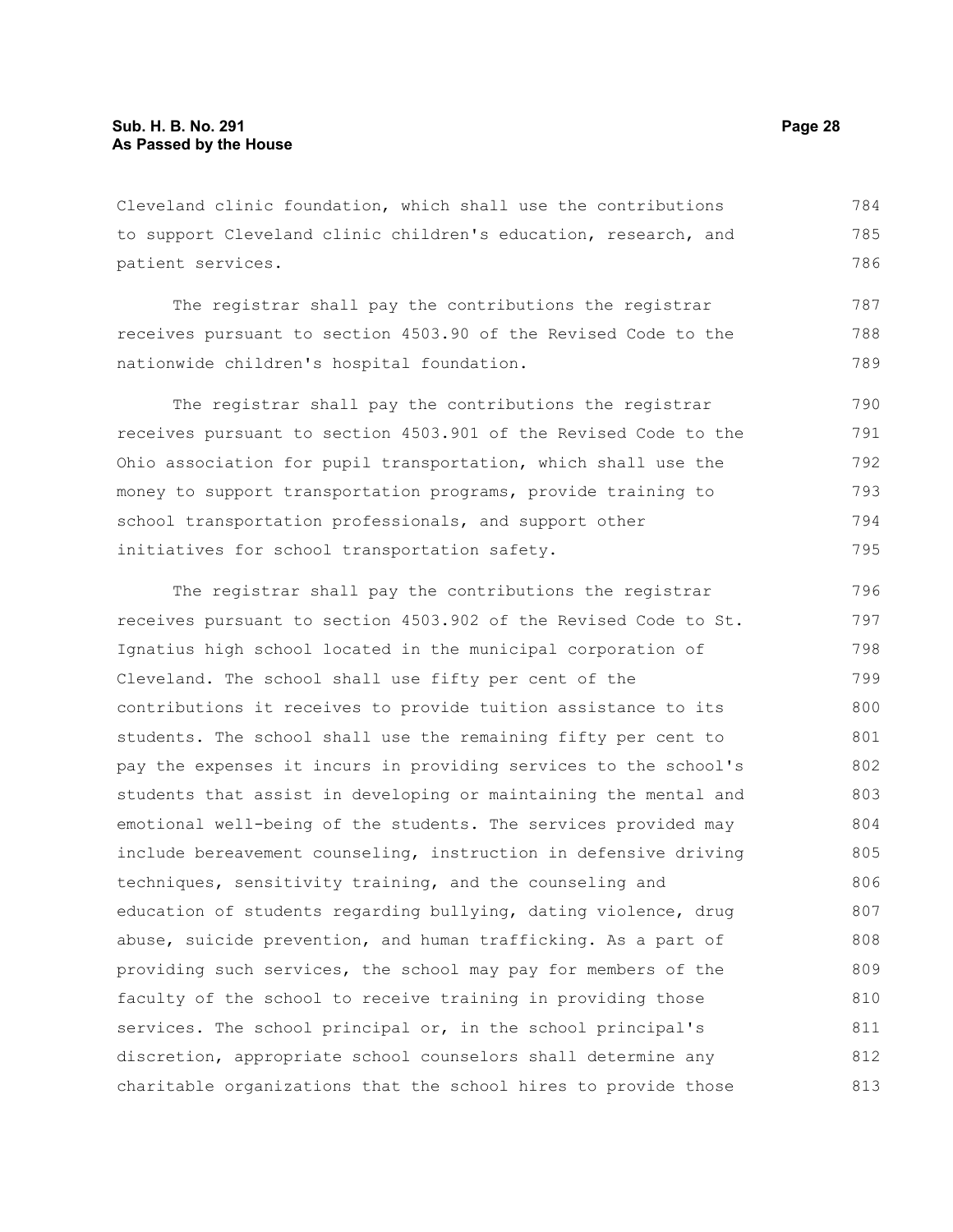#### **Sub. H. B. No. 291 Page 29 As Passed by the House**

services. The school shall ensure that any such charitable organization is exempt from federal income taxation under subsection 501(c)(3) of the Internal Revenue Code. The school shall not use the contributions it receives for any other purpose. 814 815 816 817 818

The registrar shall pay the contributions the registrar receives pursuant to section 4503.903 of the Revised Code to the Brecksville-Broadview Heights city school district. The school district shall use the contributions it receives to pay the expenses it incurs in providing services to the school district's students that assist in developing or maintaining the mental and emotional well-being of the students. The services provided may include bereavement counseling, instruction in defensive driving techniques, sensitivity training, and the counseling and education of students regarding bullying, dating violence, drug abuse, suicide prevention, and human trafficking. The school district superintendent or, in the school district superintendent's discretion, the appropriate school principal or appropriate school counselors shall determine any charitable organizations that the school district hires to provide those services. The school district also may use the contributions it receives to pay for members of the faculty of the school district to receive training in providing such services to the students of the school district. The school district shall ensure that any charitable organization that is hired by the district is exempt from federal income taxation under subsection 501(c)(3) of the Internal Revenue Code. The school district shall not use the contributions it receives for any other purpose. 819 820 821 822 823 824 825 826 827 828 829 830 831 832 833 834 835 836 837 838 839 840 841 842

The registrar shall pay the contributions the registrar receives pursuant to section 4503.904 of the Revised Code to the 843 844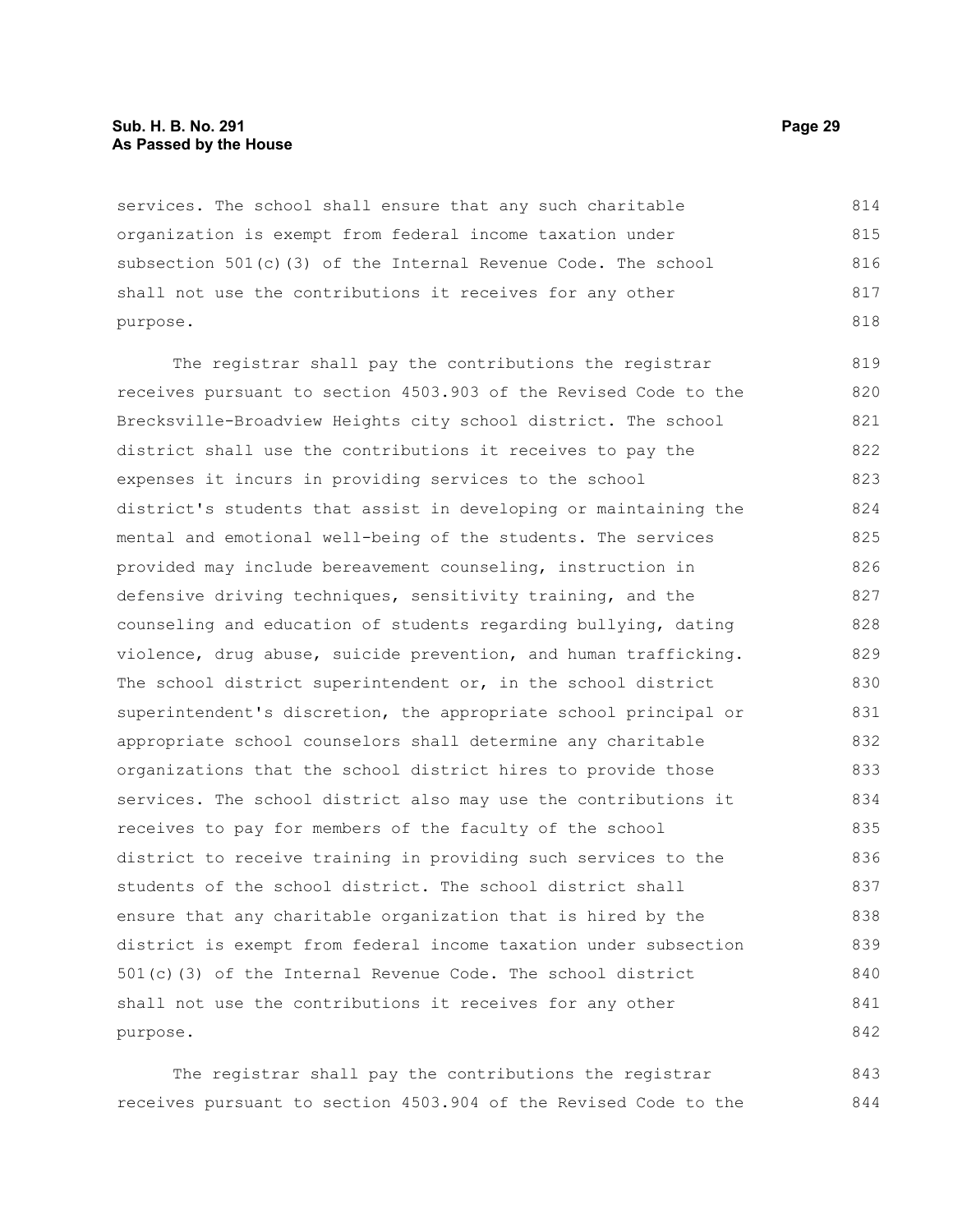#### **Sub. H. B. No. 291 Page 30 As Passed by the House**

Chagrin Falls exempted village school district. The school district shall use the contributions it receives to pay the expenses it incurs in providing services to the school district's students that assist in developing or maintaining the mental and emotional well-being of the students. The services provided may include bereavement counseling, instruction in defensive driving techniques, sensitivity training, and the counseling and education of students regarding bullying, dating violence, drug abuse, suicide prevention, and human trafficking. The school district superintendent or, in the school district superintendent's discretion, the appropriate school principal or appropriate school counselors shall determine any charitable organizations that the school district hires to provide those services. The school district also may use the contributions it receives to pay for members of the faculty of the school district to receive training in providing such services to the students of the school district. The school district shall ensure that any charitable organization that is hired by the district is exempt from federal income taxation under subsection 501(c)(3) of the Internal Revenue Code. The school district shall not use the contributions it receives for any other purpose. 845 846 847 848 849 850 851 852 853 854 855 856 857 858 859 860 861 862 863 864 865 866

The registrar shall pay the contributions the registrar receives pursuant to section 4503.905 of the Revised Code to the Cuyahoga valley career center. The career center shall use the contributions it receives to pay the expenses it incurs in providing services to the career center's students that assist in developing or maintaining the mental and emotional well-being of the students. The services provided may include bereavement counseling, instruction in defensive driving techniques, sensitivity training, and the counseling and education of 867 868 869 870 871 872 873 874 875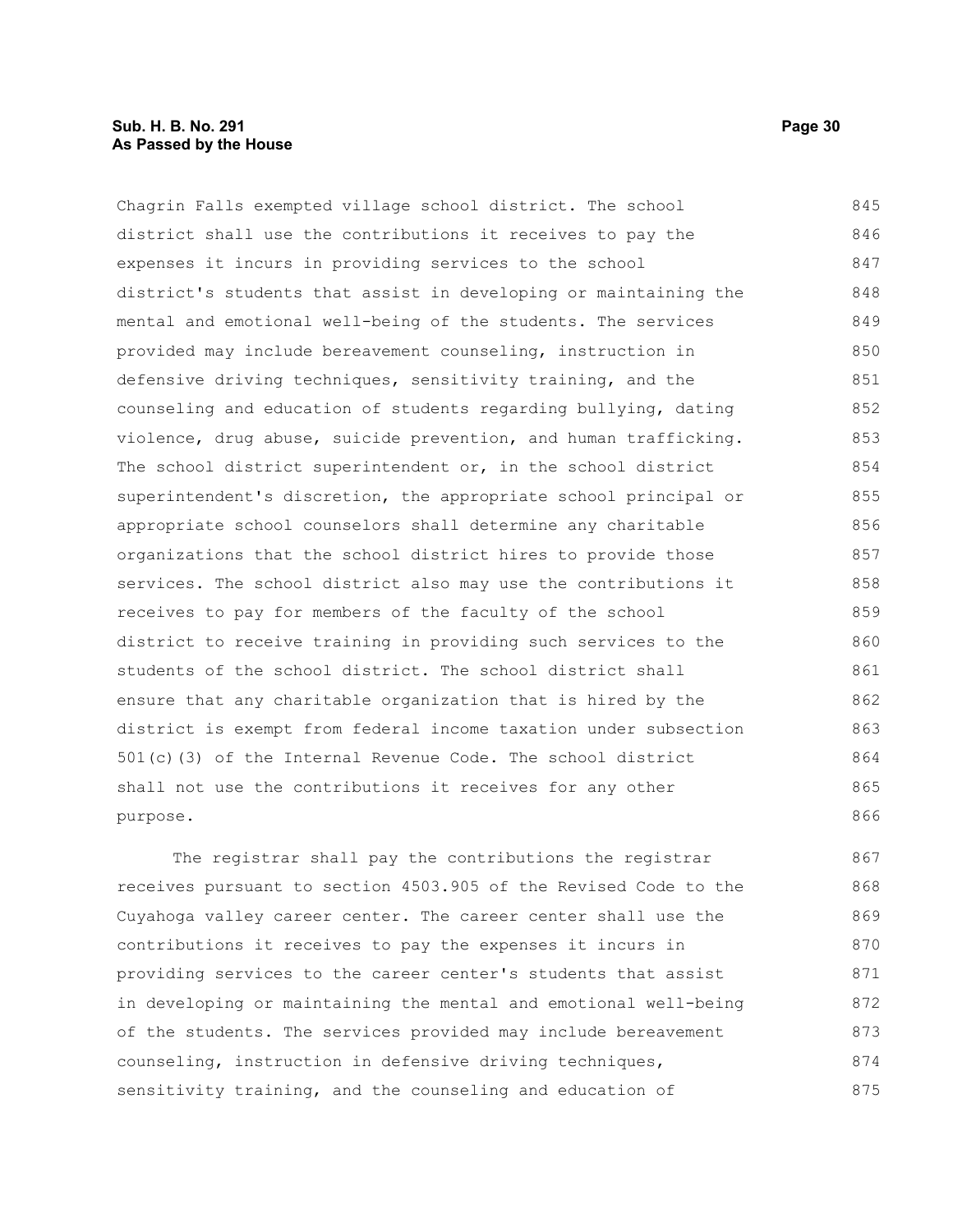students regarding bullying, dating violence, drug abuse, suicide prevention, and human trafficking. The career center's superintendent or in the career center's superintendent's discretion, the school board or appropriate school counselors shall determine any charitable organizations that the career center hires to provide those services. The career center also may use the contributions it receives to pay for members of the faculty of the career center to receive training in providing such services to the students of the career center. The career center shall ensure that any charitable organization that is hired by the career center is exempt from federal income taxation under subsection 501(c)(3) of the Internal Revenue Code. The career center shall not use the contributions it receives for any other purpose. 876 877 878 879 880 881 882 883 884 885 886 887 888 889

The registrar shall pay the contributions the registrar receives pursuant to section 4503.906 of the Revised Code to the Stow-Munroe Falls city school district. The school district shall not use the contributions it receives for any political purpose.

The registrar shall pay the contributions the registrar receives pursuant to section 4503.907 of the Revised Code to the Twinsburg city school district. The school district shall not use the contributions it receives for any political purpose. 895 896 897 898

The registrar shall pay the contributions the registrar receives pursuant to section 4503.908 of the Revised Code to St. Xavier high school located in Springfield township in Hamilton county. The school shall use fifty per cent of the contributions it receives to provide tuition assistance to its students. The school shall use the remaining fifty per cent to pay the expenses it incurs in providing services to the school's 899 900 901 902 903 904 905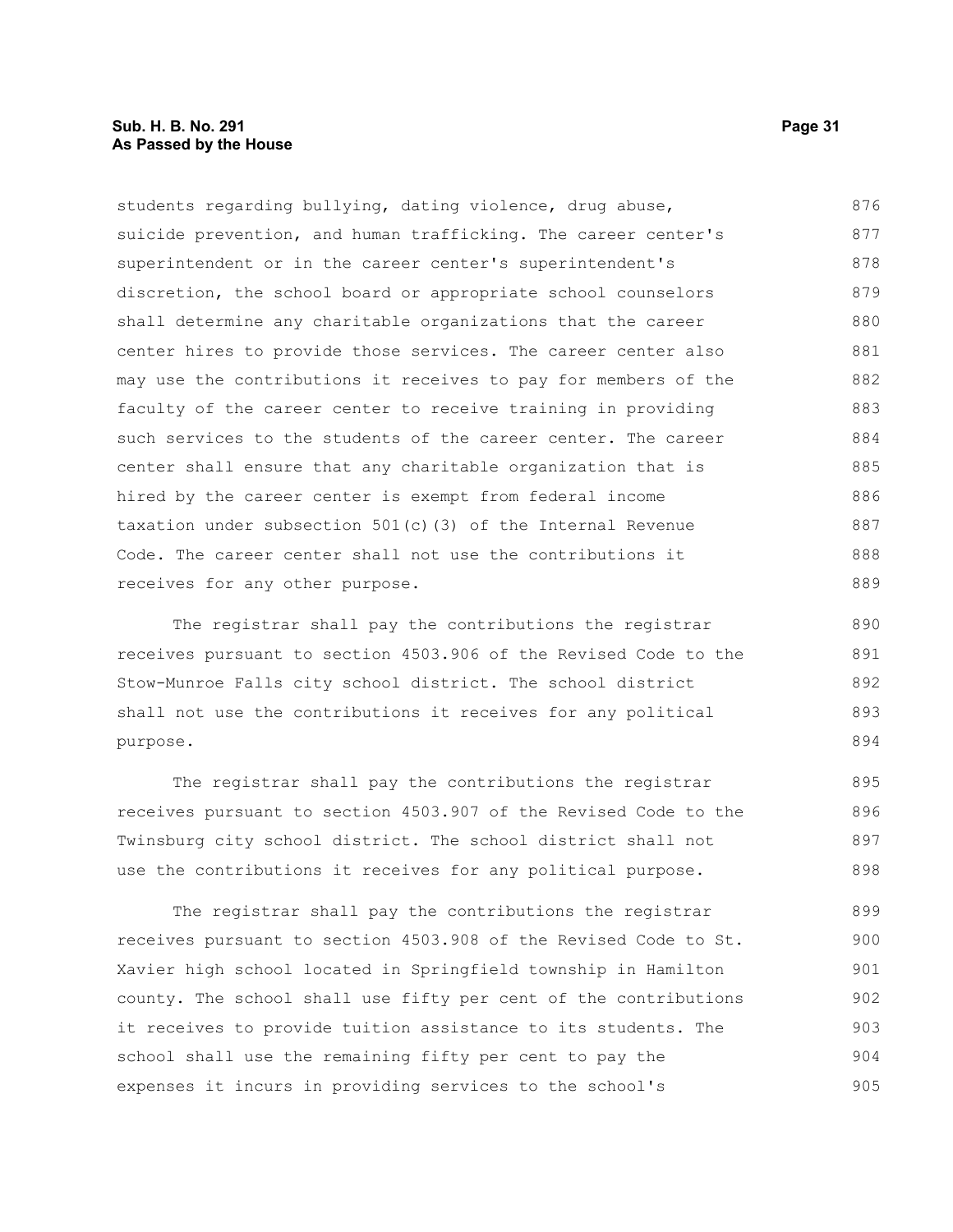students that assist in developing or maintaining the mental and emotional well-being of the students. The services provided may include bereavement counseling, instruction in defensive driving techniques, sensitivity training, and the counseling and education of students regarding bullying, dating violence, drug abuse, suicide prevention, and human trafficking. As a part of providing such services, the school may pay for members of the faculty of the school to receive training in providing those services. The school principal or, in the school principal's discretion, appropriate school counselors shall determine any charitable organizations that the school hires to provide those services. The school shall ensure that any such charitable organization is exempt from federal income taxation under subsection 501(c)(3) of the Internal Revenue Code. The school shall not use the contributions it receives for any other purpose. 906 907 908 909 910 911 912 913 914 915 916 917 918 919 920 921

The registrar shall pay the contributions the registrar receives pursuant to section 4503.909 of the Revised Code to the Grandview Heights city school district, which shall use the contributions for its gifted programs and special education and related services.

The registrar shall pay the contributions received pursuant to section 4503.92 of the Revised Code to support our troops, incorporated, a national nonprofit corporation, which shall use those contributions in accordance with its articles of incorporation and for the benefit of servicemembers of the armed forces of the United States and their families when they are in financial need. 927 928 929 930 931 932 933

The registrar shall pay the contributions received pursuant to section 4503.931 of the Revised Code to healthy New 934 935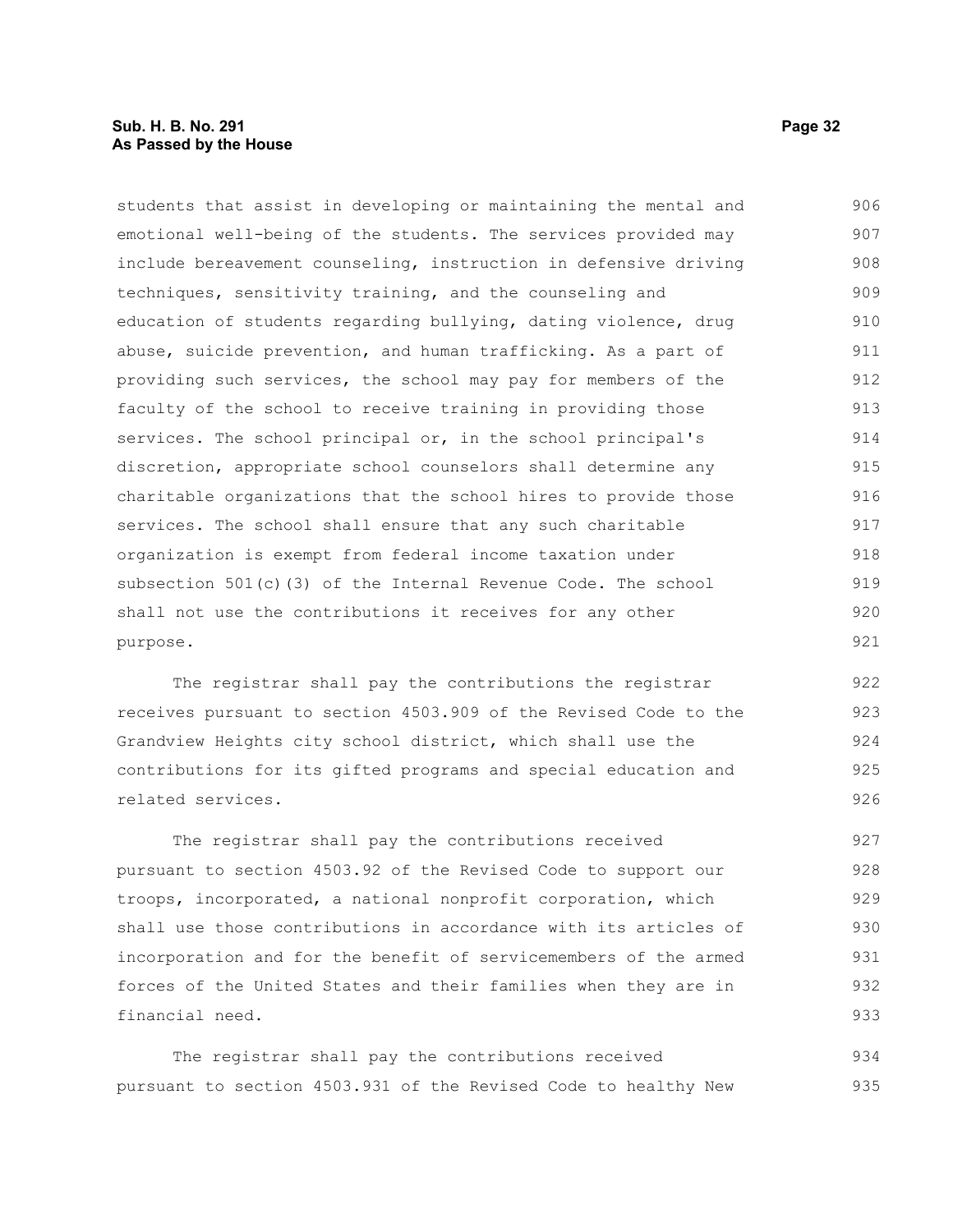Albany, which shall use the contributions for its community programs, events, and other activities. 936 937

The registrar shall pay the contributions the registrar receives pursuant to section 4503.932 of the Revised Code to habitat for humanity of Ohio, inc., which shall use the contributions for its projects related to building affordable houses. 938 939 940 941 942

The registrar shall pay the contributions the registrar receives pursuant to section 4503.94 of the Revised Code to the Michelle's leading star foundation, which shall use the money solely to fund the rental, lease, or purchase of the simulated driving curriculum of the Michelle's leading star foundation by boards of education of city, exempted village, local, and joint vocational school districts. 943 944 945 946 947 948

The registrar shall pay the contributions the registrar receives pursuant to section 4503.941 of the Revised Code to the Ohio chapter international society of arboriculture, which shall use the money to increase consumer awareness on the importance of proper tree care and to raise funds for the chapter's educational efforts.

The registrar shall pay the contributions received pursuant to section 4503.942 of the Revised Code to zero, the end of prostate cancer, incorporated, a nonprofit organization, which shall use those contributions to raise awareness of prostate cancer, to support research to end prostate cancer, and to support prostate cancer patients and their families. 956 957 958 959 960 961

The registrar shall pay the contributions the registrar receives pursuant to section 4503.944 of the Revised Code to the eastern European congress of Ohio, which shall use the 962 963 964

949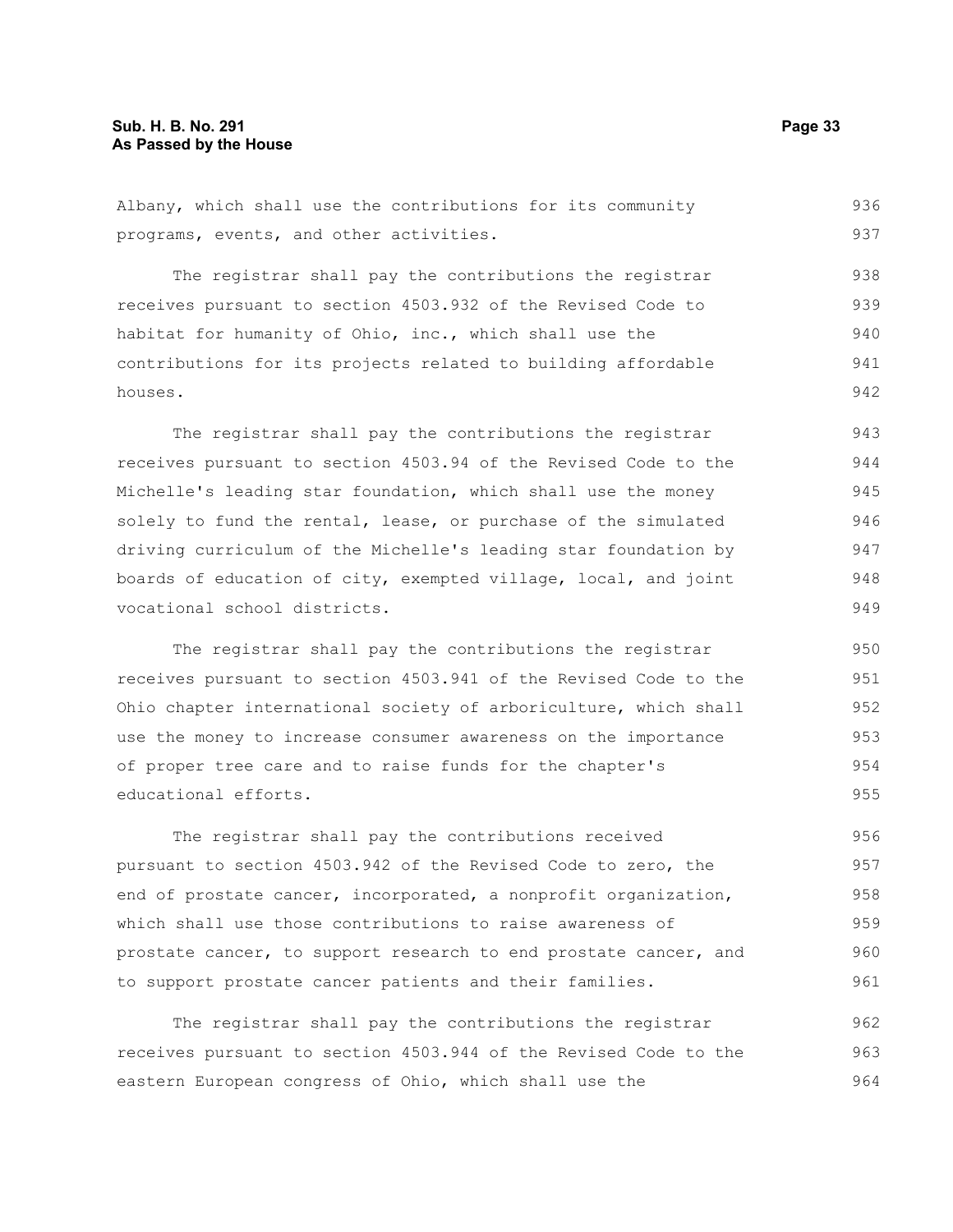contributions for charitable and educational purposes. 965

The registrar shall pay the contributions the registrar receives pursuant to section 4503.945 of the Revised Code to the Summit metro parks foundation, which shall use the money in support of the Summit county metro parks. 966 967 968 969

The registrar shall pay the contributions the registrar receives pursuant to section 4503.951 of the Revised Code to the Cincinnati city school district. 970 971 972

The registrar shall pay the contributions the registrar receives pursuant to section 4503.952 of the Revised Code to Hawken school located in northeast Ohio. The school shall use fifty per cent of the contributions it receives to provide tuition assistance to its students. The school shall use the remaining fifty per cent to pay the expenses it incurs in providing services to the school's students that assist in developing or maintaining the mental and emotional well-being of the students. The services provided may include bereavement counseling, instruction in defensive driving techniques, sensitivity training, and the counseling and education of students regarding bullying, dating violence, drug abuse, suicide prevention, and human trafficking. As a part of providing such services, the school may pay for members of the faculty of the school to receive training in providing those services. The school principal or, in the school principal's discretion, appropriate school counselors shall determine any charitable organizations that the school hires to provide those services. The school shall ensure that any such charitable organization is exempt from federal income taxation under subsection  $501(c)(3)$  of the Internal Revenue Code. The school shall not use the contributions it receives for any other 973 974 975 976 977 978 979 980 981 982 983 984 985 986 987 988 989 990 991 992 993 994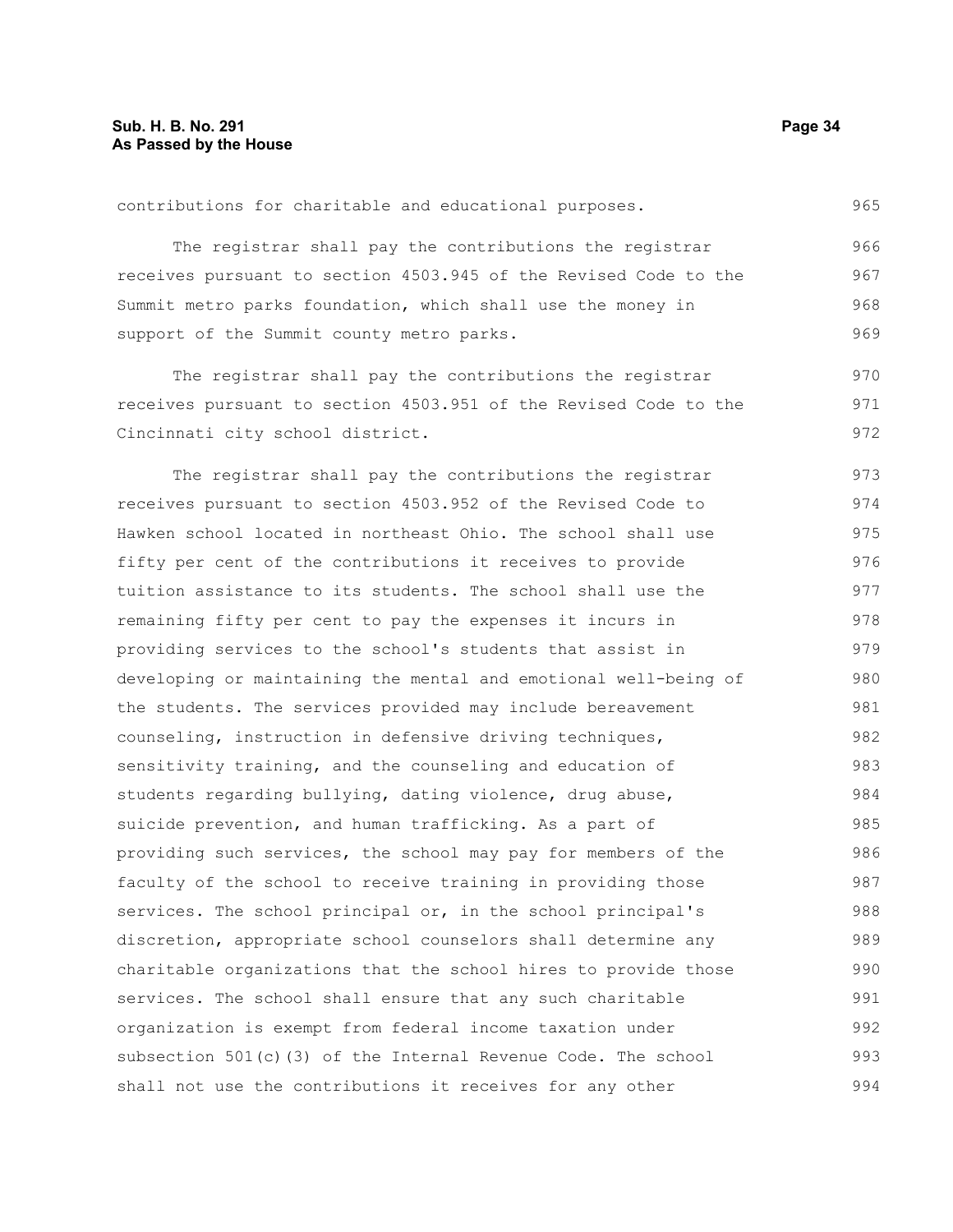The registrar shall pay the contributions the registrar receives pursuant to section 4503.953 of the Revised Code to Gilmour academy located in the municipal corporation of Gates Mills. The school shall use fifty per cent of the contributions it receives to provide tuition assistance to its students. The school shall use the remaining fifty per cent to pay the expenses it incurs in providing services to the school's students that assist in developing or maintaining the mental and emotional well-being of the students. The services provided may include bereavement counseling, instruction in defensive driving techniques, sensitivity training, and the counseling and education of students regarding bullying, dating violence, drug abuse, suicide prevention, and human trafficking. As a part of providing such services, the school may pay for members of the faculty of the school to receive training in providing those services. The school principal or, in the school principal's discretion, appropriate school counselors shall determine any charitable organizations that the school hires to provide those services. The school shall ensure that any such charitable organization is exempt from federal income taxation under subsection 501(c)(3) of the Internal Revenue Code. The school shall not use the contributions it receives for any other purpose. 996 997 998 999 1000 1001 1002 1003 1004 1005 1006 1007 1008 1009 1010 1011 1012 1013 1014 1015 1016 1017 1018

The registrar shall pay the contributions the registrar receives pursuant to section 4503.954 of the Revised Code to University school located in the suburban area near the municipal corporation of Cleveland. The school shall use fifty per cent of the contributions it receives to provide tuition assistance to its students. The school shall use the remaining fifty per cent to pay the expenses it incurs in providing 1019 1020 1021 1022 1023 1024 1025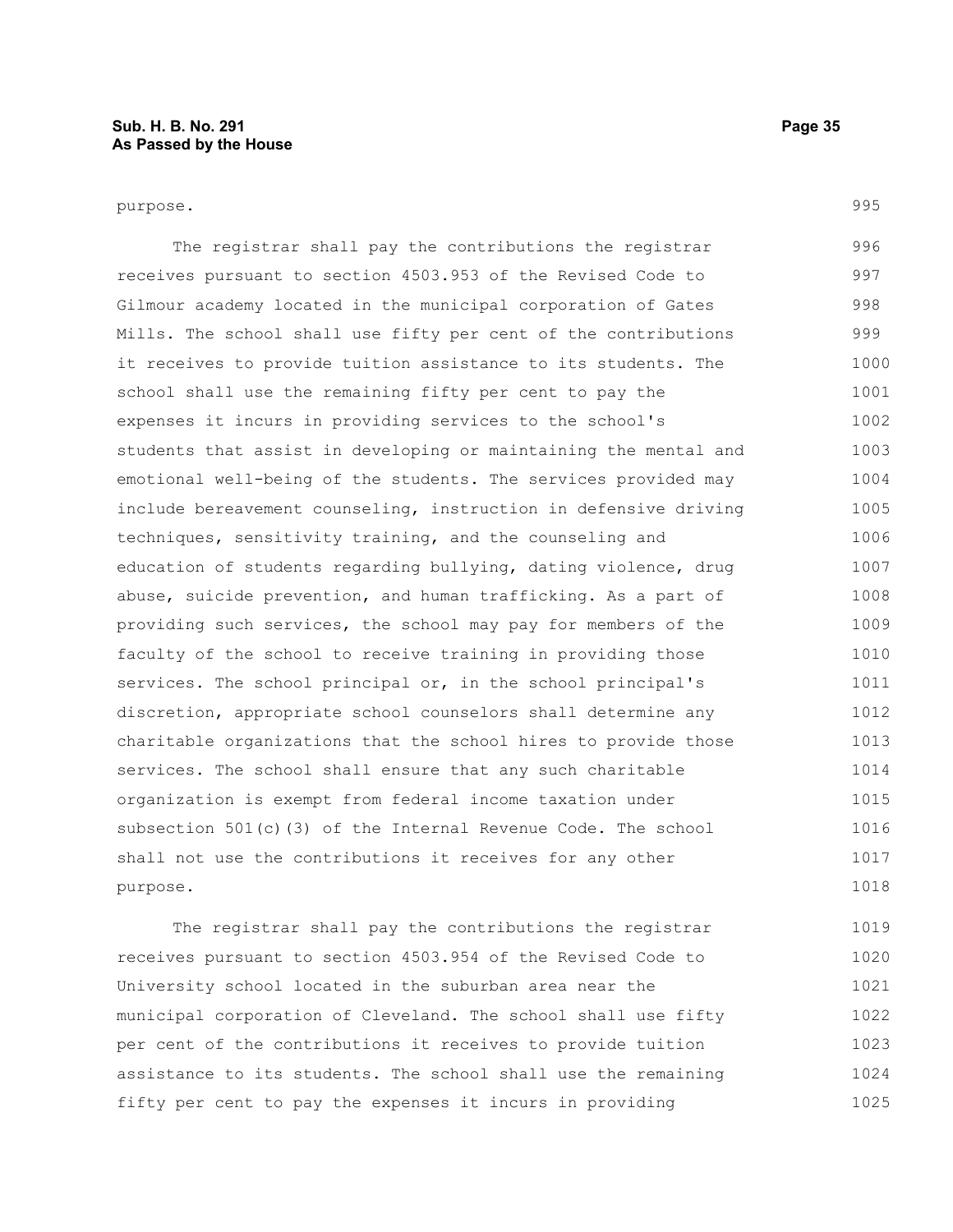#### **Sub. H. B. No. 291 Page 36 As Passed by the House**

services to the school's students that assist in developing or maintaining the mental and emotional well-being of the students. The services provided may include bereavement counseling, instruction in defensive driving techniques, sensitivity training, and the counseling and education of students regarding bullying, dating violence, drug abuse, suicide prevention, and human trafficking. As a part of providing such services, the school may pay for members of the faculty of the school to receive training in providing those services. The school principal or, in the school principal's discretion, appropriate school counselors shall determine any charitable organizations that the school hires to provide those services. The school shall ensure that any such charitable organization is exempt from federal income taxation under subsection 501(c)(3) of the Internal Revenue Code. The school shall not use the contributions it receives for any other purpose. 1026 1027 1028 1029 1030 1031 1032 1033 1034 1035 1036 1037 1038 1039 1040 1041

The registrar shall pay the contributions the registrar receives pursuant to section 4503.955 of the Revised Code to Saint Albert the Great school located in North Royalton. The school shall use fifty per cent of the contributions it receives to provide tuition assistance to its students. The school shall use the remaining fifty per cent to pay the expenses it incurs in providing services to the school's students that assist in developing or maintaining the mental and emotional well-being of the students. The services provided may include bereavement counseling, instruction in defensive driving techniques, sensitivity training, and the counseling and education of students regarding bullying, dating violence, drug abuse, suicide prevention, and human trafficking. As a part of providing such services, the school may pay for members of the faculty of the school to receive training in providing those 1042 1043 1044 1045 1046 1047 1048 1049 1050 1051 1052 1053 1054 1055 1056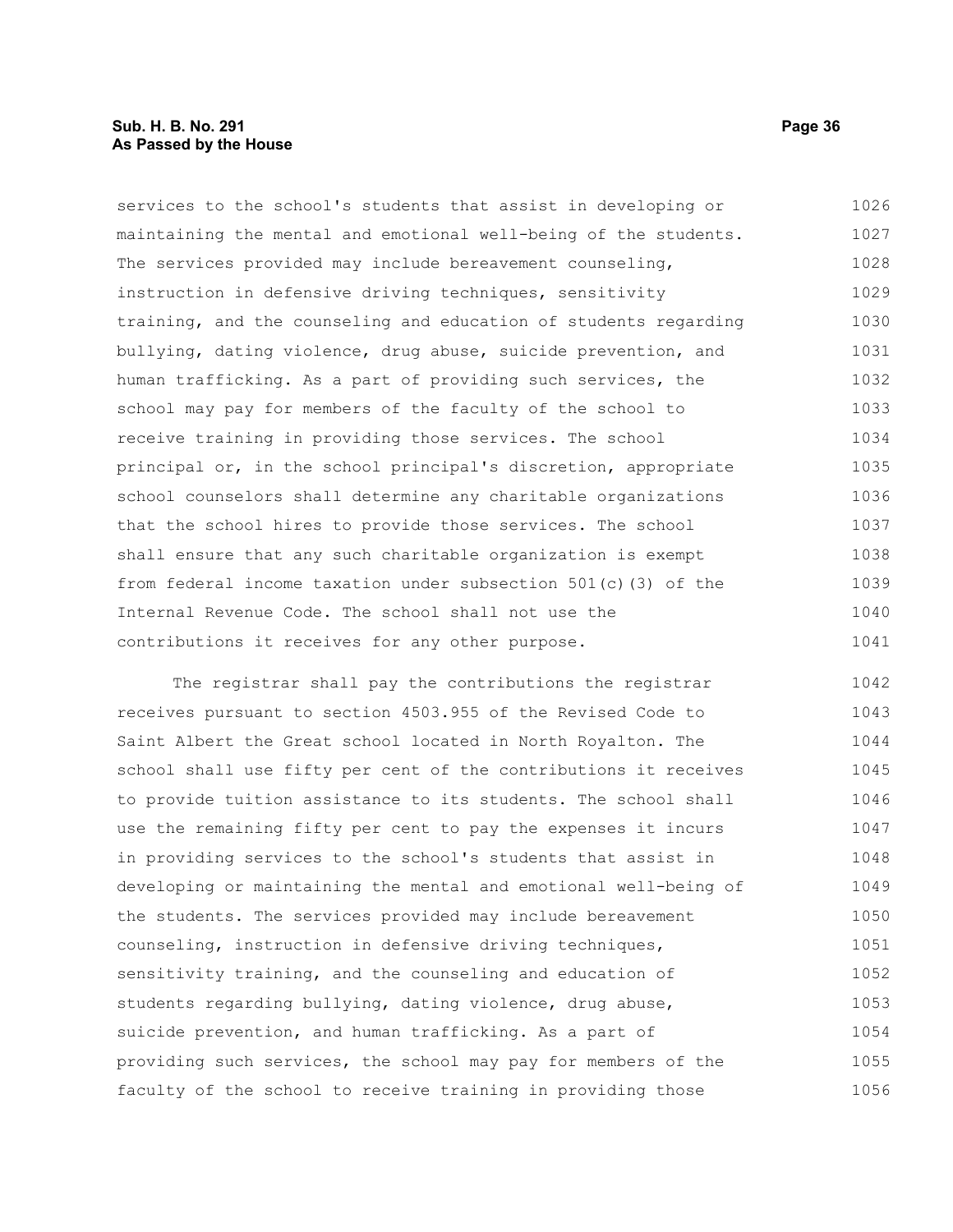#### **Sub. H. B. No. 291 Page 37 As Passed by the House**

services. The school principal or, in the school principal's discretion, appropriate school counselors shall determine any charitable organizations that the school hires to provide those services. The school shall ensure that any such charitable organization is exempt from federal income taxation under subsection 501(c)(3) of the Internal Revenue Code. The school shall not use the contributions it receives for any other purpose. 1057 1058 1059 1060 1061 1062 1063 1064

The registrar shall pay the contributions the registrar receives pursuant to section 4503.956 of the Revised Code to the Liberty Center local school district, which shall use the contributions for its gifted programs and special education and related services. 1065 1066 1067 1068 1069

The registrar shall pay the contributions the registrar receives pursuant to section 4503.957 of the Revised Code to John F. Kennedy Catholic school located in Warren. The school shall not use the contributions it receives for any political purpose. 1070 1071 1072 1073 1074

The registrar shall pay the contributions the registrar receives pursuant to section 4503.958 of the Revised Code to Elder high school located in the municipal corporation of Cincinnati. The school shall use fifty per cent of the contributions it receives to provide tuition assistance to its students, twenty-five per cent of the contributions to benefit arts and enrichment at the school, and twenty-five per cent of the contributions to benefit athletics at the school. 1075 1076 1077 1078 1079 1080 1081 1082

The registrar shall pay the contributions the registrar receives pursuant to section 4503.961 of the Revised Code to Fairfield senior high school located in the municipal corporation of Fairfield. The high school shall not use the 1083 1084 1085 1086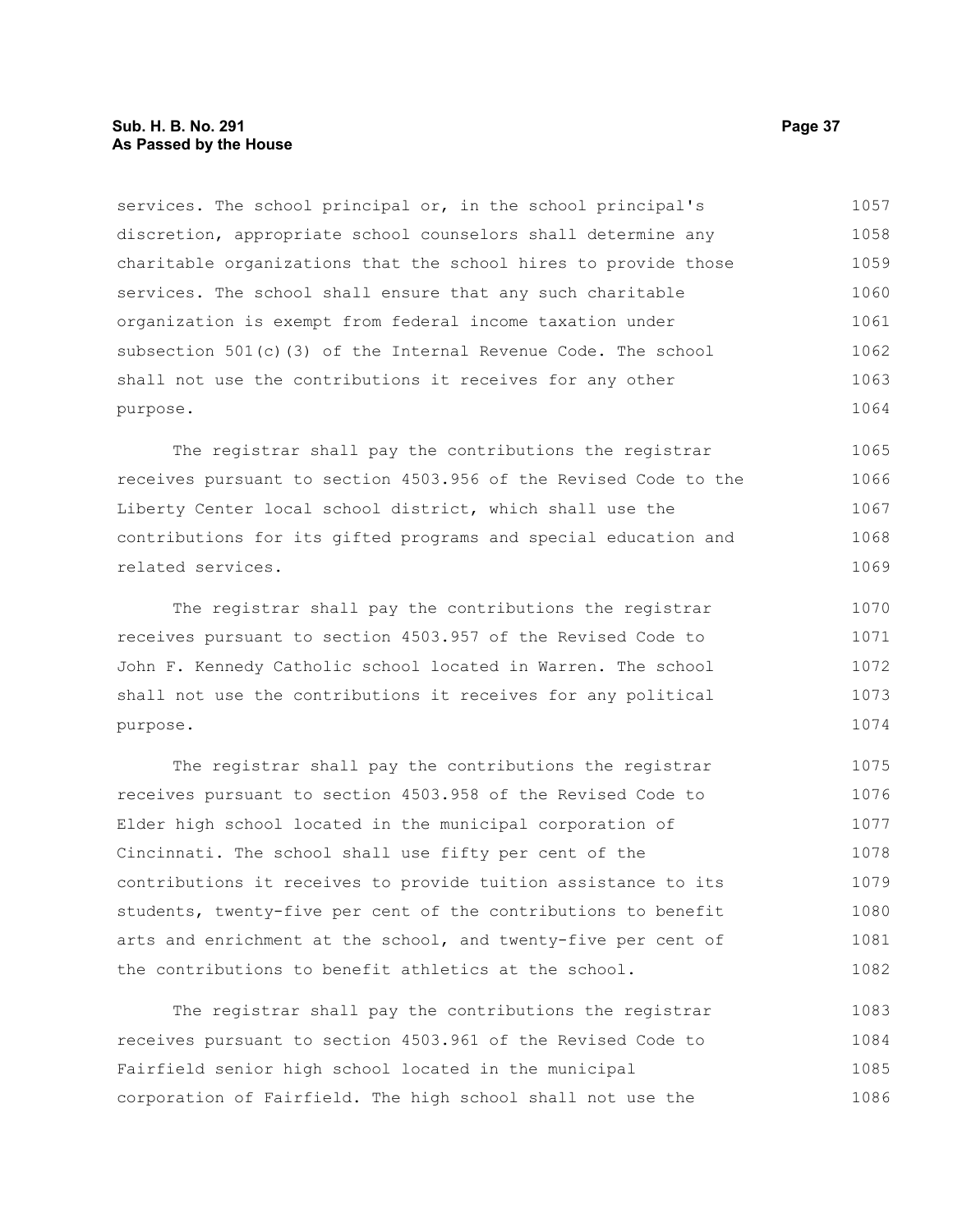The registrar shall pay the contributions the registrar receives pursuant to section 4503.962 of the Revised Code to Hamilton high school located in the municipal corporation of Hamilton. The high school shall not use the contributions for any political purpose. 1088 1089 1090 1091 1092

The registrar shall pay the contributions the registrar receives pursuant to section 4503.963 of the Revised Code to Ross high school located in Ross township in Butler county. The high school shall not use the contributions for any political purpose. 1093 1094 1095 1096 1097

The registrar shall pay the contributions the registrar receives pursuant to section 4503.97 of the Revised Code to the friends of united Hatzalah of Israel, which shall use the money to support united Hatzalah of Israel, which provides free emergency medical first response throughout Israel. 1098 1099 1100 1101 1102

The registrar shall pay the contributions the registrar receives pursuant to section 4503.98 of the Revised Code to the Westerville parks foundation to support the programs and activities of the foundation and its mission of pursuing the city of Westerville's vision of becoming "A City Within A Park." 1103 1104 1105 1106 1107

(C) All investment earnings of the license plate contribution fund shall be credited to the fund. Not later than the first day of May of every year, the registrar shall distribute to each entity described in division (B) of this section the investment income the fund earned the previous calendar year. The amount of such a distribution paid to an entity shall be proportionate to the amount of money the entity received from the fund during the previous calendar year. 1108 1109 1110 1111 1112 1113 1114 1115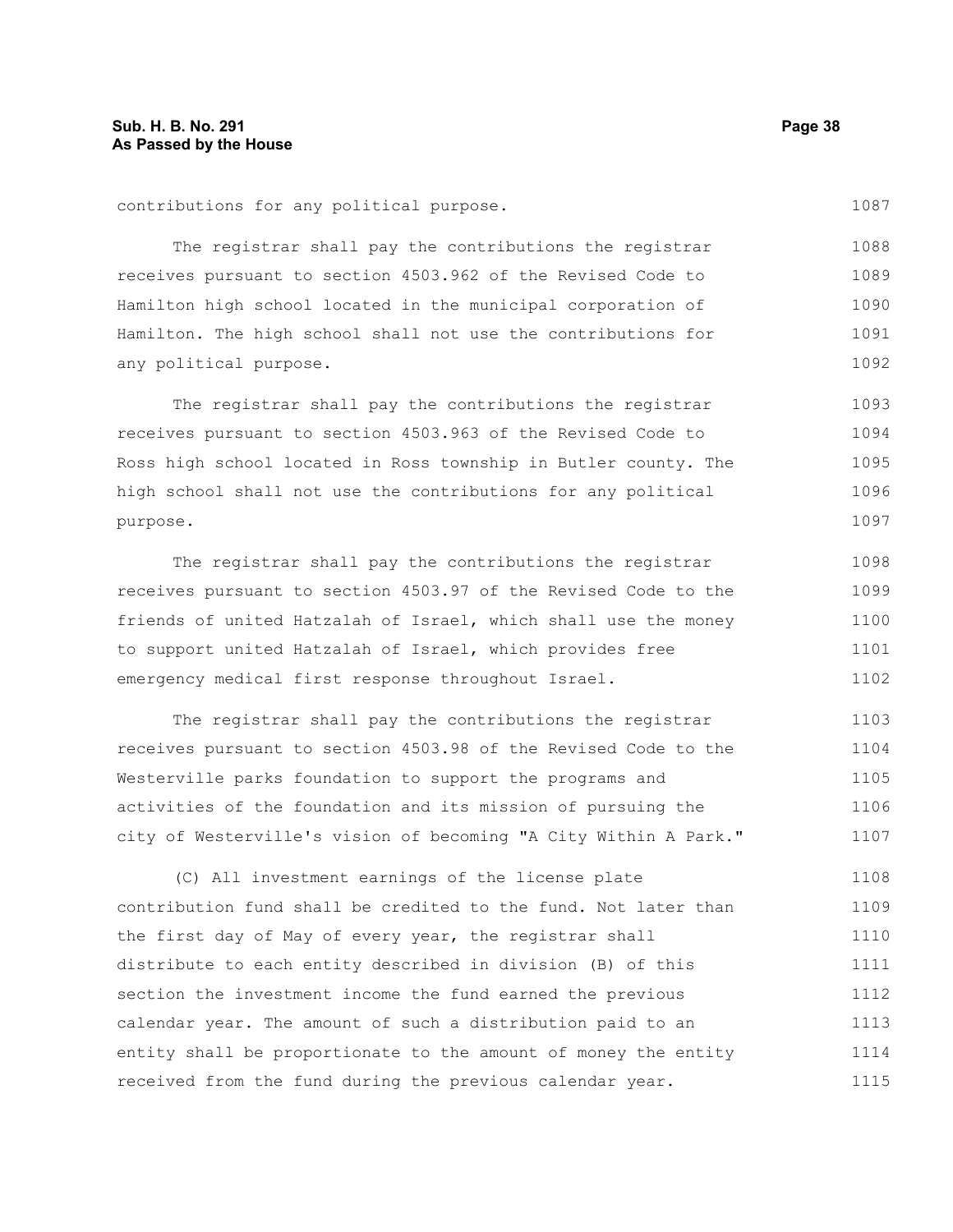| Sec. 4503.507. (A) The owner or lessee of any passenger          | 1116 |
|------------------------------------------------------------------|------|
| car, noncommercial motor vehicle, recreational vehicle, or other | 1117 |
| vehicle of a class approved by the registrar of motor vehicles   | 1118 |
| may apply to the registrar for the registration of the vehicle   | 1119 |
| and issuance of "The Ohio Aerospace Institute" license plates.   | 1120 |
| The application may be combined with a request for a special     | 1121 |
| reserved license plate under section 4503.40 or 4503.42 of the   | 1122 |
| Revised Code. Upon receipt of the completed application and      | 1123 |
| compliance by the applicant with divisions (B) and (C) of this   | 1124 |
| section, the registrar shall issue to the applicant the          | 1125 |
| appropriate vehicle registration and a set of "The Ohio          | 1126 |
| Aerospace Institute" license plates and a validation sticker, or | 1127 |
| a validation sticker alone when required by section 4503.191 of  | 1128 |
| the Revised Code.                                                | 1129 |
| In addition to the letters and numbers ordinarily                | 1130 |
| inscribed on the license plates, "The Ohio Aerospace Institute"  | 1131 |
| license plates shall display an appropriate logo and words       | 1132 |
| selected by representatives of the Ohio aerospace institute that | 1133 |
| are approved by the registrar. "The Ohio Aerospace Institute"    | 1134 |
| license plates shall display county identification stickers that | 1135 |
| identify the county of registration as required under section    | 1136 |
| 4503.19 of the Revised Code.                                     | 1137 |
|                                                                  |      |
| (B) "The Ohio Aerospace Institute" license plates and a          | 1138 |
| validation sticker, or validation sticker alone, shall be issued | 1139 |
| upon receipt of an application for registration of a motor       | 1140 |
| vehicle under this section; payment of the regular license tax   | 1141 |
| as prescribed under section 4503.04 of the Revised Code, any     | 1142 |
| applicable motor vehicle license tax levied under Chapter 4504.  | 1143 |
| of the Revised Code, any applicable additional fee prescribed by | 1144 |
| section 4503.40 or 4503.42 of the Revised Code, an additional    | 1145 |
| administrative fee of ten dollars, and a contribution as         | 1146 |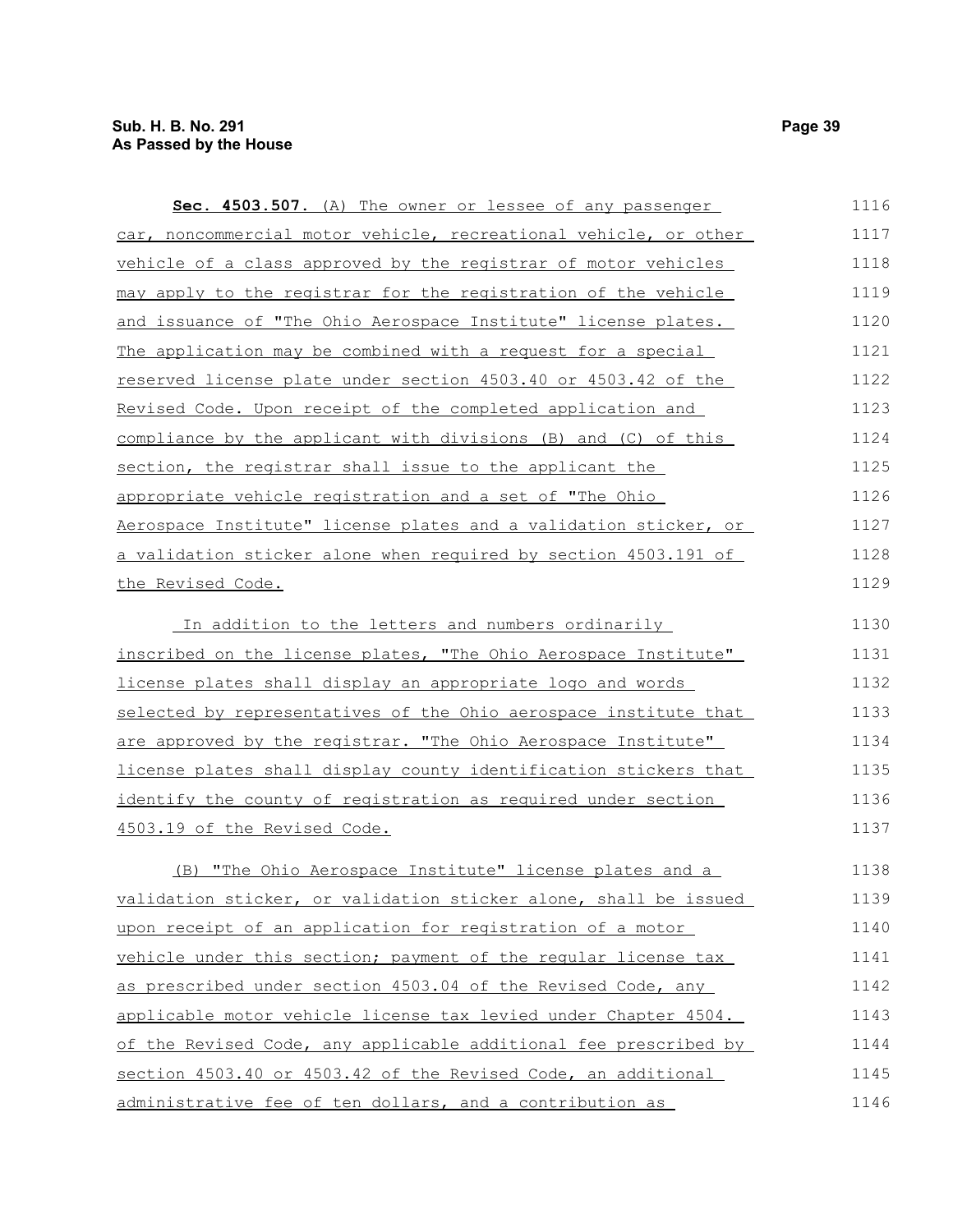| provided in division (C)(1) of this section; and compliance with | 1147 |
|------------------------------------------------------------------|------|
| all other applicable laws relating to the registration of motor  | 1148 |
| <u>vehicles.</u>                                                 | 1149 |
| (C)(1) For each application for registration and                 | 1150 |
| registration renewal notice the registrar receives under this    | 1151 |
| section, the registrar shall collect a contribution of twenty-   | 1152 |
| five dollars. The registrar shall deposit this contribution into | 1153 |
| the state treasury to the credit of the license plate            | 1154 |
| contribution fund created in section 4501.21 of the Revised      | 1155 |
| Code.                                                            | 1156 |
| (2) The registrar shall deposit the administrative fee of        | 1157 |
| ten dollars, the purpose of which is to compensate the bureau of | 1158 |
| motor vehicles for additional services required in the issuing   | 1159 |
| of "The Ohio Aerospace Institute" license plates, into the state | 1160 |
| treasury to the credit of the public safety - highway purposes   | 1161 |
| fund created in section 4501.06 of the Revised Code.             | 1162 |
| Sec. 4503.516. (A) The owner or lessee of any passenger          | 1163 |
| car, noncommercial motor vehicle, recreational vehicle, or other | 1164 |
| vehicle of a class approved by the registrar of motor vehicles   | 1165 |
| may apply to the registrar for the registration of the vehicle   | 1166 |
| and issuance of "Marshall University" license plates. The        | 1167 |
| application may be combined with a request for a special         | 1168 |
| reserved license plate under section 4503.40 or 4503.42 of the   | 1169 |
| Revised Code. Upon receipt of the completed application and      | 1170 |
| compliance by the applicant with divisions (B) and (C) of this   | 1171 |
| section, the registrar shall issue to the applicant the          | 1172 |
| appropriate vehicle registration and a set of "Marshall          | 1173 |
| University" license plates and a validation sticker, or a        | 1174 |
| validation sticker alone when required by section 4503.191 of    | 1175 |
| the Revised Code.                                                | 1176 |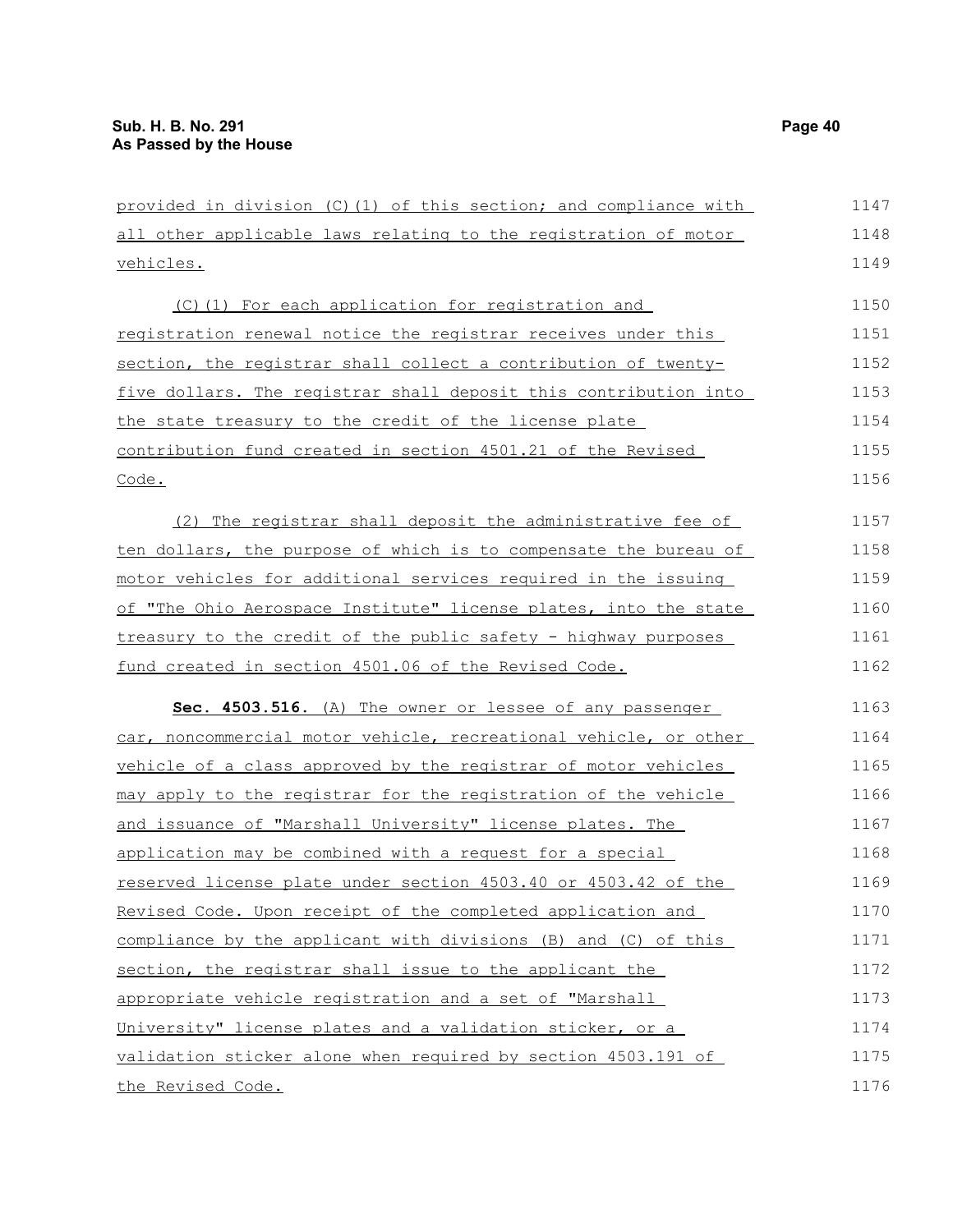| In addition to the letters and numbers ordinarily                | 1177 |
|------------------------------------------------------------------|------|
| inscribed on the license plates, "Marshall University" license   | 1178 |
| plates shall display an appropriate logo and words that are      | 1179 |
| selected by representatives of Marshall university and approved  | 1180 |
| by the registrar. "Marshall University" license plates shall     | 1181 |
| display county identification stickers that identify the county  | 1182 |
| of registration as reguired under section 4503.19 of the Revised | 1183 |
| Code.                                                            | 1184 |
|                                                                  |      |

(B) "Marshall University" license plates and a validation sticker, or validation sticker alone, shall be issued upon receipt of an application for registration of a motor vehicle under this section; payment of the regular license tax as prescribed under section 4503.04 of the Revised Code, any applicable motor vehicle license tax levied under Chapter 4504. of the Revised Code, any applicable additional fee prescribed by section 4503.40 or 4503.42 of the Revised Code, an additional administrative fee of ten dollars, and a contribution as provided in division (C)(1) of this section; and compliance with all other applicable laws relating to the registration of motor vehicles. 1185 1186 1187 1188 1189 1190 1191 1192 1193 1194 1195 1196

(C)(1) For each application for registration and registration renewal notice the registrar receives under this section, the registrar shall collect a contribution of thirty dollars. The registrar shall deposit this contribution into the state treasury to the credit of the license plate contribution fund created in section 4501.21 of the Revised Code. 1197 1198 1199 1200 1201 1202

| (2) The registrar shall deposit the administrative fee of        | 1203 |
|------------------------------------------------------------------|------|
| ten dollars, the purpose of which is to compensate the bureau of | 1204 |
| motor vehicles for additional services required in the issuing   | 1205 |
| of "Marshall University" license plates, into the state treasury | 1206 |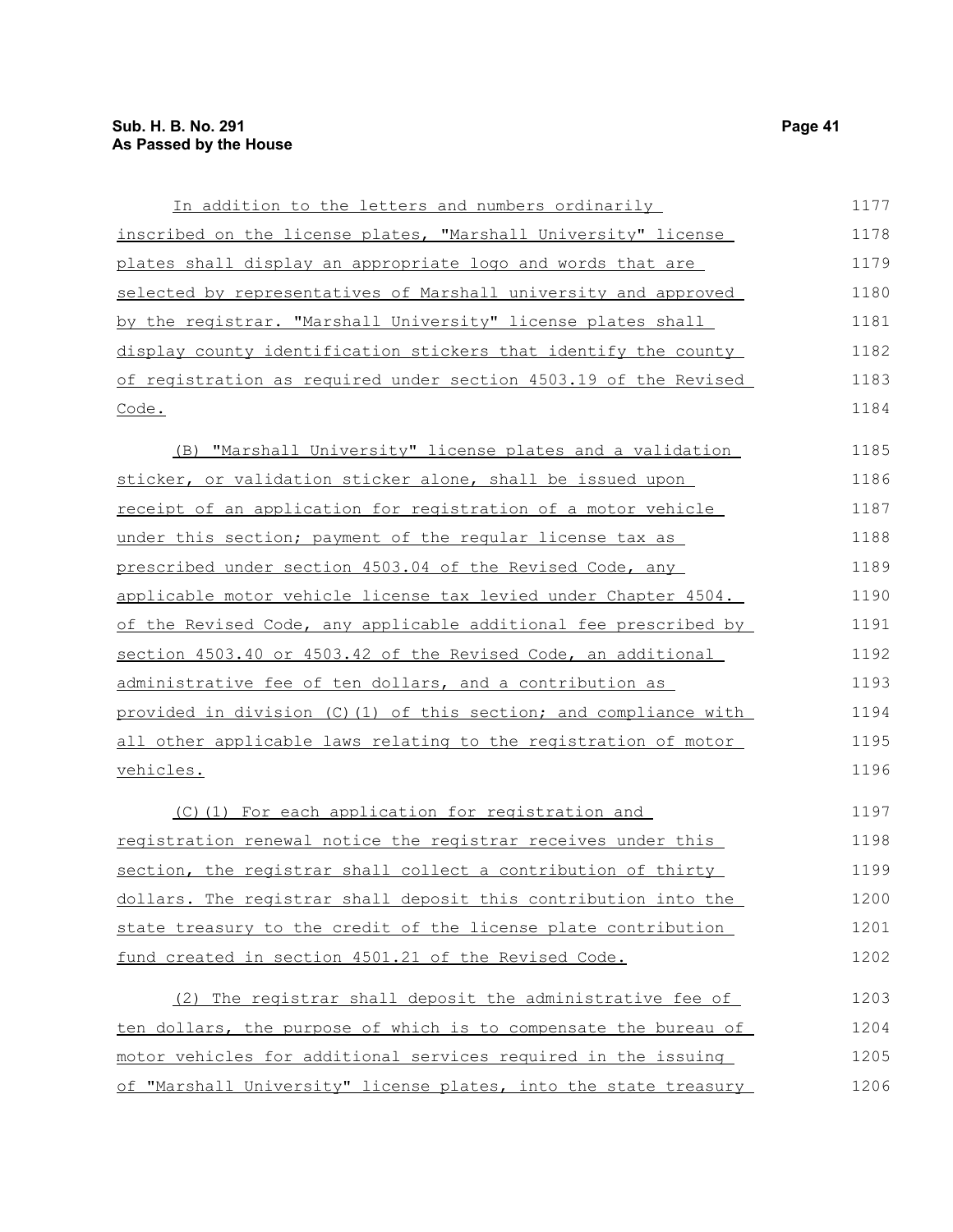to the credit of the public safety - highway purposes fund created in section 4501.06 of the Revised Code. **Sec. 4503.517.** (A) The owner or lessee of any passenger car, noncommercial motor vehicle, recreational vehicle, or other vehicle of a class approved by the registrar of motor vehicles may apply to the registrar for the registration of the vehicle and issuance of "University of Alabama" license plates. The application may be combined with a request for a special reserved license plate under section 4503.40 or 4503.42 of the Revised Code. Upon receipt of the completed application and compliance by the applicant with divisions (B) and (C) of this section, the registrar shall issue to the applicant the appropriate vehicle registration and a set of "University of Alabama" license plates and a validation sticker, or a validation sticker alone when required by section 4503.191 of the Revised Code. In addition to the letters and numbers ordinarily inscribed on the license plates, "University of Alabama" license plates shall display an appropriate logo and words, selected by representatives of the university of Alabama and approved by the registrar. "University of Alabama" license plates shall display county identification stickers that identify the county of registration as required under section 4503.19 of the Revised Code. (B) "University of Alabama" license plates and a validation sticker, or validation sticker alone, shall be issued upon receipt of an application for registration of a motor vehicle under this section; payment of the regular license tax as prescribed under section 4503.04 of the Revised Code, any 1207 1208 1209 1210 1211 1212 1213 1214 1215 1216 1217 1218 1219 1220 1221 1222 1223 1224 1225 1226 1227 1228 1229 1230 1231 1232 1233 1234 1235

applicable motor vehicle license tax levied under Chapter 4504.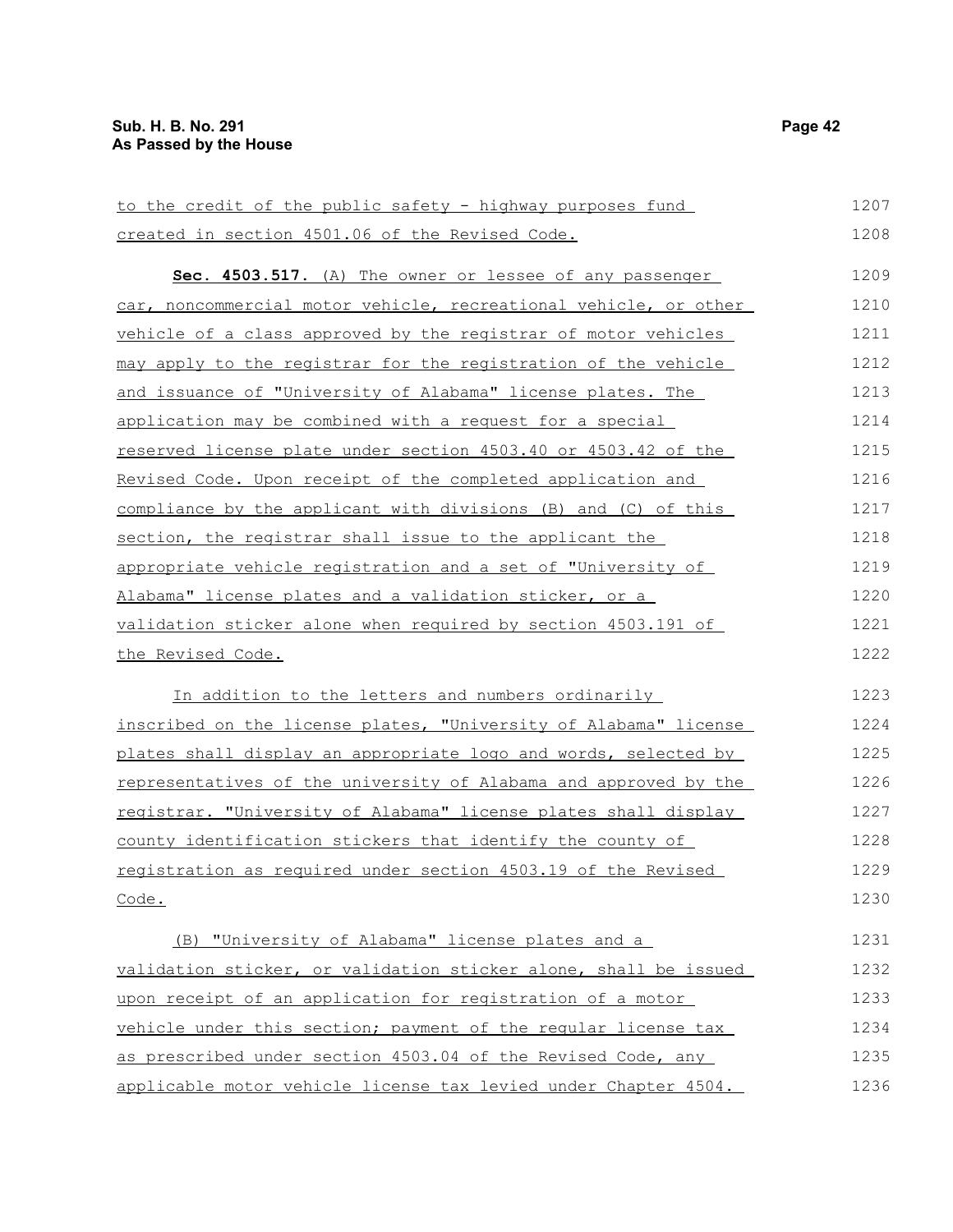| of the Revised Code, any applicable additional fee prescribed by | 1237 |
|------------------------------------------------------------------|------|
| section 4503.40 or 4503.42 of the Revised Code, an additional    | 1238 |
| administrative fee of ten dollars, and a contribution as         | 1239 |
| provided in division (C)(1) of this section; and compliance with | 1240 |
| all other applicable laws relating to the registration of motor  | 1241 |
| vehicles.                                                        | 1242 |
| (C)(1) For each application for registration and                 | 1243 |
| registration renewal notice the registrar receives under this    | 1244 |
| section, the registrar shall collect a contribution of thirty    | 1245 |
| dollars. The registrar shall deposit this contribution into the  | 1246 |
| state treasury to the credit of the license plate contribution   | 1247 |
| fund created in section 4501.21 of the Revised Code.             | 1248 |
| (2) The registrar shall deposit the administrative fee of        | 1249 |
| ten dollars, the purpose of which is to compensate the bureau of | 1250 |
| motor vehicles for additional services required in the issuing   | 1251 |
| of "University of Alabama" license plates, into the state        | 1252 |
| treasury to the credit of the public safety - highway purposes   | 1253 |
| fund created in section 4501.06 of the Revised Code.             | 1254 |
| Sec. 4503.578. (A) The owner or lessee of any passenger          | 1255 |
| car, noncommercial motor vehicle, recreational vehicle, or other | 1256 |
| vehicle of a class approved by the registrar of motor vehicles   | 1257 |
| may apply to the registrar for the registration of the vehicle   | 1258 |
| and issuance of "Keep Ohio Beautiful" license plates.            | 1259 |
| The application may be combined with a request for a             | 1260 |
| special reserved license plate under section 4503.40 or 4503.42  | 1261 |
| of the Revised Code. Upon receipt of the completed application   | 1262 |
| and compliance by the applicant with divisions (B) and (C) of    | 1263 |
| this section, the registrar shall issue to the applicant the     | 1264 |
| appropriate vehicle registration and a set of "Keep Ohio         | 1265 |
| Beautiful" license plates and a validation sticker, or a         | 1266 |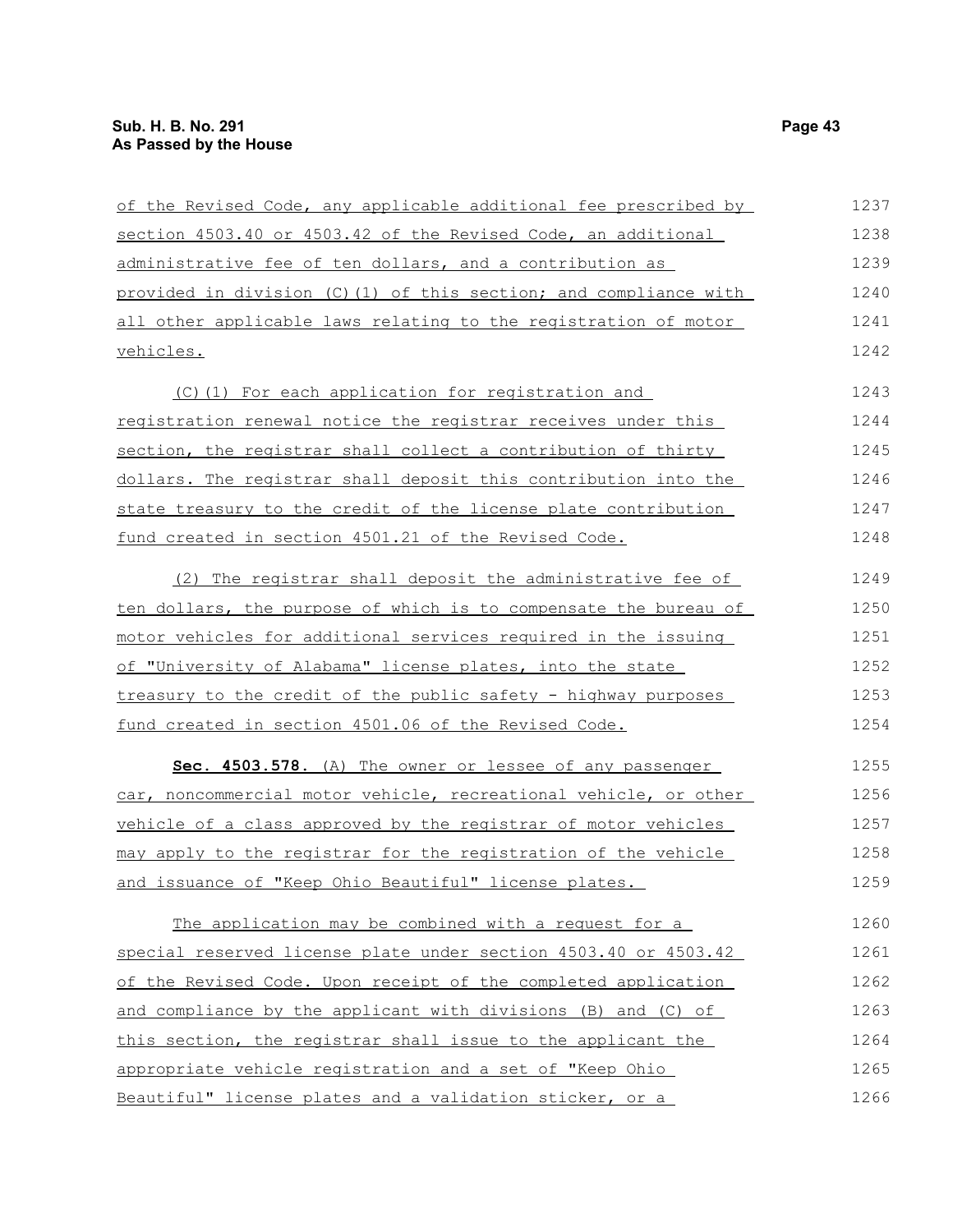| validation sticker alone when required by section 4503.191 of    | 1267 |
|------------------------------------------------------------------|------|
| the Revised Code.                                                | 1268 |
| In addition to the letters and numbers ordinarily                | 1269 |
| inscribed on the license plates, "Keep Ohio Beautiful" license   | 1270 |
| plates shall display an appropriate logo and words selected by   | 1271 |
| representatives of keep Ohio beautiful, incorporated, and that   | 1272 |
| are approved by the registrar. "Keep Ohio Beautiful" license     | 1273 |
| plates shall display county identification stickers that         | 1274 |
| identify the county of registration as required under section    | 1275 |
| 4503.19 of the Revised Code.                                     | 1276 |
| (B) "Keep Ohio Beautiful" license plates and a validation        | 1277 |
| sticker, or validation sticker alone, shall be issued upon       | 1278 |
| receipt of an application for registration of a motor vehicle    | 1279 |
| under this section; payment of the reqular license tax as        | 1280 |
| prescribed under section 4503.04 of the Revised Code, any        | 1281 |
| applicable motor vehicle license tax levied under Chapter 4504.  | 1282 |
| of the Revised Code, any applicable additional fee prescribed by | 1283 |
| section 4503.40 or 4503.42 of the Revised Code, an additional    | 1284 |
| administrative fee of ten dollars, and a contribution as         | 1285 |
| provided in division (C)(1) of this section; and compliance with | 1286 |
| all other applicable laws relating to the registration of motor  | 1287 |
| vehicles.                                                        | 1288 |
| (C) (1) For each application for registration and                | 1289 |
| registration renewal notice the registrar receives under this    | 1290 |
| section, the registrar shall collect a contribution of twenty    | 1291 |
| dollars. The registrar shall deposit this contribution into the  | 1292 |
| state treasury to the credit of the license plate contribution   | 1293 |
| fund created in section 4501.21 of the Revised Code.             | 1294 |
| (2) The registrar shall deposit the administrative fee of        | 1295 |
| ten dollars, the purpose of which is to compensate the bureau of | 1296 |
|                                                                  |      |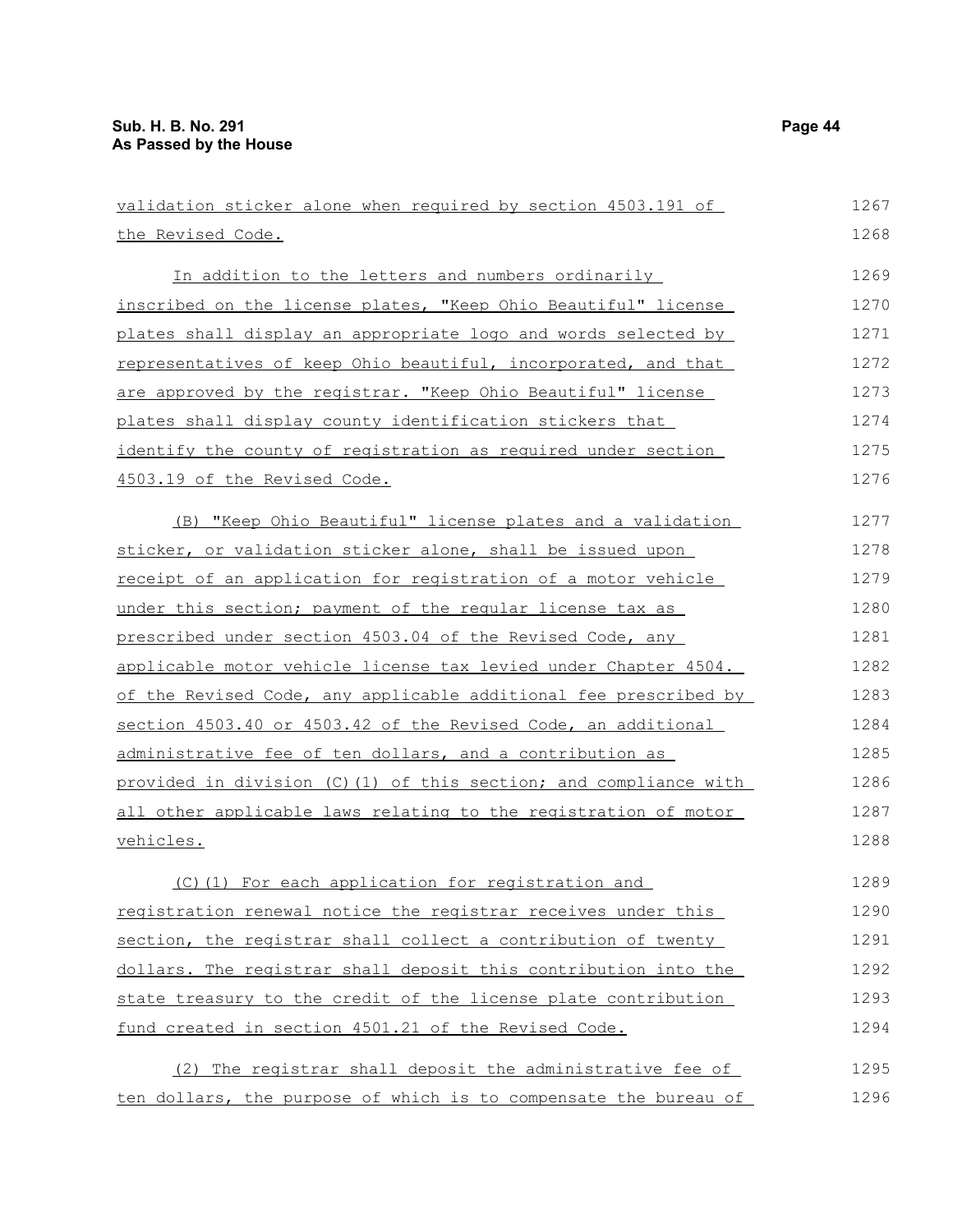| motor vehicles for additional services required in the issuing   | 1297 |
|------------------------------------------------------------------|------|
| of "Keep Ohio Beautiful" license plates, into the state treasury | 1298 |
| to the credit of the public safety - highway purposes fund       | 1299 |
| created in section 4501.06 of the Revised Code.                  | 1300 |
| Sec. 4503.597. (A) The owner or lessee of any passenger          | 1301 |
| car, noncommercial motor vehicle, recreational vehicle, or other | 1302 |
| vehicle of a class approved by the registrar of motor vehicles   | 1303 |
| may apply to the registrar for the registration of the vehicle   | 1304 |
| and issuance of "Circleville Pumpkin Show" license plates. The   | 1305 |
| application may be combined with a request for a special         | 1306 |
| reserved license plate under section 4503.40 or 4503.42 of the   | 1307 |
| Revised Code. Upon receipt of the completed application and      | 1308 |
| compliance by the applicant with divisions (B) and (C) of this   | 1309 |
| section, the registrar shall issue to the applicant the          | 1310 |
| appropriate vehicle registration and a set of "Circleville       | 1311 |
| Pumpkin Show" license plates and a validation sticker, or a      | 1312 |
| validation sticker alone when required by section 4503.191 of    | 1313 |
| the Revised Code.                                                | 1314 |
| In addition to the letters and numbers ordinarily                | 1315 |
| inscribed on the license plates, "Circleville Pumpkin Show"      | 1316 |
| license plates shall display an appropriate logo and words that  | 1317 |
| are selected by representatives of the Circleville pumpkin show, | 1318 |
| incorporated and approved by the registrar. "Circleville Pumpkin | 1319 |
| Show" license plates shall display county identification         | 1320 |
| stickers that identify the county of registration as required    | 1321 |
| under section 4503.19 of the Revised Code.                       | 1322 |
| (B) "Circleville Pumpkin Show" license plates and a              | 1323 |
| validation sticker, or validation sticker alone, shall be issued | 1324 |
|                                                                  |      |

upon receipt of an application for registration of a motor vehicle under this section; payment of the regular license tax 1325 1326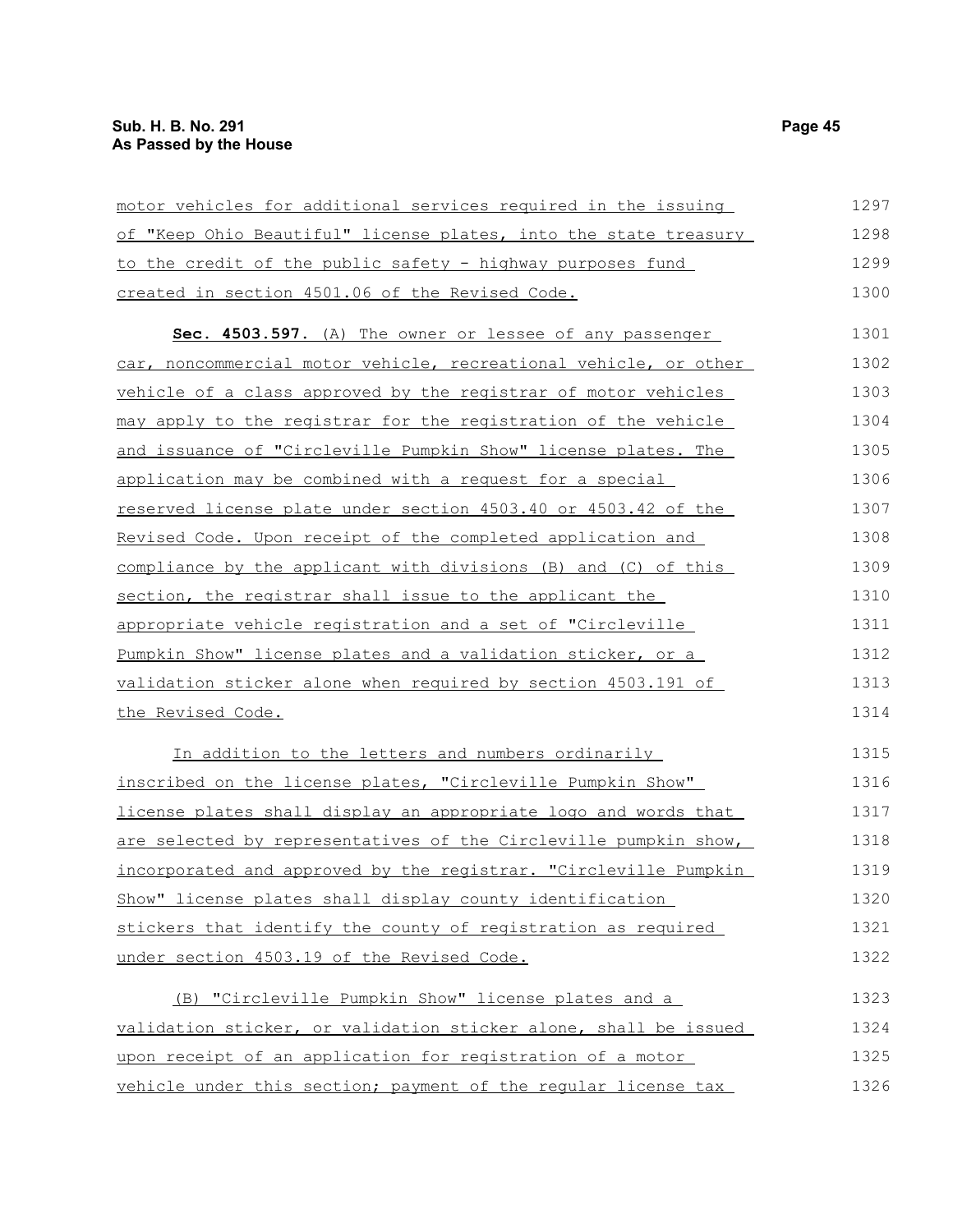| as prescribed under section 4503.04 of the Revised Code, any      | 1327 |
|-------------------------------------------------------------------|------|
| applicable motor vehicle license tax levied under Chapter 4504.   | 1328 |
| of the Revised Code, any applicable additional fee prescribed by  | 1329 |
| section 4503.40 or 4503.42 of the Revised Code, an additional     | 1330 |
| administrative fee of ten dollars, and a contribution as          | 1331 |
| provided in division (C) (1) of this section; and compliance with | 1332 |
| all other applicable laws relating to the registration of motor   | 1333 |
| vehicles.                                                         | 1334 |
| (C)(1) For each application for registration and                  | 1335 |
| registration renewal notice the registrar receives under this     | 1336 |
| section, the registrar shall collect a contribution of twenty-    | 1337 |
| five dollars. The registrar shall deposit this contribution into  | 1338 |
| the state treasury to the credit of the license plate             | 1339 |
| contribution fund created in section 4501.21 of the Revised       | 1340 |
| Code.                                                             | 1341 |
| (2) The registrar shall deposit the administrative fee of         | 1342 |
| ten dollars, the purpose of which is to compensate the bureau of  | 1343 |
| motor vehicles for additional services required in the issuing    | 1344 |
| of "Circleville Pumpkin Show" license plates, into the state      | 1345 |
| treasury to the credit of the public safety - highway purposes    | 1346 |
| fund created in section 4501.06 of the Revised Code.              | 1347 |
| Sec. 4503.703. (A) The owner or lessee of any passenger           | 1348 |
| car, noncommercial motor vehicle, recreational vehicle, or other  | 1349 |
| vehicle of a class approved by the registrar of motor vehicles    | 1350 |
| may apply to the registrar for the registration of the vehicle    | 1351 |
| and issuance of "Loyal Order of the Moose" license plates. The    | 1352 |
| application may be combined with a request for a special          | 1353 |
| reserved license plate under section 4503.40 or 4503.42 of the    | 1354 |
| Revised Code. Upon receipt of the completed application and       | 1355 |
| compliance by the applicant with divisions (B) and (C) of this    | 1356 |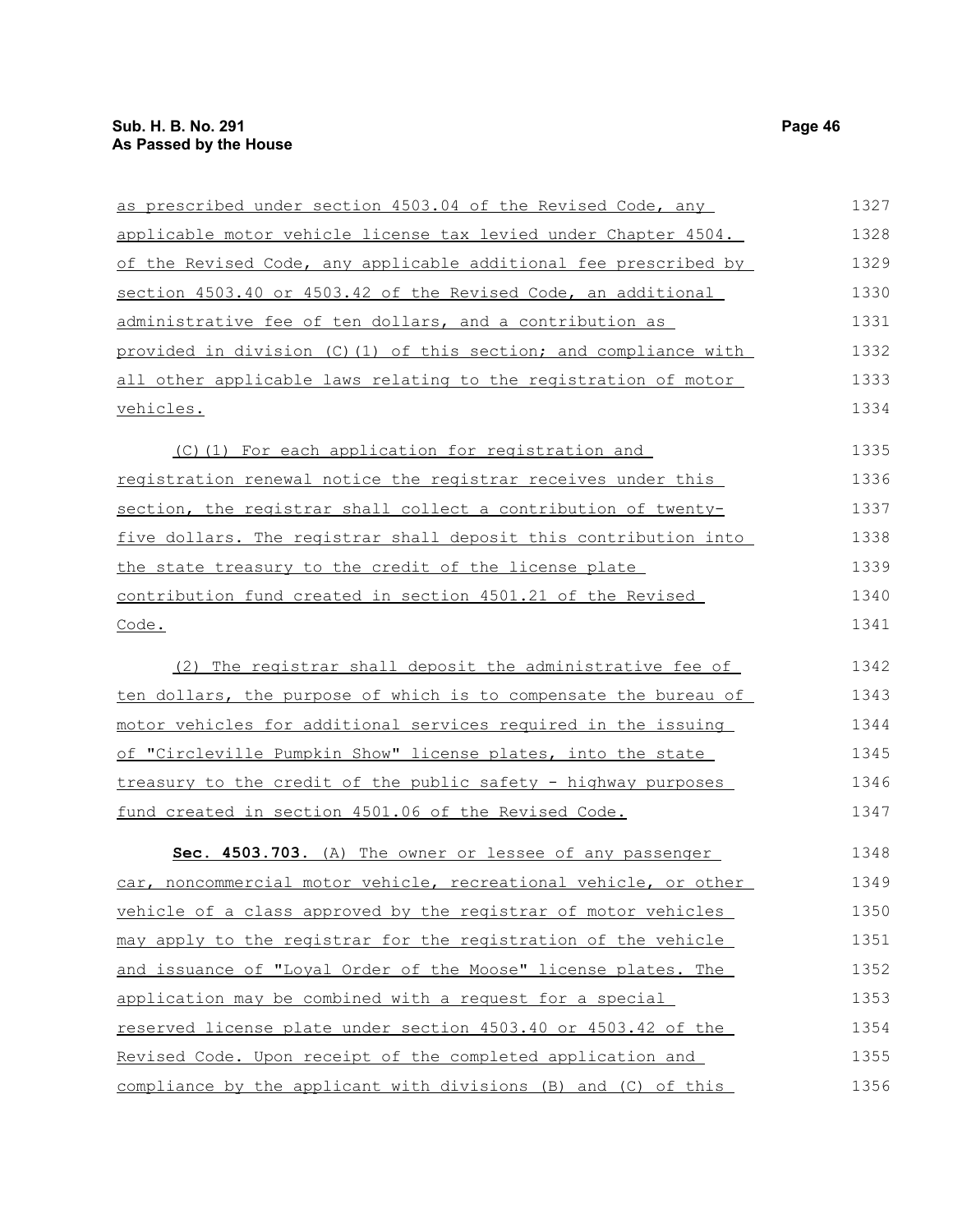| section, the registrar shall issue to the applicant the                | 1357 |
|------------------------------------------------------------------------|------|
| appropriate vehicle registration and a set of "Loyal Order of          | 1358 |
| the Moose" license plates and a validation sticker, or a               | 1359 |
| validation sticker alone when required by section 4503.191 of          | 1360 |
| the Revised Code.                                                      | 1361 |
| In addition to the letters and numbers ordinarily                      | 1362 |
| inscribed on the license plates, "Loyal Order of the Moose"            | 1363 |
| license plates shall display an appropriate logo and words that        | 1364 |
| are selected by representatives of the Ohio chapter of the loyal       | 1365 |
| order of the moose and approved by the registrar. "Loyal Order         | 1366 |
| of the Moose" license plates shall display county identification       | 1367 |
| stickers that identify the county of registration as required          | 1368 |
| under section 4503.19 of the Revised Code.                             | 1369 |
| (B) "Loyal Order of the Moose" license plates and a                    | 1370 |
| validation sticker, or validation sticker alone, shall be issued       | 1371 |
| upon receipt of an application for registration of a motor             | 1372 |
| vehicle under this section; payment of the regular license tax         | 1373 |
| as prescribed under section 4503.04 of the Revised Code, any           | 1374 |
| <u>applicable motor vehicle license tax levied under Chapter 4504.</u> | 1375 |
| of the Revised Code, any applicable additional fee prescribed by       | 1376 |
| section 4503.40 or 4503.42 of the Revised Code, an additional          | 1377 |
| administrative fee of ten dollars, and a contribution as               | 1378 |
| provided in division (C)(1) of this section; and compliance with       | 1379 |
| all other applicable laws relating to the registration of motor        | 1380 |
| vehicles.                                                              | 1381 |
| (C)(1) For each application for registration and                       | 1382 |
| registration renewal notice the registrar receives under this          | 1383 |
| section, the registrar shall collect a contribution of twenty          | 1384 |
| dollars. The registrar shall deposit this contribution into the        | 1385 |
| state treasury to the credit of the license plate contribution         | 1386 |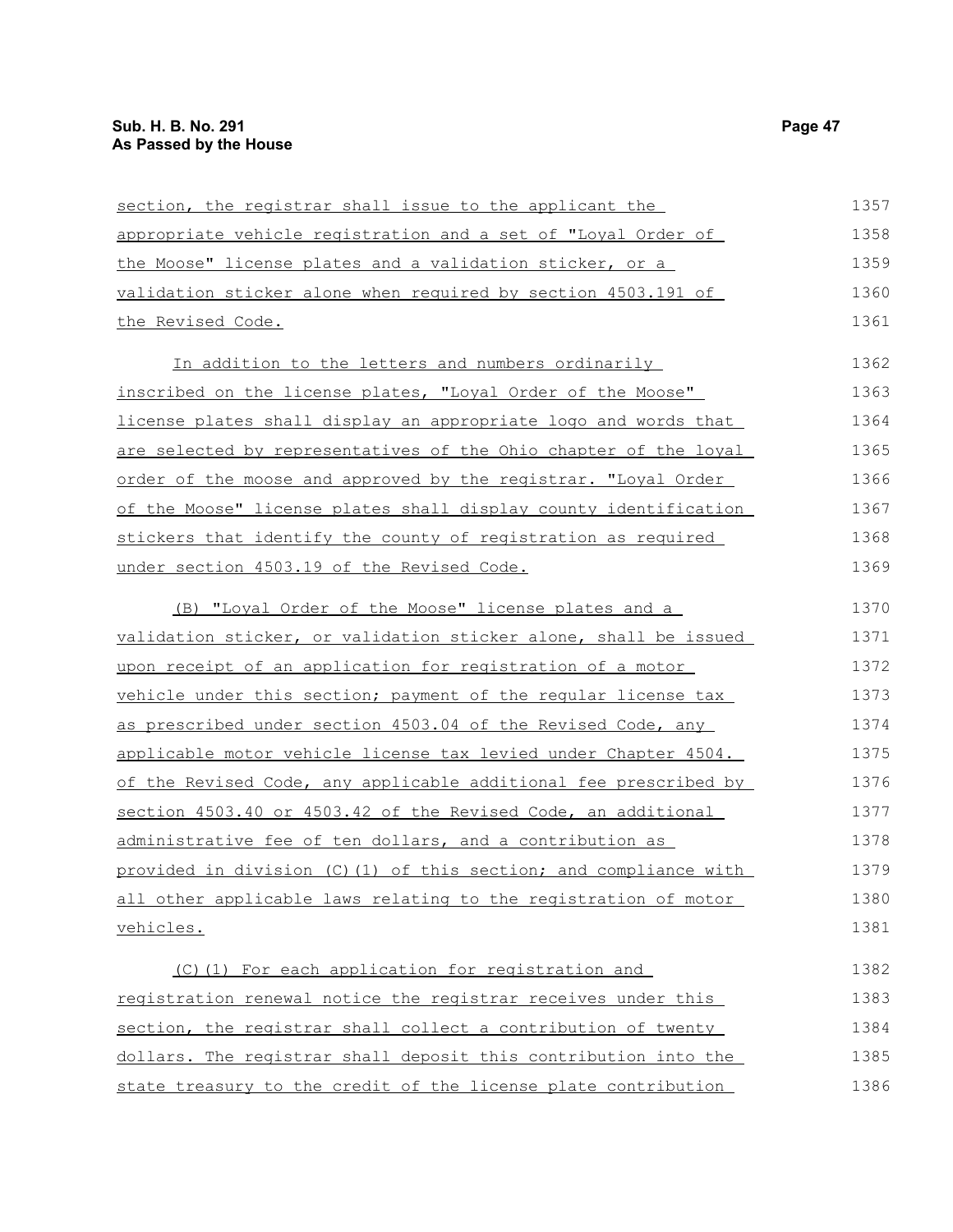#### fund created in section 4501.21 of the Revised Code.

| (2) The registrar shall deposit the administrative fee of        | 1388 |
|------------------------------------------------------------------|------|
| ten dollars, the purpose of which is to compensate the bureau of | 1389 |
| motor vehicles for additional services required in the issuing   | 1390 |
| of "Loyal Order of the Moose" license plates, into the state     | 1391 |
| treasury to the credit of the public safety - highway purposes   | 1392 |
| fund created in section 4501.06 of the Revised Code.             | 1393 |

 **Sec. 4503.755.** (A) The owner or lessee of any passenger car, noncommercial motor vehicle, recreational vehicle, or other vehicle of a class approved by the registrar of motor vehicles may apply to the registrar for the registration of the vehicle and issuance of "Little Brown Jug" license plates. The application may be combined with a request for a special reserved license plate under section 4503.40 or 4503.42 of the Revised Code. Upon receipt of the completed application and compliance by the applicant with divisions (B) and (C) of this section, the registrar shall issue to the applicant the appropriate vehicle registration and a set of "Little Brown Jug" license plates and a validation sticker, or a validation sticker alone when required by section 4503.191 of the Revised Code. 1394 1395 1396 1397 1398 1399 1400 1401 1402 1403 1404 1405 1406

In addition to the letters and numbers ordinarily inscribed on the license plates, "Little Brown Jug" license plates shall display an appropriate logo and words that are selected by representatives of the little brown jug society and approved by the registrar. "Little Brown Jug" license plates shall display county identification stickers that identify the county of registration as required under section 4503.19 of the Revised Code. 1407 1408 1409 1410 1411 1412 1413 1414

(B) "Little Brown Jug" license plates and a validation sticker, or validation sticker alone, shall be issued upon 1415 1416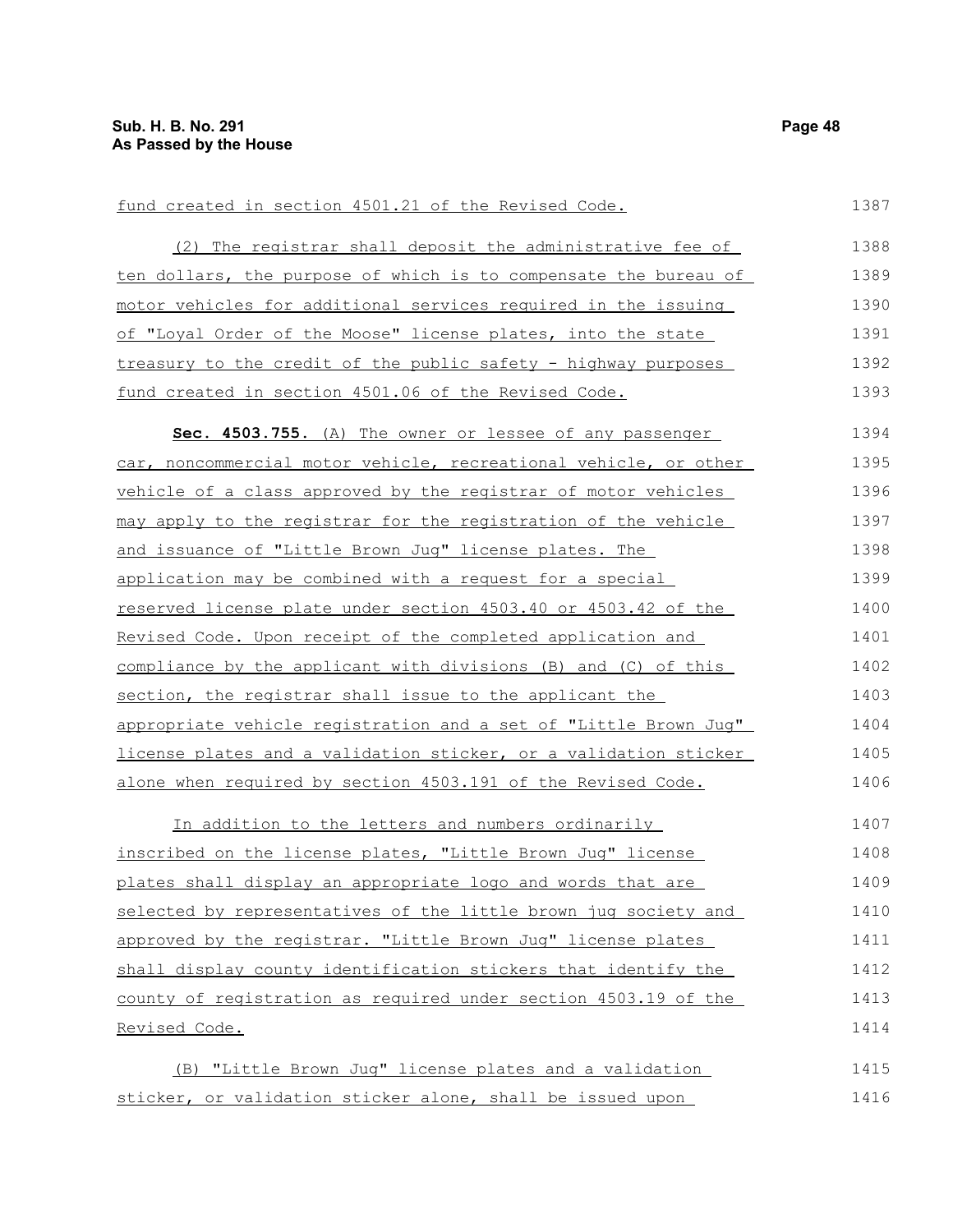| receipt of an application for registration of a motor vehicle     | 1417 |
|-------------------------------------------------------------------|------|
| under this section; payment of the regular license tax as         | 1418 |
| prescribed under section 4503.04 of the Revised Code, any         | 1419 |
| applicable motor vehicle license tax levied under Chapter 4504.   | 1420 |
| of the Revised Code, any applicable additional fee prescribed by  | 1421 |
| section 4503.40 or 4503.42 of the Revised Code, an additional     | 1422 |
| administrative fee of ten dollars, and a contribution as          | 1423 |
| provided in division (C) (1) of this section; and compliance with | 1424 |
| all other applicable laws relating to the registration of motor   | 1425 |
| vehicles.                                                         | 1426 |
| (C)(1) For each application for registration and                  | 1427 |
| registration renewal notice the registrar receives under this     | 1428 |
| section, the registrar shall collect a contribution of twenty     | 1429 |
| dollars. The registrar shall deposit this contribution into the   | 1430 |
| state treasury to the credit of the license plate contribution    | 1431 |
| fund created in section 4501.21 of the Revised Code.              | 1432 |
| (2) The registrar shall deposit the administrative fee of         | 1433 |
| ten dollars, the purpose of which is to compensate the bureau of  | 1434 |
| motor vehicles for additional services required in the issuing    | 1435 |
| of "Little Brown Juq" license plates, into the state treasury to  | 1436 |
| the credit of the public safety - highway purposes fund created   | 1437 |
| in section 4501.06 of the Revised Code.                           | 1438 |
| Sec. 5534.409. In addition to any other name prescribed by        | 1439 |
| the Revised Code or otherwise, the northbound and southbound      | 1440 |
| lanes of state route number ninety-three between ceramic way and  | 1441 |
| west main street, in Perry county, shall be known as the          | 1442 |
| "Crooksville Firefighters David Theisen and Stephen Carletti      | 1443 |
| Memorial Highway."                                                | 1444 |
| The director of transportation may erect suitable markers         | 1445 |
| along the highway indicating its name.                            | 1446 |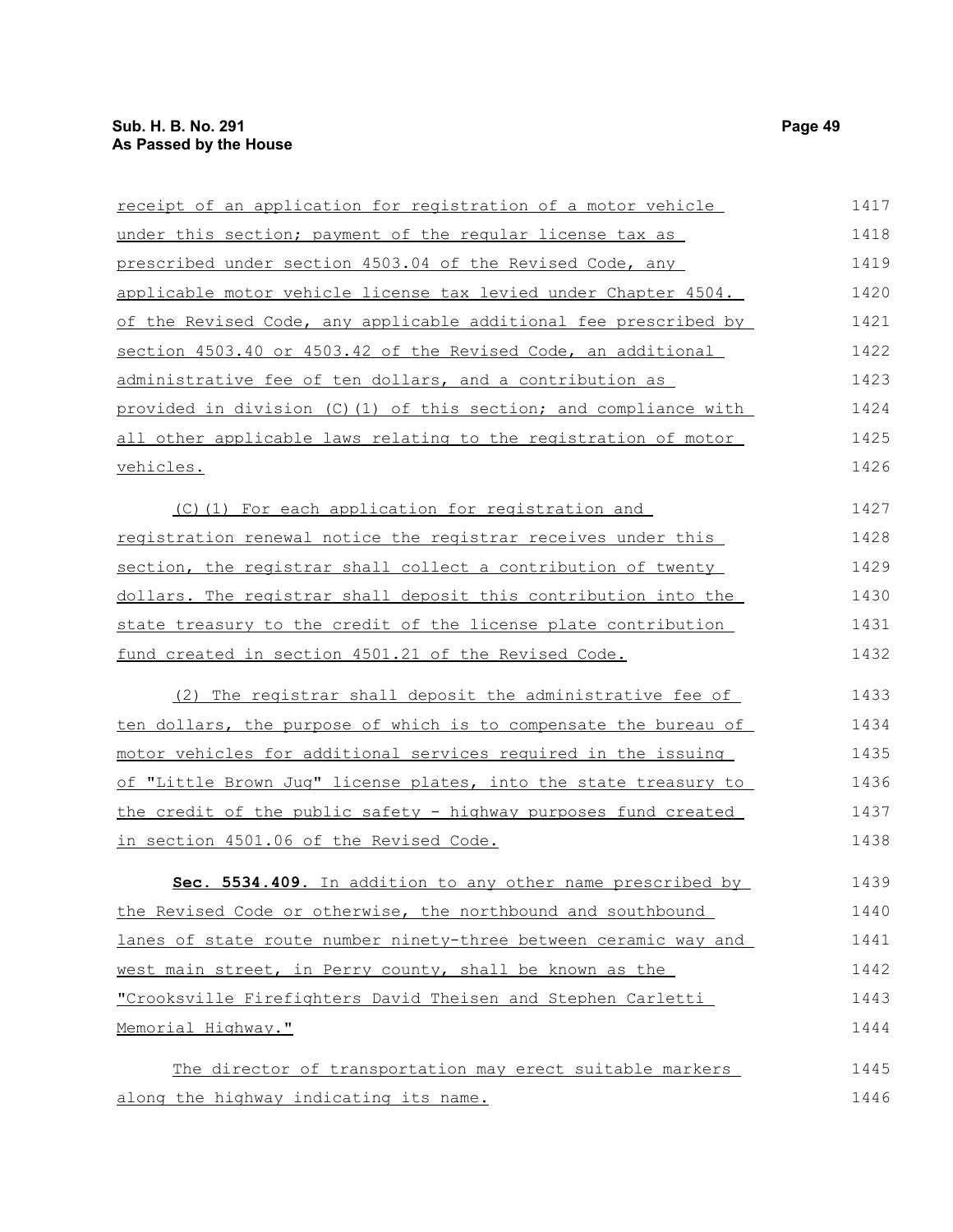| Sec. 5534.414. In addition to any other name prescribed in       | 1447 |
|------------------------------------------------------------------|------|
| the Revised Code or otherwise, the eastbound and westbound lanes | 1448 |
| of state route number thirty-two, between the eastern and        | 1449 |
| western border of Batavia township in Clermont county, shall be  | 1450 |
| known as the "Deputy Bill Brewer Memorial Highway."              | 1451 |
| The director of transportation may erect suitable markers        | 1452 |
| along the highway indicating its name.                           | 1453 |
| Sec. 5534.415. In addition to any other name prescribed by       | 1454 |
| the Revised Code or otherwise, the eastbound and westbound lanes | 1455 |
| of interstate route number two hundred seventy-five between the  | 1456 |
| intersection of that route and Winton road and the intersection  | 1457 |
| of that route and interstate route number seventy-five, in       | 1458 |
| Hamilton county, shall be known as the "Officer Kaia L. Grant    | 1459 |
| Memorial Highway."                                               | 1460 |
| The director of transportation may erect suitable markers        | 1461 |
| along the highway indicating its name.                           | 1462 |
| Sec. 5534.416. In addition to any other name prescribed by       | 1463 |
| the Revised Code or otherwise, the road known as United States   | 1464 |
| <u>route number fifty, running in a westerly and easterly</u>    | 1465 |
| direction, commencing at the intersection of that route and      | 1466 |
| Newtown road and extending to the intersection of that route and | 1467 |
| Elm road, in Hamilton county only, shall be known as the "Deputy | 1468 |
| Sheriff Emil Kleinwaechter Memorial Highway."                    | 1469 |
| The director of transportation may erect suitable markers        | 1470 |
| along the highway indicating its name.                           | 1471 |
| Sec. 5534.418. In addition to any other name prescribed by       | 1472 |
| the Revised Code or otherwise, the eastbound and westbound lanes | 1473 |
| of state route number three hundred nine, between the            | 1474 |
| intersection of that route and Marion-Williamsport road west and | 1475 |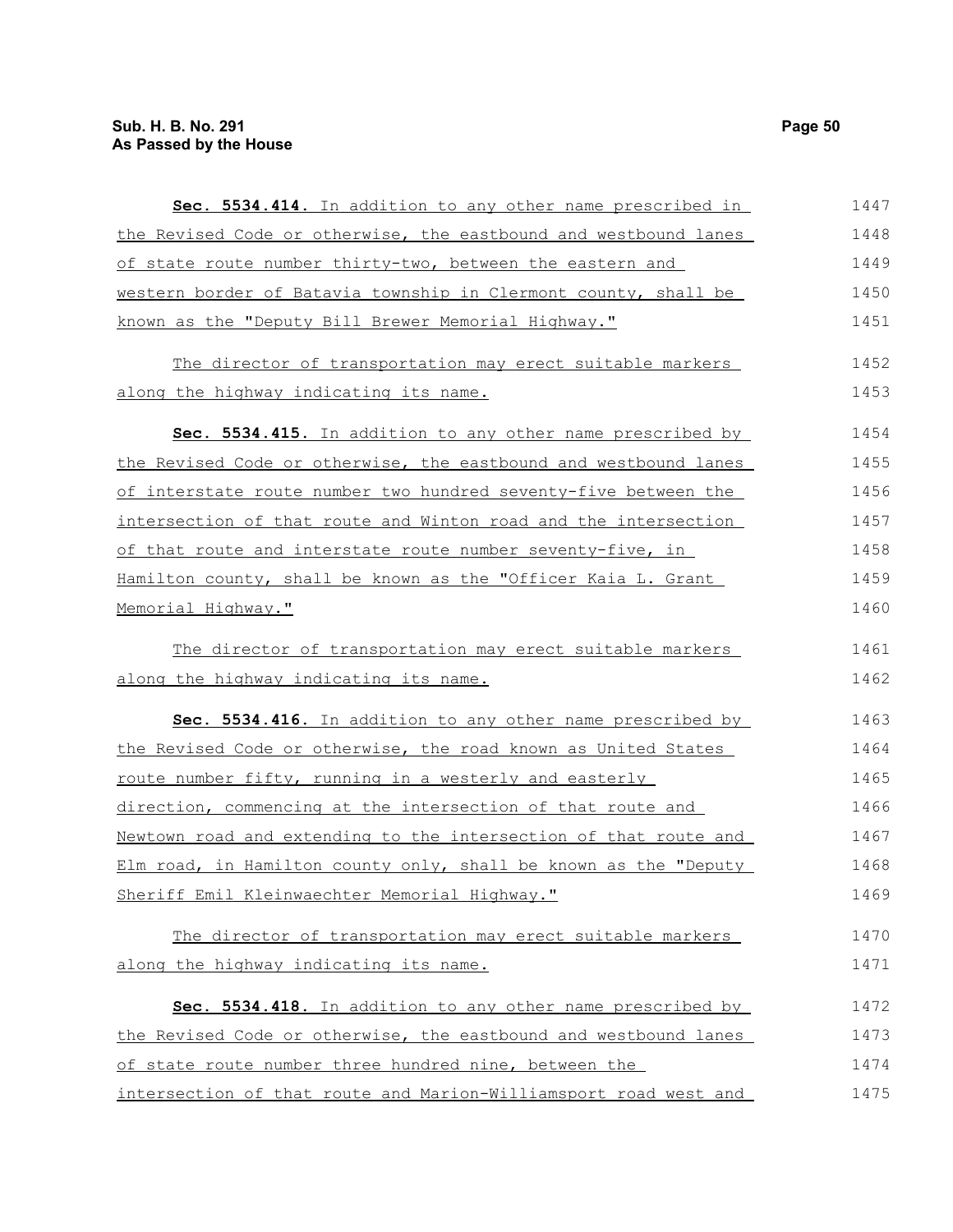| the intersection of that route and Holland road, in Marion       | 1476 |
|------------------------------------------------------------------|------|
| county, shall be known as the "Deputy Sheriff Bill Bender and    | 1477 |
| Trooper Randy Bender Memorial Highway."                          | 1478 |
| The director of transportation may erect suitable markers        | 1479 |
| along the highway indicating its name.                           | 1480 |
| Sec. 5534.419. In addition to any other name prescribed by       | 1481 |
| the Revised Code or otherwise, the eastbound and westbound lanes | 1482 |
| of state route number one hundred eighty-four, between mile      | 1483 |
| marker six and mile marker seven, in Lucas county, shall be      | 1484 |
| known as the "Officer Anthony Dia Memorial Highway."             | 1485 |
| The director of transportation may erect suitable markers        | 1486 |
| along the highway indicating its name.                           | 1487 |
| Sec. 5534.431. In addition to any other name prescribed in       | 1488 |
| the Revised Code or otherwise, the northbound and southbound     | 1489 |
| lanes of interstate route number seventy-one between second      | 1490 |
| street and Martin Luther King drive, in Hamilton county, shall   | 1491 |
| be known as the "Officers Dennis Bennington and Robert Seiffert  | 1492 |
| Memorial Highway."                                               | 1493 |
| The director of transportation may erect suitable markers        | 1494 |
| along the highway indicating its name.                           | 1495 |
| Sec. 5534.432. In addition to any other name prescribed in       | 1496 |
| the Revised Code or otherwise, the eastbound and westbound lanes | 1497 |
| of state route number one hundred eighty-four between mile       | 1498 |
| marker four and five, in Lucas county, shall be known as the     | 1499 |
| "Officer Brandon Stalker Memorial Highway."                      | 1500 |
| The director of transportation may erect suitable markers        | 1501 |
| along the highway indicating its name.                           | 1502 |
| Sec. 5534.433. In addition to any other name prescribed in       | 1503 |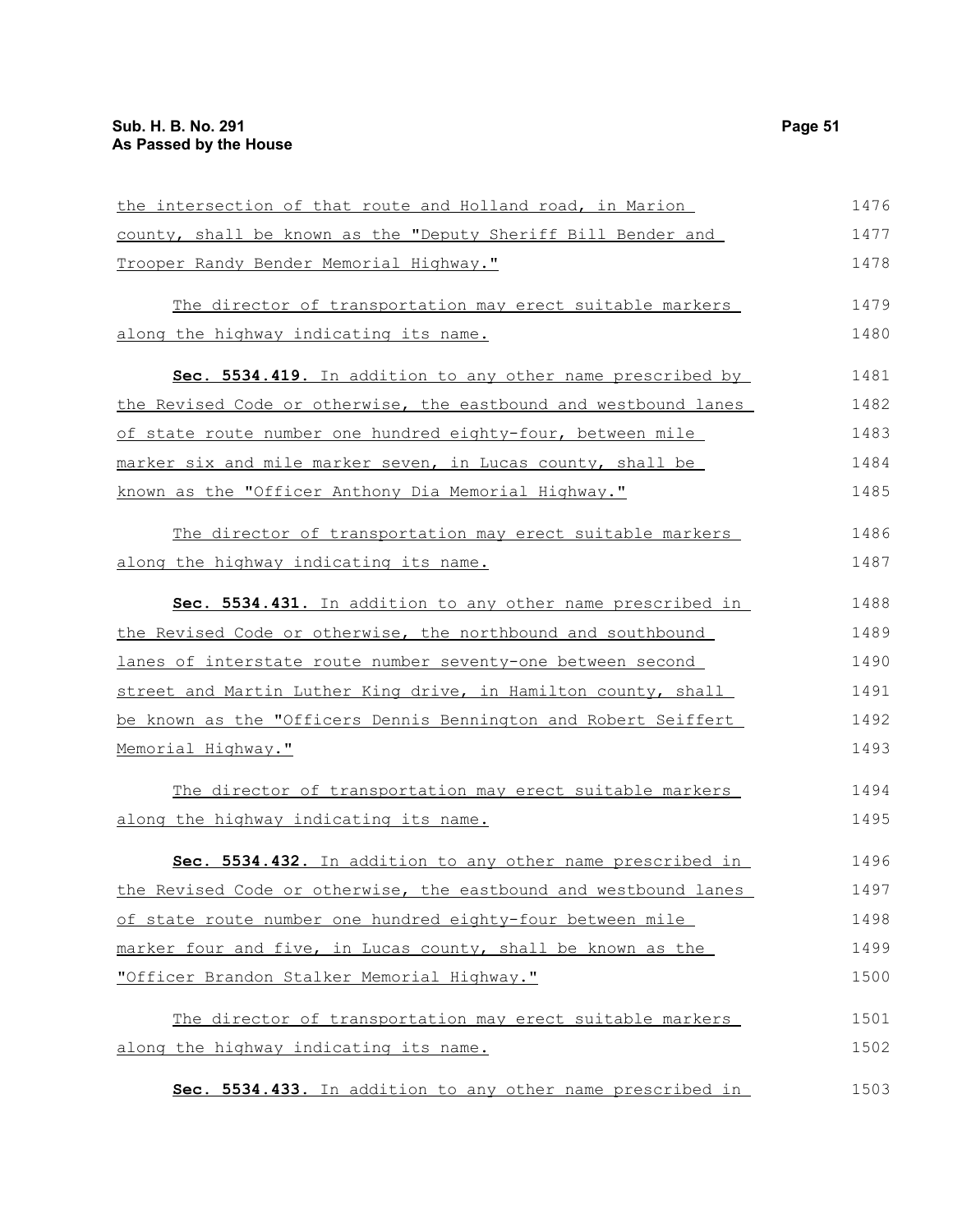| the Revised Code or otherwise, the portion of state route number | 1504 |
|------------------------------------------------------------------|------|
| one hundred twenty-three, running in a northwesterly and         | 1505 |
| southeasterly direction between the intersection of that route   | 1506 |
| and interstate route number seventy-one and the eastern border   | 1507 |
| of the municipal corporation of Lebanon, in Warren county, shall | 1508 |
| be known as the "Officer Ciera N. Greene Memorial Highway."      | 1509 |
| The director of transportation may erect suitable markers        | 1510 |
| along the highway indicating its name.                           | 1511 |
| Sec. 5534.501. The bridge spanning interstate route number       | 1512 |
| six hundred eighty, located in Mahoning county and being a part  | 1513 |
| of the highway known as state route number one hundred sixty-    | 1514 |
| four, shall be known as "Don Manning Memorial Bridge."           | 1515 |
| The director of transportation may erect suitable markers        | 1516 |
| upon the bridge or its approaches indicating its name.           | 1517 |
| Sec. 5534.603. In addition to any other name prescribed in       | 1518 |
| the Revised Code or otherwise, the portion of the road known as  | 1519 |
| state route number one hundred sixty-two, running in an easterly | 1520 |
| and westerly direction, between Fitchville and the boundary of   | 1521 |
| the municipal corporation of New London, in Huron county only,   | 1522 |
| shall be known as the "Army Sergeant Patrick Ryan Carroll        | 1523 |
| Memorial Highway."                                               | 1524 |
| The director of transportation may erect suitable markers        | 1525 |
| along the highway indicating its name.                           | 1526 |
| Sec. 5534.604. In addition to any other name prescribed by       | 1527 |
| the Revised Code or otherwise, the portion of the road known as  | 1528 |
| state route number eighty-six, running in a northwesterly and    | 1529 |
| southeasterly direction, between the eastern and western border  | 1530 |
| of Leroy township in Lake county only, shall be known as the     | 1531 |
|                                                                  |      |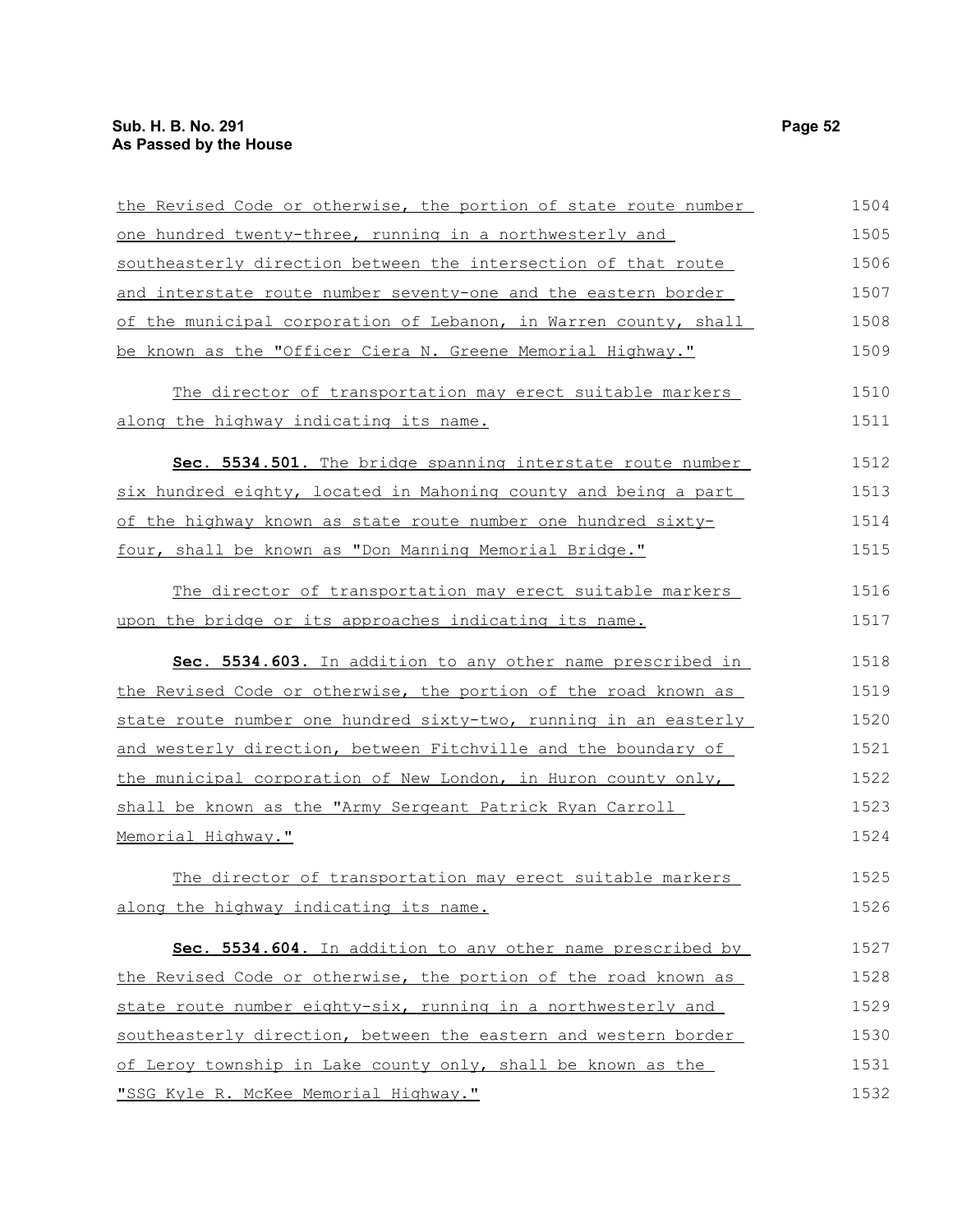| The director of transportation may erect suitable markers        | 1533 |
|------------------------------------------------------------------|------|
| along the highway indicating its name.                           | 1534 |
| Sec. 5534.605. In addition to any other name prescribed in       | 1535 |
| the Revised Code or otherwise, the portion of the road known as  | 1536 |
| county road number three hundred twenty-one, running in an       | 1537 |
| easterly and westerly direction, one-half mile to the east and   | 1538 |
| west of the intersection of that road and Muffly avenue sw, in   | 1539 |
| Stark county, shall be known as the "Army Sgt. Vernon R. Judd    | 1540 |
| Memorial Highway."                                               | 1541 |
| The director of transportation may erect suitable markers        | 1542 |
| along the highway indicating its name.                           | 1543 |
| Sec. 5534.606. The bridge spanning West Branch Conneaut          | 1544 |
| creek that is part of state route number seven and that is       | 1545 |
| located in the municipal corporation of Conneaut in Ashtabula    | 1546 |
| county shall be known as the "Sgt. Thomas Cole Walker Memorial   | 1547 |
| Bridge."                                                         | 1548 |
| The director of transportation may erect suitable markers        | 1549 |
| upon the bridge or its approaches indicating its name.           | 1550 |
| Sec. 5534.816. The bridge spanning interstate route number       | 1551 |
| eighty, located in Mahoning county and being a part of the       | 1552 |
| highway known as state route number forty-six, shall be known as | 1553 |
| the "Air Force 2nd Lt. William Vaughan Memorial Bridge."         | 1554 |
| The director of transportation may erect suitable markers        | 1555 |
| upon the bridge or its approaches indicating its name.           | 1556 |
| Sec. 5534.819. In addition to any other name prescribed in       | 1557 |
| the Revised Code or otherwise, the portion of the road known as  | 1558 |
| United States route number fifty-two running in an easterly and  | 1559 |
| westerly direction across the entire southern portion of Adams   | 1560 |
| county shall be known as the "Adams County Vietnam Veterans      | 1561 |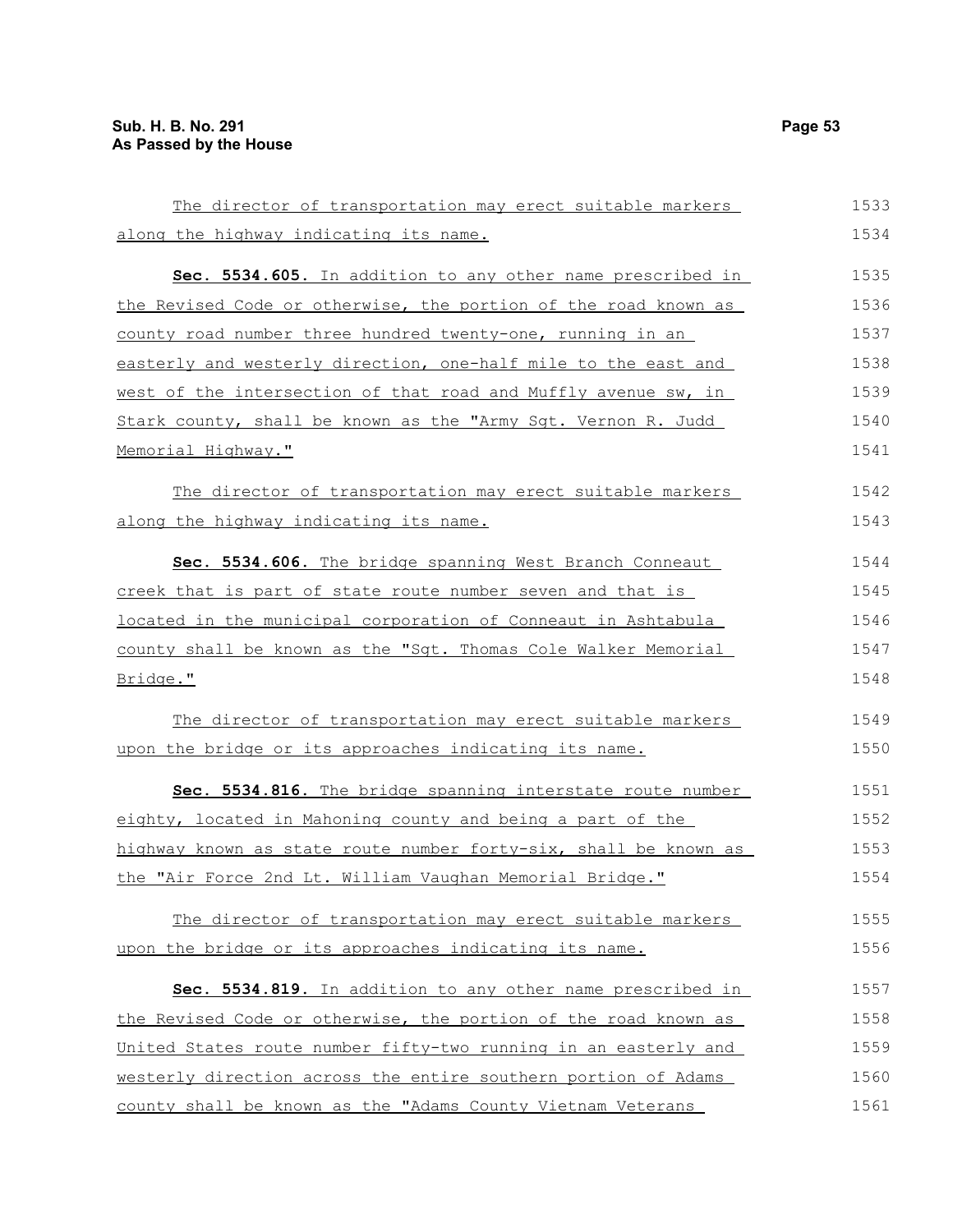Memorial Highway." The director of transportation may erect suitable markers along the highway indicating its name. **Sec. 5534.828.** In addition to any other name prescribed by the Revised Code or otherwise, the eastbound and westbound lanes of interstate route number seventy-six between mile marker number forty-four and mile marker number forty-five, in Portage county only, shall be known as the "CPL Benjamin C. Dillon, RLTW, Memorial Highway." The director of transportation may erect suitable markers along the highway indicating its name. **Sec. 5534.837.** In addition to any other name prescribed in the Revised Code or otherwise, the eastbound and westbound lanes of state route number seven hundred ninety-five between Tracy road and north Fostoria road, located in Lake township in Wood county, shall be known as the "Lake Township Veterans Memorial Highway." The director of transportation may erect suitable markers along the highway indicating its name. **Sec. 5534.838.** In addition to any other name prescribed by the Revised Code or otherwise, the northbound and southbound lanes of state route number one hundred fifty-eight, between the intersection of that route and Ginder road northwest and the intersection of that route and Carroll Eastern road northwest, in Fairfield county, shall be known as the "SGT Joseph P. 1562 1563 1564 1565 1566 1567 1568 1569 1570 1571 1572 1573 1574 1575 1576 1577 1578 1579 1580 1581 1582 1583 1584 1585 1586

Collette Memorial Highway."

The director of transportation may erect suitable markers along the highway indicating its name. 1588 1589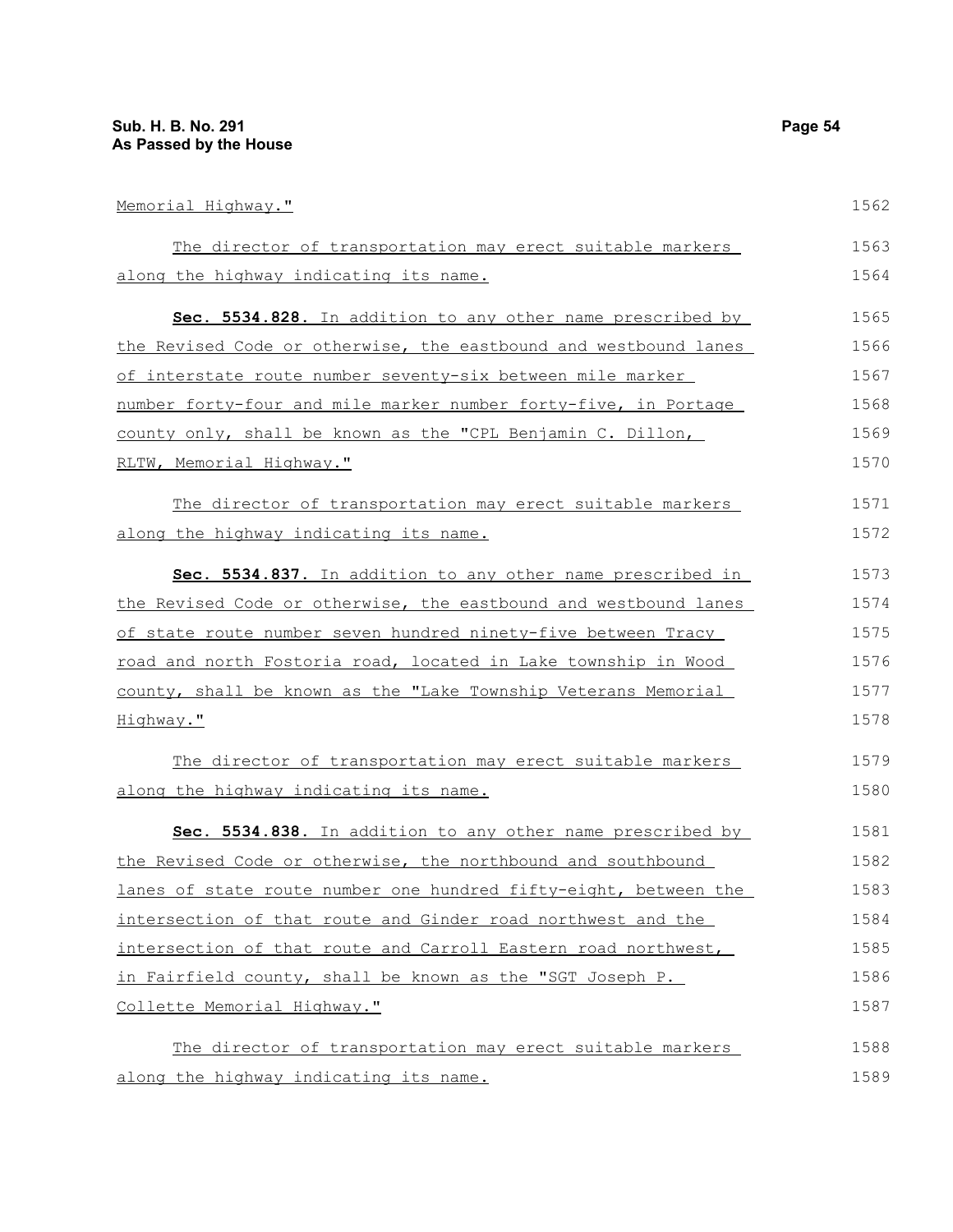| Sec. 5534.841. In addition to any other name prescribed by       | 1590 |
|------------------------------------------------------------------|------|
| the Revised Code or otherwise, the eastbound and westbound lanes | 1591 |
| of interstate route number seventy, between mile marker one      | 1592 |
| hundred thirty-two and mile marker one hundred thirty-three, in  | 1593 |
| Licking county only, shall be known as the "SFC Ron Rosser Medal | 1594 |
| of Honor Recipient Memorial Highway."                            | 1595 |
| The director of transportation may erect suitable markers        | 1596 |
| along the highway indicating its name.                           | 1597 |
| Sec. 5534.872. In addition to any other name prescribed in       | 1598 |
| the Revised Code or otherwise, the portion of the road known as  | 1599 |
| state route number sixty, running in a northwesterly and         | 1600 |
| southeasterly direction, between the intersection of that route  | 1601 |
| and county road number one hundred twenty-one and the            | 1602 |
| intersection of that route and county road number eighty-seven,  | 1603 |
| in Washington county, shall be known as the "U.S. Army           | 1604 |
| Specialist Christian D. Ward Memorial Highway."                  | 1605 |
| The director of transportation may erect suitable markers        | 1606 |
| along the highway indicating its name.                           | 1607 |
| Sec. 5534.90. In addition to any other name prescribed in        | 1608 |
| the Revised Code or otherwise, the portion of United States      | 1609 |
| route number twenty known as the United States route twenty      | 1610 |
| bypass, between the east state street exit and the west state    | 1611 |
| street exit, in Sandusky county only, shall be known as "Charles | 1612 |
| Woodson Way."                                                    | 1613 |
| The director of transportation may erect suitable markers        | 1614 |
| along the highway indicating its name.                           | 1615 |
| Sec. 5534.912. In addition to any other name prescribed by       | 1616 |
| the Revised Code or otherwise, the portion of the road known as  | 1617 |
| state route number eight hundred, running in a northerly and     | 1618 |